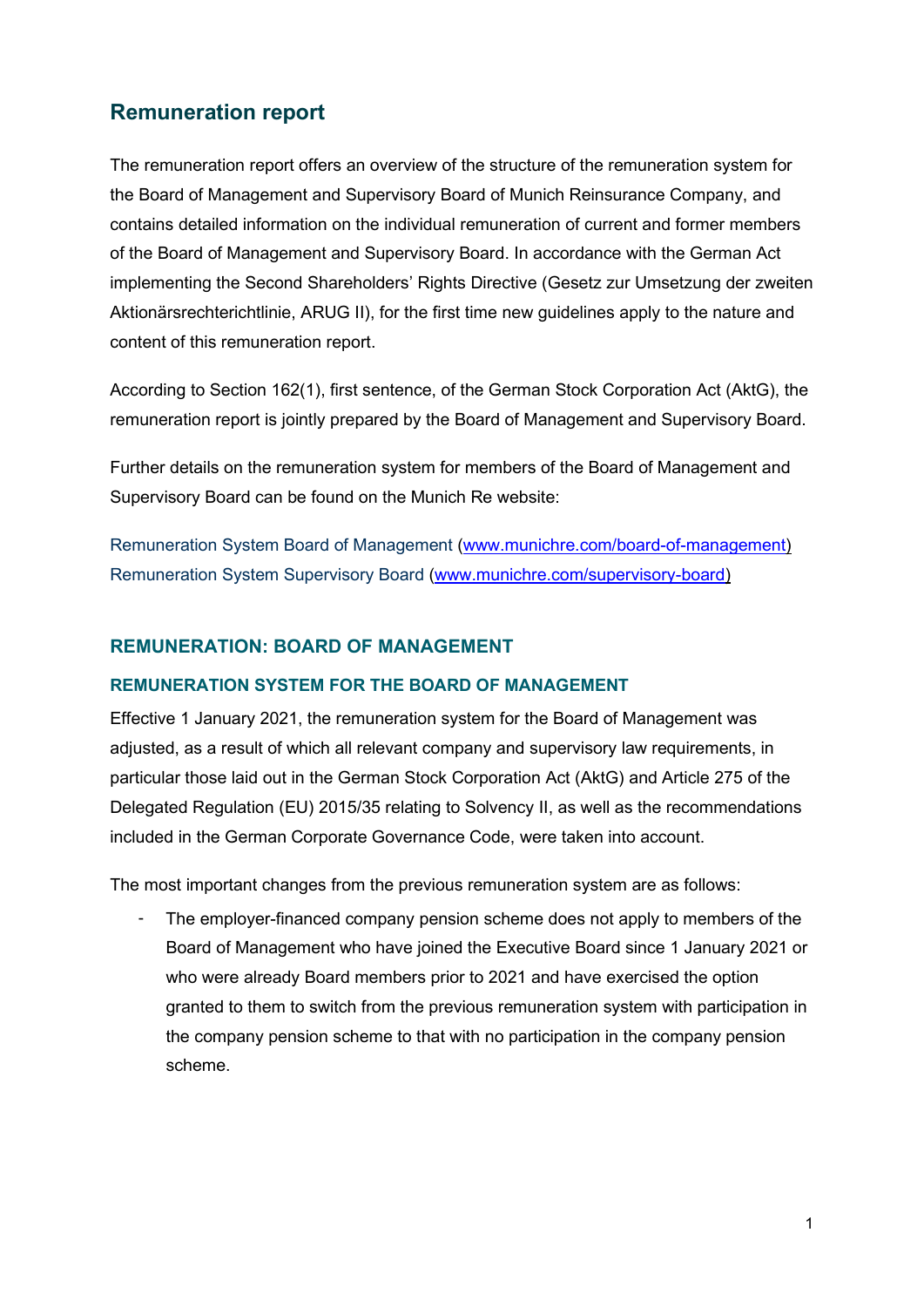- The criteria for assessing overall performance, which allow the Supervisory Board to apply a loading or reduction of up to 20 percentage points on both the achievement of objectives for the annual bonus and for the multi-year bonus, were divided into ten percentage points for ESG criteria (ecological, social and governance-related aspects) and ten percentage points for other performance criteria.
- A shareholding obligation (Share Ownership Guidelines) was introduced for members of the Board of Management.
- From 1 January 2022, at least one ESG objective is agreed on in connection with the multi-year bonus.

The remuneration system for the members of the Board of Management (with and without the company pension scheme) was approved by a majority of 86.25% at the Annual General Meeting on 28 April 2021.

With its strategically relevant performance indicators that can be influenced by the Board in its annual and multi-year bonuses, the Board remuneration system promotes achievement of the business strategy and the sustained, long-term appreciation in the Company's value. At the same time, in accordance with sound and effective risk management, members of the Board of Management are discouraged from taking excessive risks in an endeavour to achieve higher bonuses. The overall aim is to ensure that the remuneration system better aligns the interests of shareholders with those of the Board members.

No external remuneration advisers were involved in the design or implementation of the remuneration system for the Board of Management.

### **Remuneration components**

Remuneration comprises fixed (non-performance-related) and variable (performance-related) components alike. Members who joined the Board of Management before 2021 and chose to remain in the remuneration system with the company pension scheme, will continue to receive pension contributions in keeping with the regulations of the scheme.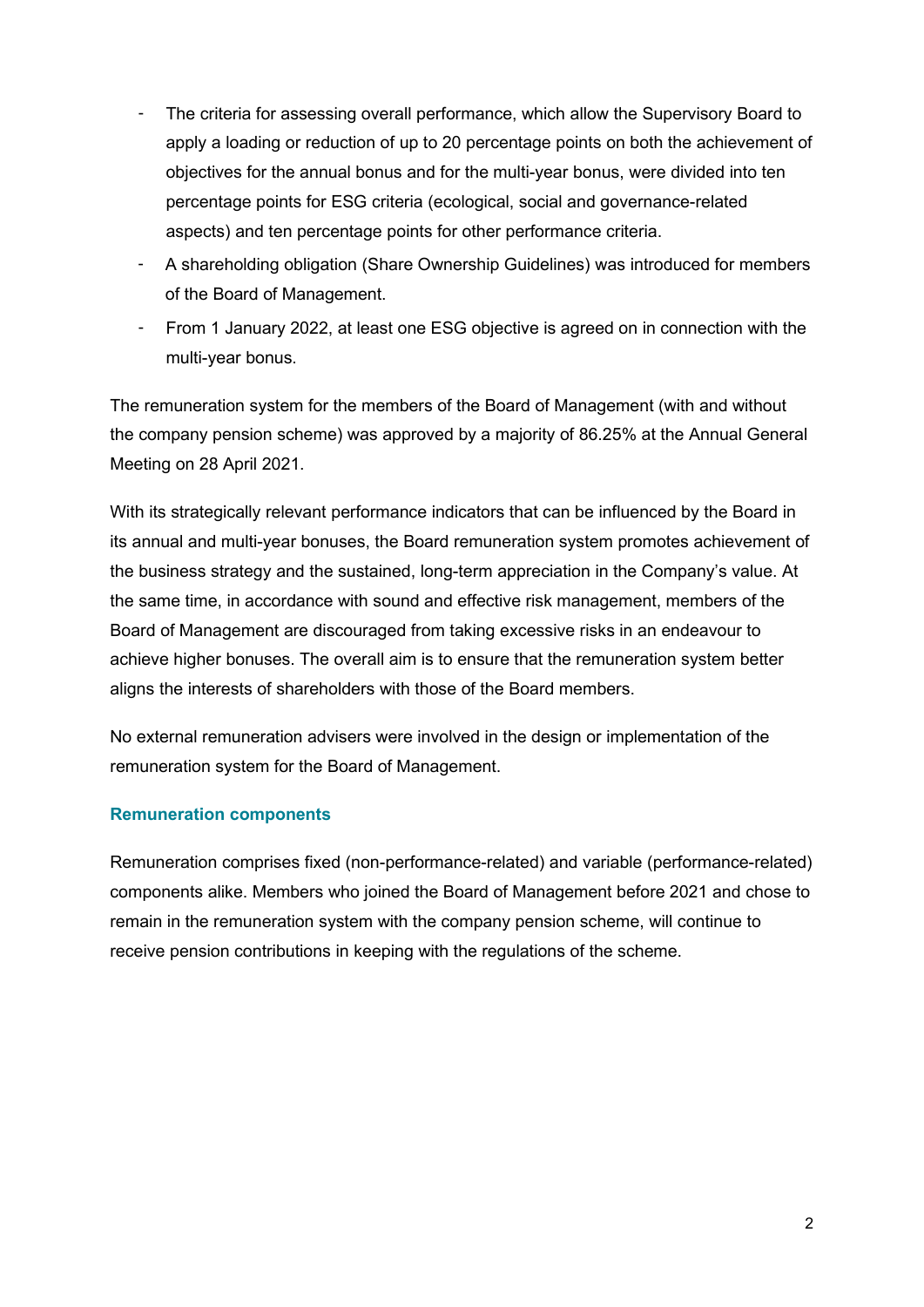#### **STRUCTURE OF THE REMUNERATION SYSTEM FOR MEMBERS OF THE BOARD OF MANAGEMENT**

|                                            | .                                                                                                                                                                                                                   |                                                                                                                                                                                                                           |                                                                                                                                                                                                                                                                                                           |                                                                              |                                                                                                                                                                                                                                                                                                                                                                                                                                                               |                                                                                                       |  |  |  |  |
|--------------------------------------------|---------------------------------------------------------------------------------------------------------------------------------------------------------------------------------------------------------------------|---------------------------------------------------------------------------------------------------------------------------------------------------------------------------------------------------------------------------|-----------------------------------------------------------------------------------------------------------------------------------------------------------------------------------------------------------------------------------------------------------------------------------------------------------|------------------------------------------------------------------------------|---------------------------------------------------------------------------------------------------------------------------------------------------------------------------------------------------------------------------------------------------------------------------------------------------------------------------------------------------------------------------------------------------------------------------------------------------------------|-------------------------------------------------------------------------------------------------------|--|--|--|--|
|                                            | <b>Component</b>                                                                                                                                                                                                    | Performance criteria                                                                                                                                                                                                      | <b>Target corridor</b>                                                                                                                                                                                                                                                                                    | <b>Evaluation</b>                                                            |                                                                                                                                                                                                                                                                                                                                                                                                                                                               | <b>Payment</b><br>(Form/timing)                                                                       |  |  |  |  |
|                                            | <b>Basic</b><br>remuneration                                                                                                                                                                                        | • Function<br>• Responsibilities<br>• Length of<br>service on Board                                                                                                                                                       |                                                                                                                                                                                                                                                                                                           |                                                                              |                                                                                                                                                                                                                                                                                                                                                                                                                                                               | Cash<br>remuneration,<br>monthly                                                                      |  |  |  |  |
|                                            |                                                                                                                                                                                                                     | Regular fringe benefits/remuneration in kind                                                                                                                                                                              |                                                                                                                                                                                                                                                                                                           |                                                                              |                                                                                                                                                                                                                                                                                                                                                                                                                                                               |                                                                                                       |  |  |  |  |
|                                            | <b>Fixed remuneration</b><br>Defined contribution company pension scheme<br>- Occupational pension/reduced occupational pension on early retirement<br>- Disability pension<br>• Provision for surviving dependants |                                                                                                                                                                                                                           |                                                                                                                                                                                                                                                                                                           |                                                                              |                                                                                                                                                                                                                                                                                                                                                                                                                                                               |                                                                                                       |  |  |  |  |
|                                            | pension scheme)                                                                                                                                                                                                     |                                                                                                                                                                                                                           |                                                                                                                                                                                                                                                                                                           |                                                                              | (for members who joined the Board before 2021 and chose to remain in the system with participation in the company                                                                                                                                                                                                                                                                                                                                             |                                                                                                       |  |  |  |  |
|                                            | <b>Annual bonus</b><br>(AB)                                                                                                                                                                                         | <b>IFRS consolidated</b><br>result                                                                                                                                                                                        | <b>Scaling</b><br>0-100%/100-200%                                                                                                                                                                                                                                                                         | Achievement<br>of annual<br>target                                           | <b>Overall performance</b><br>assessment for AB +<br><b>MYB</b>                                                                                                                                                                                                                                                                                                                                                                                               | Cash<br>remuneration.<br>in the year after                                                            |  |  |  |  |
| Variable remuneration<br>(100% evaluation) | Multi-year<br>bonus<br>(MYB)<br>Term: 4 years                                                                                                                                                                       | <b>Total Shareholder</b><br><b>Return (TSR) of</b><br>Munich Re shares in<br>comparison with a<br>defined peer group<br>(since 2022: 80%)<br>(Peer group: Allianz,<br>AXA, Generali,<br>Hannover Rück,<br>SCOR, Swiss Re, | 0%<br>$= T - (2^*X)$<br>$100\% = T$<br>$200\% = T + X$<br>$T = \text{target}$<br>in $\epsilon$ m<br>$X =$ deviation<br>in $\epsilon$ m<br>$(T \text{ and } X)$<br>determined<br>annually)<br>Linear scaling<br>$0 - 200%$<br>$0\%$ = lowest TSR in<br>peer group<br>$200% = highest$<br>TSR in peer group | Performance<br>of Munich Re<br>shares in<br>comparison<br>with peer<br>group | (bonus/malus<br>aspects)<br>Adjustment of target<br>achievement by<br>Supervisory Board,<br>taking into account<br>individual and<br>collective<br>management<br>performance<br>$\triangleright$ Loading/reduction<br>of up to 10 pp based<br>on ESG criteria<br>$\blacktriangleright$ Loading/reduction<br>of up to 10 pp based<br>on success and<br>performance criteria<br>(including situation,<br>performance and<br>future prospects of the<br>Company) | the one-year<br>plan term<br>Cash<br>remuneration,<br>in the year after<br>the four-year<br>plan term |  |  |  |  |
|                                            |                                                                                                                                                                                                                     | Zurich Insurance<br>Group)<br><b>Since 2022:</b>                                                                                                                                                                          | <b>Scaling</b>                                                                                                                                                                                                                                                                                            | <b>Achievement</b>                                                           |                                                                                                                                                                                                                                                                                                                                                                                                                                                               |                                                                                                       |  |  |  |  |
|                                            |                                                                                                                                                                                                                     | 20% ESG Target(s)                                                                                                                                                                                                         | $0 - 200%$<br>$100\%$ = target                                                                                                                                                                                                                                                                            | of multi-year<br>target(s)                                                   |                                                                                                                                                                                                                                                                                                                                                                                                                                                               |                                                                                                       |  |  |  |  |
|                                            | No subsequent adjustment of target values/comparative parameters for annual<br>and multi-year bonus                                                                                                                 |                                                                                                                                                                                                                           |                                                                                                                                                                                                                                                                                                           |                                                                              |                                                                                                                                                                                                                                                                                                                                                                                                                                                               |                                                                                                       |  |  |  |  |
|                                            |                                                                                                                                                                                                                     |                                                                                                                                                                                                                           |                                                                                                                                                                                                                                                                                                           |                                                                              | Target overall remuneration (total remuneration for 100% evaluation of the variable remuneration components)                                                                                                                                                                                                                                                                                                                                                  |                                                                                                       |  |  |  |  |
|                                            |                                                                                                                                                                                                                     |                                                                                                                                                                                                                           |                                                                                                                                                                                                                                                                                                           |                                                                              | The defined maximum remuneration for the Board of Management ("BoM") function groups Chair (€9.5m) and<br>ordinary member (€7.0m) limits the overall remuneration (including irregular/event-related fringe benefits, e.g.                                                                                                                                                                                                                                    |                                                                                                       |  |  |  |  |

removal costs, compensation for bonuses forfeited at previous employers) allocable to a financial year.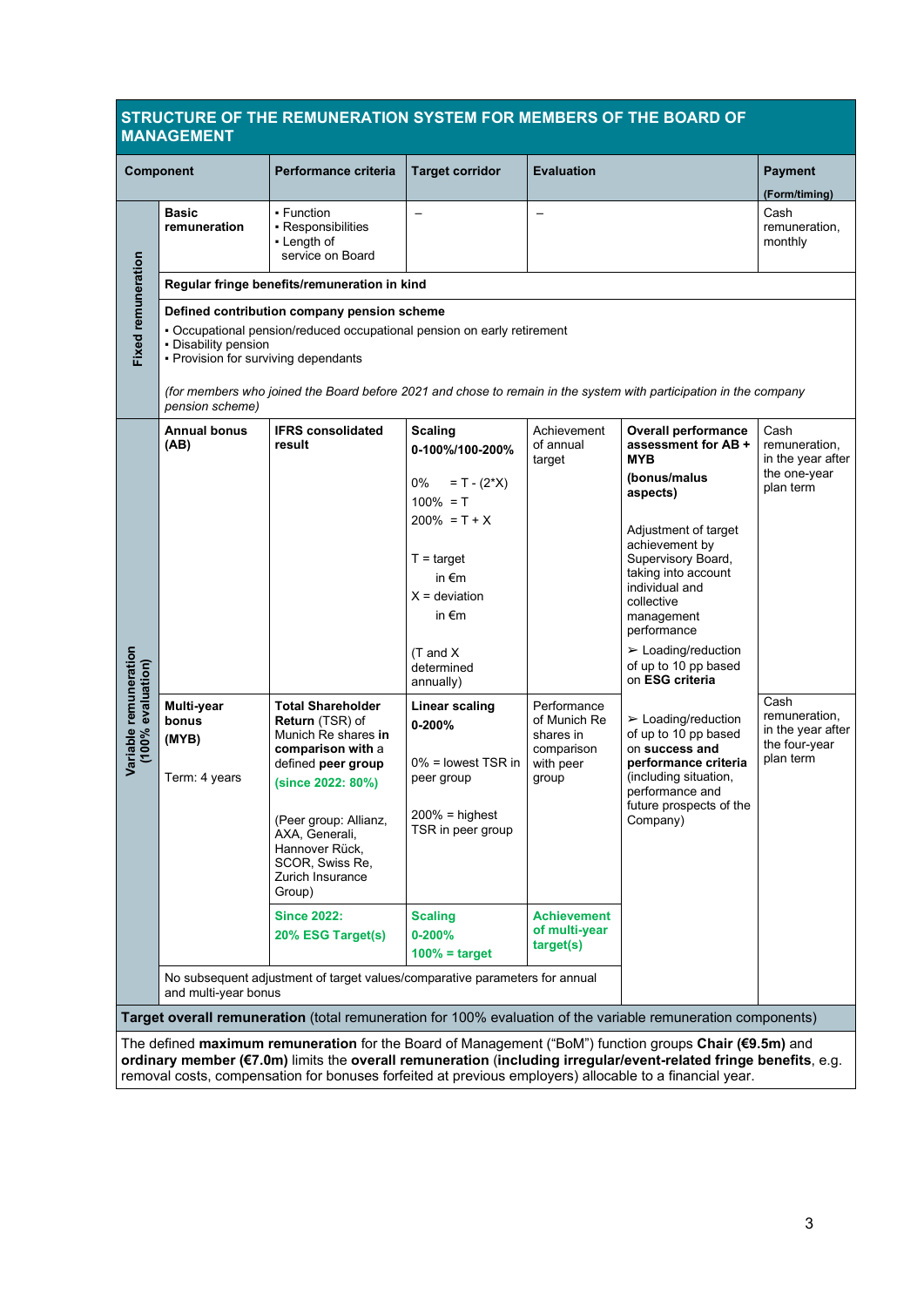| <b>FURTHER COMPONENTS</b>                                                                                                                                                                                                                                                |
|--------------------------------------------------------------------------------------------------------------------------------------------------------------------------------------------------------------------------------------------------------------------------|
| <b>Shareholding obligation (Share Ownership Guidelines)</b><br>• 100% of annual gross basic remuneration<br>. During the period of service on the BoM<br>. 5-year build-up phase or 2 years if service on the BoM commenced before 2019<br>• Obligation to provide proof |
| Assessment of appropriateness of total remuneration<br>In comparison with the market $\rightarrow$ DAX companies (until 2021: DAX30, from 2022: DAX40)<br>• Within the Company $\rightarrow$ upper management and staff overall (also over time)                         |
| <b>Malus/Clawback</b><br>$\rightarrow$ Retention and compensation of variable remuneration possible                                                                                                                                                                      |
| Remuneration for seats held on other boards<br>$\rightarrow$ To be paid over to Company                                                                                                                                                                                  |
| Severance payment cap<br>$\rightarrow$ Two years' remuneration, no more than remaining term of the Board member's contract if that term is shorter                                                                                                                       |
| In the event of post-contractual non-competition agreement<br>$\rightarrow$ Severance payments taken into account in compensation for the period of competitive restriction                                                                                              |

Both variable remuneration components relate to the future and, due to the stronger weighting of the multi-year bonus in comparison to the annual bonus, are primarily based on the share price. The basis for the full and pro-rata calculation of the variable remuneration is the respective first year. As such, the calculation is based on the period of active service in the first plan year (pro rata temporis).

In assessing overall performance for the annual and multi-year bonus, the Supervisory Board also has the possibility of evaluating the implementation of sustainability aspects ("ESG criteria") and performance not covered by the objectives, and of taking exceptional developments into account.

As a matter of principle, the Company does not pay guaranteed variable remuneration to members of the Board of Management. Sign-on/recruitment bonuses are paid only in exceptional cases, and on production of corresponding evidence, if a new member of the Board of Management forfeits a bonus payable by a previous employer. Compensation for forfeiting variable remuneration components payable by a previous employer is paid in several instalments and is tied to prerequisites for disbursement.

Additionally, appropriate payments customary in the market over and above the previously mentioned remuneration components may arise or be agreed in connection with the commencement or premature termination of service on the Board of Management and in the event of service at more than one place of work.

In the event of temporary incapacity to work due to illness or for other reasons beyond the Board member's control, the remuneration is paid until the end of the contract of employment.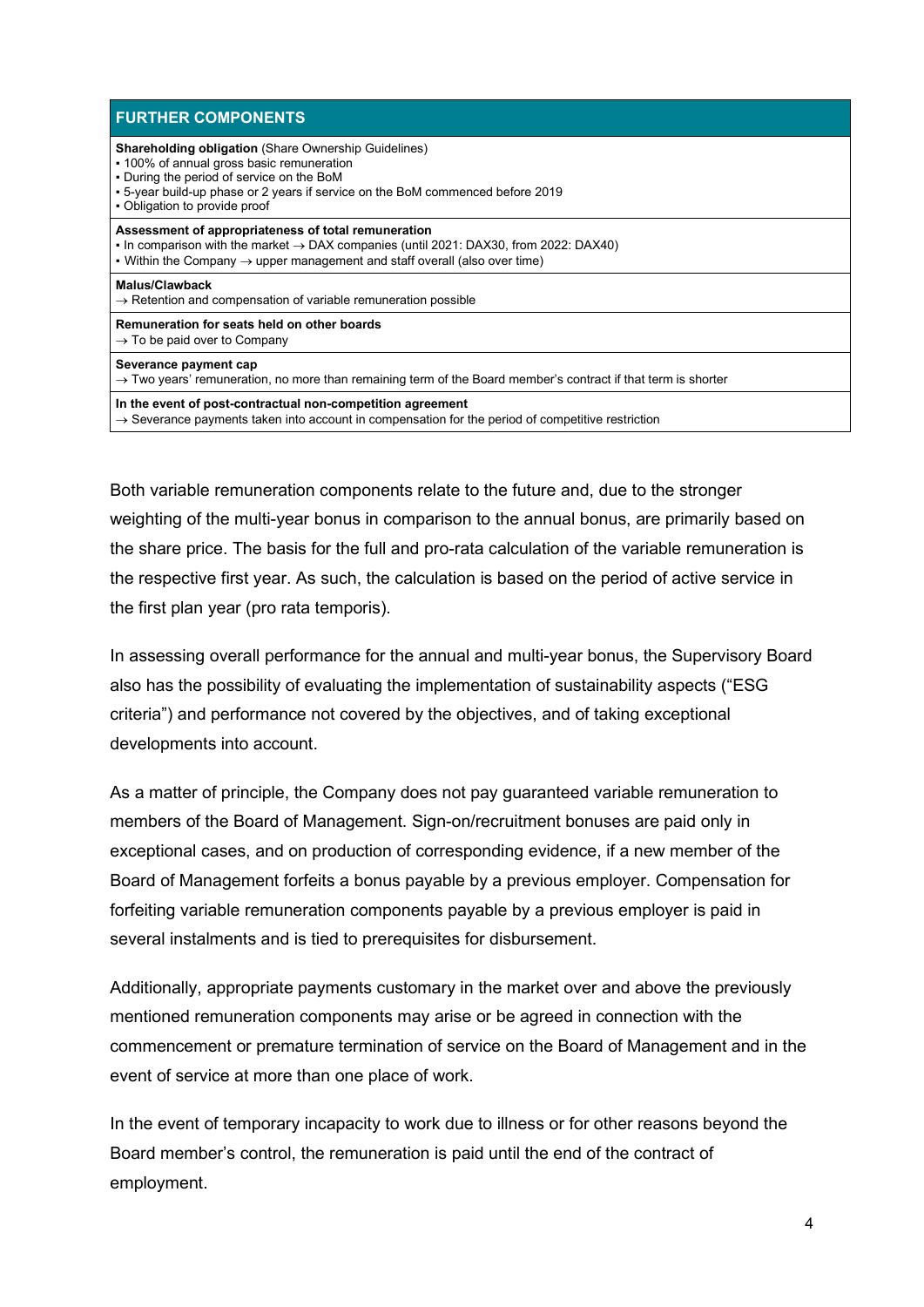The members of the Board of Management receive no shares, and no stock option plans or similar incentive schemes are in place for them.

Members of the Board of Management in the company pension scheme receive benefits in accordance with the following overview:

| <b>Employer-financed company pension scheme</b>                      |                                                                                                                                                                                                                                                                                                                             |
|----------------------------------------------------------------------|-----------------------------------------------------------------------------------------------------------------------------------------------------------------------------------------------------------------------------------------------------------------------------------------------------------------------------|
| Implementation                                                       | Defined contribution pension commitment via insurance<br>(members who joined the BoM before 2009 also have a benefits-based vested pension and                                                                                                                                                                              |
|                                                                      | therefore a combination of entitlements)                                                                                                                                                                                                                                                                                    |
| <b>Pension contribution</b>                                          | Annual contribution ranging from 16.25% to 25.5% of the target overall direct remuneration<br>(= basic remuneration + variable remuneration on the basis of 100% achievement of objectives)<br>during the term of the employment contract; contributions paid to an external pension insurer                                |
| <b>Retirement age</b>                                                | 60 or 62, 67 at the latest                                                                                                                                                                                                                                                                                                  |
| <b>Types of benefit</b>                                              | Occupational pension (lump-sum option)<br>÷.<br>Disability pension<br>÷,<br>(80% of insured occupational pension)<br>Surviving dependants' pension<br>(60% of insured pension for spouses and registered civil partners,<br>20/40% for single/double orphans)                                                               |
| <b>Amount of benefit</b>                                             | Insurance benefit arising out of contributions paid, or vested pension                                                                                                                                                                                                                                                      |
| Temporary increase in<br>benefits                                    | For first 6 or 3 months after retirement, pension in the amount of previous monthly basic<br>remuneration                                                                                                                                                                                                                   |
| (Individual Board members<br>with special agreements)                | For first 6 or 3 months after Board member's death, surviving dependants' benefit in the<br>÷,<br>amount of previous monthly basic remuneration (death before retirement) or previous<br>pension (death in retirement)                                                                                                      |
| Vested benefits on leaving the<br>service of the Company             | Vested old-age, disability pension and surviving dependants' pensions under the German<br>Company Pension Act<br>Defined contribution plan: entitlement equates to the policy reserve at the time the insured event<br>occurs                                                                                               |
|                                                                      | Combination of entitlements based on a defined benefit plan and defined contribution plan:                                                                                                                                                                                                                                  |
|                                                                      | The entitlement under the vested pension is a proportion of the vested pension based on the<br>÷,<br>ratio of actual service with the Company to the period the Board member would have worked<br>for the Company altogether up to the fixed retirement age (m/n-tel process)                                               |
|                                                                      | The entitlement from the incremental pension equates to the policy reserve at the date the<br>insured event occurs                                                                                                                                                                                                          |
| <b>Reduced occupational</b><br>pension on early retirement           | If contract terminated by Company without good cause, the Board member is aged over 50 and<br>has more than 10 years' service at the Company, and their appointment to the Board has been<br>extended at least once                                                                                                         |
| (Board members who joined<br>the Board of Management<br>before 2017) | Defined contribution plan: annuity based on the policy reserve or payment of the policy reserve as<br>a lump sum at the date the pension benefit is claimed                                                                                                                                                                 |
|                                                                      | Combination of defined benefit plan and defined contribution plan: entitlement of between 30%<br>and 60% of pensionable basic remuneration (= $25%$ of basic remuneration + variable<br>remuneration for 100% overall evaluation), reduced by 2% for each year or part thereof short of<br>the Board member's 65th birthday |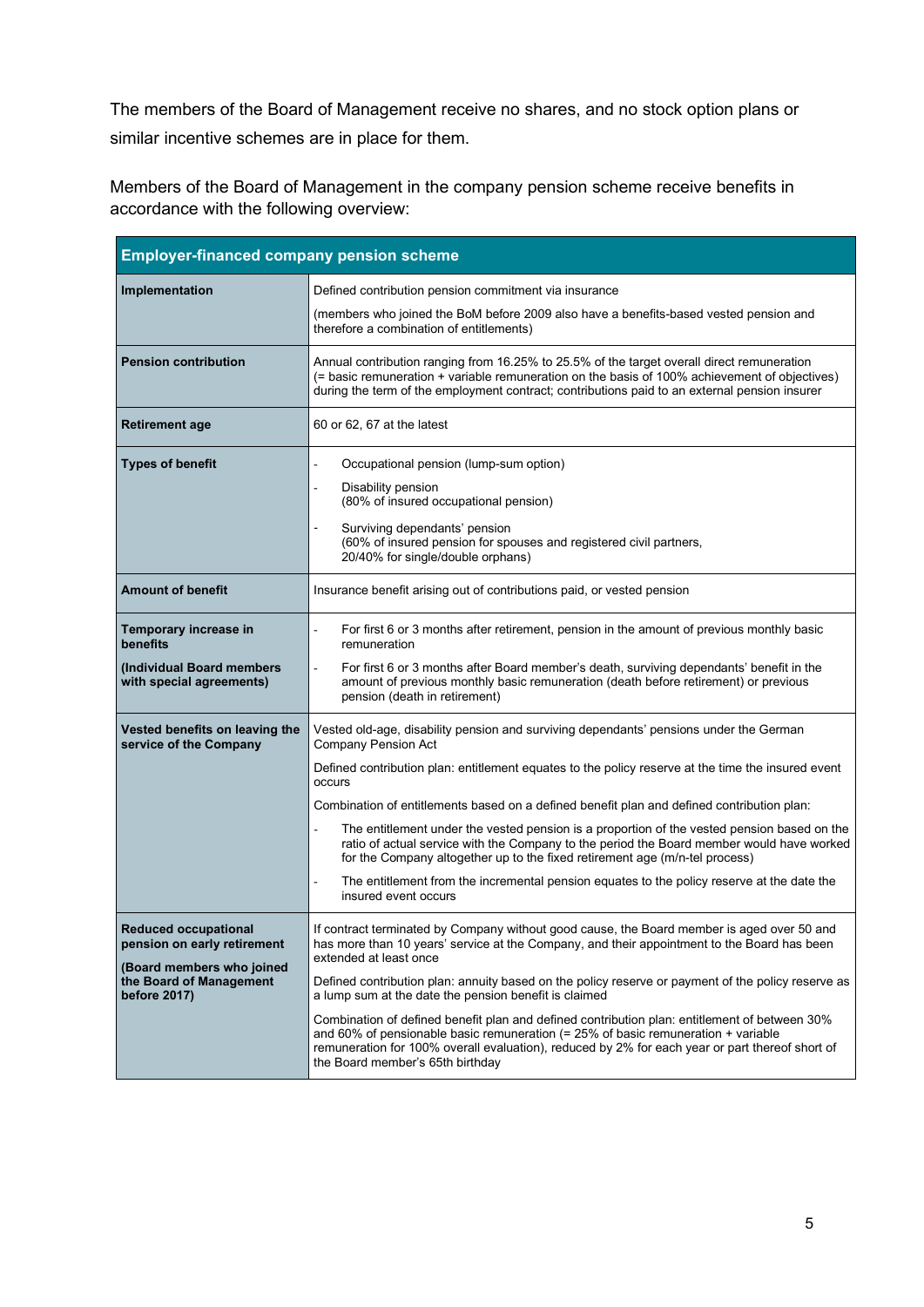#### **2021 FINANCIAL YEAR**

In the reporting year, there were no deviations from the remuneration system for the Board of Management approved at the 2021 Annual General Meeting.

### **Target overall remuneration**

In accordance with the remuneration system, at the end of 2020 the Supervisory Board fixed the target overall remuneration (= total remuneration assuming assessment of all variable remuneration components at 100%) for each individual Board member for the coming financial year (= reporting year 2021). Horizontal and vertical benchmarking were first performed to assess the consistency of the remuneration with the market and within the Company.

### Horizontal benchmarking

Remuneration data for DAX companies (until 2021: DAX30, from 2022: DAX40) derived from a study carried out annually is used to assess the market consistency of the total remuneration. In comparing remuneration, the Supervisory Board takes particular account of market capitalisation. For the horizontal benchmarking, a peer group drawn from the same region appears more appropriate than an international peer group, in which the remuneration amounts and market practices would obviously vary considerably.

#### Vertical benchmarking

To assess consistency within the Group, the Supervisory Board considers the relationship between the remuneration of the Board of Management and that of the Company's upper management and employees overall, including its development over time. Germany is used as a basis. "Upper management" means senior executive staff, and "employees overall" encompasses senior executive staff and non-pay-scale and pay-scale employees.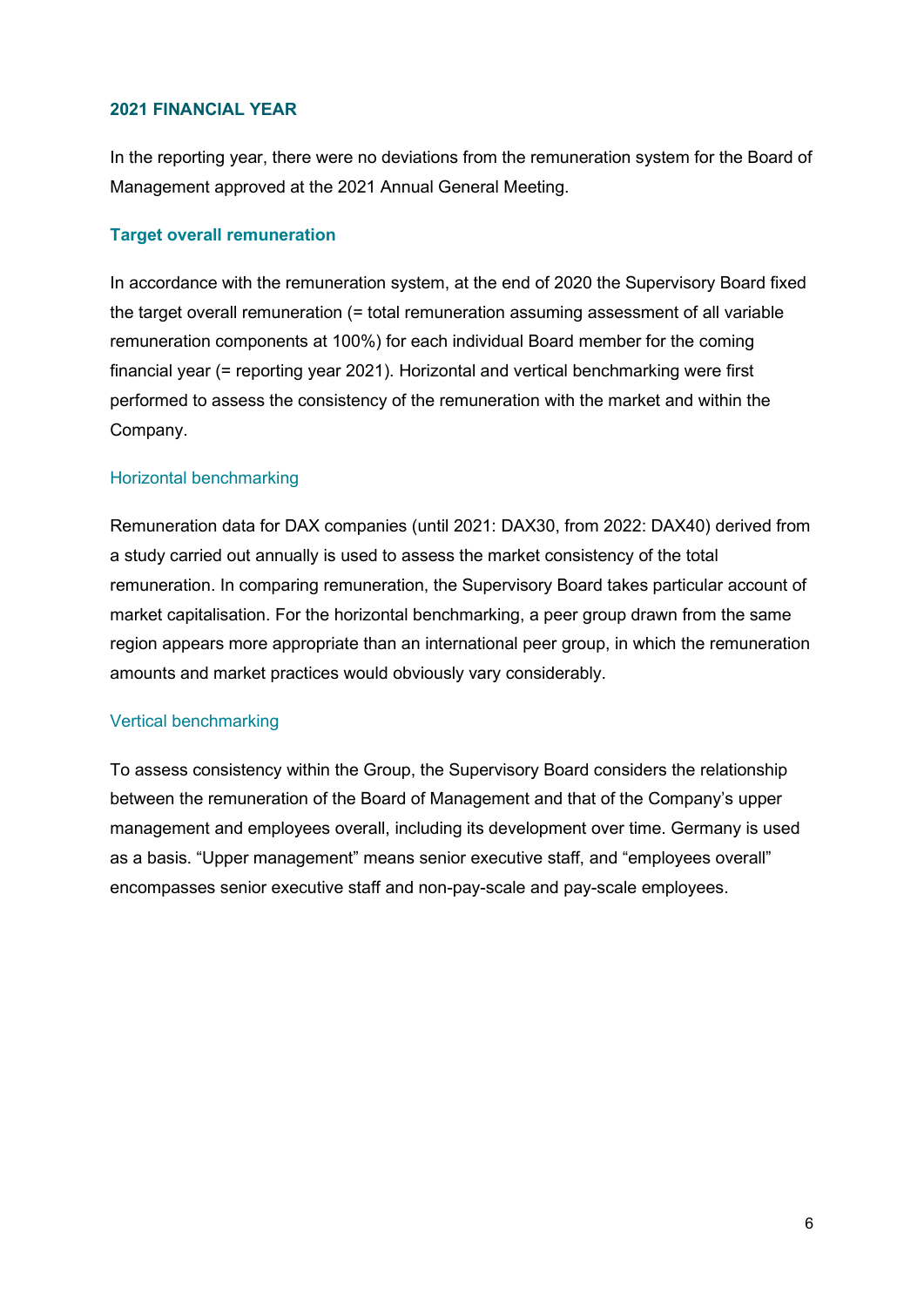The following tables (amounts and percentages rounded in certain cases) show the overall remuneration fixed by the Supervisory Board for 100%, 0% and 200% achievement of objectives (information provided on a voluntary basis):

|                                                               | <b>Joachim Wenning</b> |                                         |           |       | <b>Thomas Blunck</b>                     |              |           |       |  |
|---------------------------------------------------------------|------------------------|-----------------------------------------|-----------|-------|------------------------------------------|--------------|-----------|-------|--|
|                                                               |                        | <b>Chair of the Board of Management</b> |           |       | <b>Member of the Board of Management</b> |              |           |       |  |
|                                                               |                        | 2021                                    |           | 2020  |                                          | 2021         |           | 2020  |  |
|                                                               | €                      | <b>Share</b>                            | €         | Share | €                                        | <b>Share</b> | €         | Share |  |
| Basic remuneration                                            | 2,325,000              | 40%                                     | 2,325,000 | 40%   | 1,125,000                                | 42%          | 1,125,000 | 42%   |  |
| Regular fringe benefits/<br>remuneration in kind <sup>1</sup> | 40,000                 | 1%                                      | 40.000    | 1%    | 40.000                                   | 2%           | 40.000    | 2%    |  |
| Pension expenses/<br>Conditional payment                      | 1,185,750              | 20%                                     | 1,185,750 | 20%   | 365,625                                  | 14%          | 365,625   | 14%   |  |
| <b>Total fixed remuneration</b>                               | 3,550,750              |                                         | 3,550,750 |       | 1,530,625                                |              | 1,530,625 |       |  |
|                                                               |                        |                                         |           |       |                                          |              |           |       |  |
| Annual bonus (100%)                                           | 697,500                | 12%                                     | 697,500   | 12%   | 337,500                                  | 13%          | 337,500   | 13%   |  |
| Multi-year bonus (100%)                                       | ,627,500               | 28%                                     | .627,500  | 28%   | 787,500                                  | 30%          | 787,500   | 30%   |  |
| Total remuneration (100%)                                     | 5,875,750              | 100%                                    | 5,875,750 | 100%  | 2,655,625                                | 100%         | 2,655,625 | 100%  |  |
| Annual bonus (0%)                                             | 0                      |                                         | 0         |       | $\Omega$                                 |              | $\Omega$  |       |  |
| Multi-year bonus (0%)                                         | <sup>0</sup>           |                                         | $\Omega$  |       |                                          |              | $\Omega$  |       |  |
| Total remuneration (0%)                                       | 3,550,750              |                                         | 3,550,750 |       | 1,530,625                                |              | 1,530,625 |       |  |
| Annual bonus (200%)                                           | ,395,000               |                                         | 1,395,000 |       | 675,000                                  |              | 675,000   |       |  |
| Multi-year bonus (200%)                                       | 3,255,000              |                                         | 3,255,000 |       | 1,575,000                                |              | 1,575,000 |       |  |
| Total remuneration (200%)                                     | 8,200,750              |                                         | 8,200,750 |       | 3,780,625                                |              | 3,780,625 |       |  |

See the end of the tables for footnotes.

|                                                               |           | Nicholas Gartside <sup>2</sup>           |           |       |           | <b>Stefan Golling (since 1 January 2021)</b> |   |       |  |
|---------------------------------------------------------------|-----------|------------------------------------------|-----------|-------|-----------|----------------------------------------------|---|-------|--|
|                                                               |           | <b>Member of the Board of Management</b> |           |       |           | <b>Member of the Board of Management</b>     |   |       |  |
|                                                               |           | 2021                                     |           | 2020  |           | 2021                                         |   |       |  |
|                                                               | €         | Share                                    | €         | Share | €         | Share                                        | € | Share |  |
| Basic remuneration                                            | 1,411,875 | 49%                                      | 1,125,000 | 39%   | 1,411,875 | 49%                                          |   |       |  |
| Regular fringe benefits/<br>remuneration in kind <sup>1</sup> | 40,000    | 1%                                       | 40,000    | 1%    | 40,000    | 1%                                           |   |       |  |
| Pension expenses/<br>Conditional payment                      |           |                                          | 573,750   | 20%   |           |                                              |   |       |  |
| <b>Total fixed remuneration</b>                               | 1,451,875 |                                          | 1,738,750 |       | 1,451,875 |                                              |   |       |  |
|                                                               |           |                                          |           |       |           |                                              |   |       |  |
| Annual bonus (100%)                                           | 423.563   | 15%                                      | 337.500   | 12%   | 423,563   | 15%                                          |   |       |  |
| Multi-year bonus (100%)                                       | 988,313   | 35%                                      | 787,500   | 27%   | 988,313   | 35%                                          |   |       |  |
| Total remuneration (100%)                                     | 2,863,750 | 100%                                     | 2,863,750 | 100%  | 2,863,750 | 100%                                         |   |       |  |
| Annual bonus (0%)                                             | 0         |                                          |           |       | $\Omega$  |                                              |   |       |  |
| Multi-year bonus (100%)                                       |           |                                          |           |       | $\Omega$  |                                              |   |       |  |
| Total remuneration (0%)                                       | 1,451,875 |                                          | 1,738,750 |       | 1,451,875 |                                              |   |       |  |
|                                                               |           |                                          |           |       |           |                                              |   |       |  |
| Annual bonus (200%)                                           | 847,125   |                                          | 675,000   |       | 847,125   |                                              |   |       |  |
| Multi-year bonus (200%)                                       | 1,976,625 |                                          | 1,575,000 |       | 1,976,625 |                                              |   |       |  |
| Total remuneration (200%)                                     | 4,275,625 |                                          | 3,988,750 |       | 4,275,625 |                                              |   |       |  |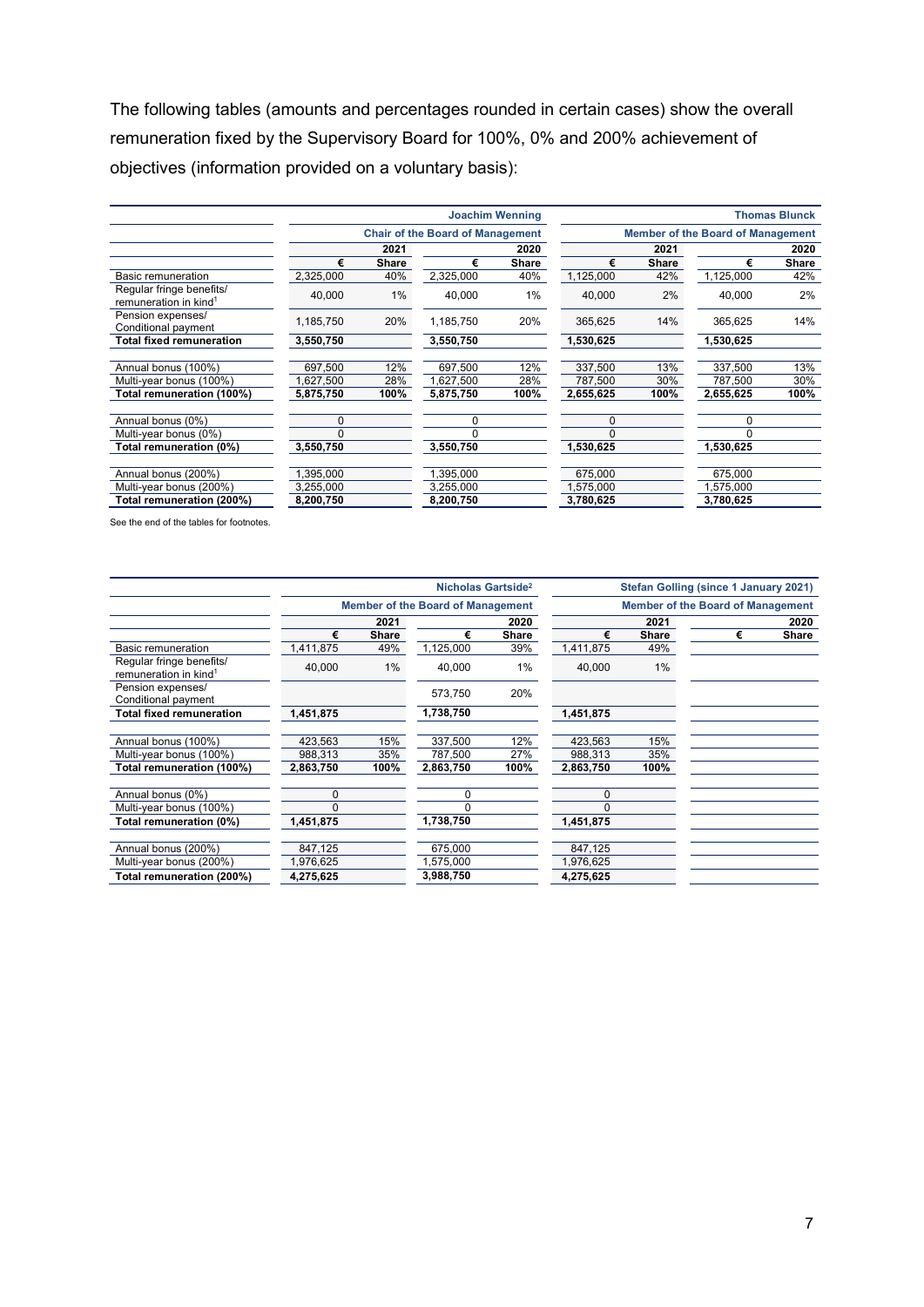|                                                               |           |                                          |           | Doris Höpke |           |                                          |           | <b>Torsten Jeworrek</b> |  |
|---------------------------------------------------------------|-----------|------------------------------------------|-----------|-------------|-----------|------------------------------------------|-----------|-------------------------|--|
|                                                               |           | <b>Member of the Board of Management</b> |           |             |           | <b>Member of the Board of Management</b> |           |                         |  |
|                                                               |           | 2021                                     |           | 2020        |           | 2021                                     | 2020      |                         |  |
|                                                               | €         | <b>Share</b>                             | €         | Share       | €         | <b>Share</b>                             | €         | <b>Share</b>            |  |
| <b>Basic remuneration</b>                                     | 1,125,000 | 39%                                      | 1,125,000 | 39%         | 1,625,000 | 41%                                      | 1,625,000 | 41%                     |  |
| Regular fringe benefits/<br>remuneration in kind <sup>1</sup> | 40.000    | 1%                                       | 40,000    | 1%          | 40.000    | 1%                                       | 40.000    | 1%                      |  |
| Pension expenses/<br>Conditional payment                      | 573,750   | 20%                                      | 573,750   | 20%         | 633,750   | 16%                                      | 633,750   | 16%                     |  |
| Total fixed remuneration                                      | 1,738,750 |                                          | 1,738,750 |             | 2,298,750 |                                          | 2,298,750 |                         |  |
| Annual bonus (100%)                                           | 337,500   | 12%                                      | 337.500   | 12%         | 487,500   | 12%                                      | 487,500   | 12%                     |  |
| Multi-year bonus (100%)                                       | 787,500   | 27%                                      | 787,500   | 27%         | 1,137,500 | 29%                                      | 1,137,500 | 29%                     |  |
| Total remuneration (100%)                                     | 2,863,750 | 100%                                     | 2,863,750 | 100%        | 3,923,750 | 100%                                     | 3,923,750 | 100%                    |  |
| Annual bonus (0%)                                             | 0         |                                          | 0         |             | 0         |                                          | 0         |                         |  |
| Multi-year bonus (0%)                                         | $\Omega$  |                                          | n         |             | $\Omega$  |                                          |           |                         |  |
| Total remuneration (0%)                                       | 1,738,750 |                                          | 1,738,750 |             | 2,298,750 |                                          | 2,298,750 |                         |  |
| Annual bonus (200%)                                           | 675,000   |                                          | 675,000   |             | 975,000   |                                          | 975,000   |                         |  |
| Multi-year bonus (200%)                                       | 1,575,000 |                                          | 1,575,000 |             | 2,275,000 |                                          | 2,275,000 |                         |  |
| Total remuneration (200%)                                     | 3,988,750 |                                          | 3,988,750 |             | 5,548,750 |                                          | 5,548,750 |                         |  |

|                                                               | <b>Christoph Jurecka</b>                 |              |           |       | Achim Kassow (since 1 May 2020) <sup>3</sup> |       |           |              |
|---------------------------------------------------------------|------------------------------------------|--------------|-----------|-------|----------------------------------------------|-------|-----------|--------------|
|                                                               | <b>Member of the Board of Management</b> |              |           |       | <b>Member of the Board of Management</b>     |       |           |              |
|                                                               |                                          | 2021         |           | 2020  |                                              | 2021  | 2020      |              |
|                                                               | €                                        | <b>Share</b> | €         | Share | €                                            | Share | €         | <b>Share</b> |
| Basic remuneration                                            | 1,625,000                                | 39%          | 1,500,000 | 39%   | 1,411,875                                    | 49%   | 1,125,000 | 39%          |
| Regular fringe benefits/<br>remuneration in kind <sup>1</sup> | 40,000                                   | 1%           | 40,000    | 1%    | 40,000                                       | 1%    | 40,000    | 1%           |
| Pension expenses/<br>Conditional payment                      | 828,750                                  | 20%          | 765,000   | 20%   |                                              |       | 573,750   | 20%          |
| <b>Total fixed remuneration</b>                               | 2,493,750                                |              | 2,305,000 |       | 1,451,875                                    |       | 1,738,750 |              |
| Annual bonus (100%)                                           | 487,500                                  | 12%          | 450,000   | 12%   | 423,563                                      | 15%   | 337,500   | 12%          |
| Multi-year bonus (100%)                                       | 1,137,500                                | 28%          | 1,050,000 | 28%   | 988,313                                      | 35%   | 787,500   | 27%          |
| Total remuneration (100%)                                     | 4,118,750                                | 100%         | 3,805,000 | 100%  | 2,863,750                                    | 100%  | 2,863,750 | 100%         |
| Annual bonus (0%)                                             | 0                                        |              | 0         |       | $\Omega$                                     |       | $\Omega$  |              |
| Multi-year bonus (0%)                                         |                                          |              | $\Omega$  |       | $\Omega$                                     |       |           |              |
| Total remuneration (0%)                                       | 2,493,750                                |              | 2,305,000 |       | 1,451,875                                    |       | 1,738,750 |              |
| Annual bonus (200%)                                           | 975,000                                  |              | 900,000   |       | 847,125                                      |       | 675,000   |              |
| Multi-year bonus (200%)                                       | 2,275,000                                |              | 2,100,000 |       | 1,976,625                                    |       | ,575,000  |              |
| Total remuneration (200%)                                     | 5,743,750                                |              | 5,305,000 |       | 4,275,625                                    |       | 3,988,750 |              |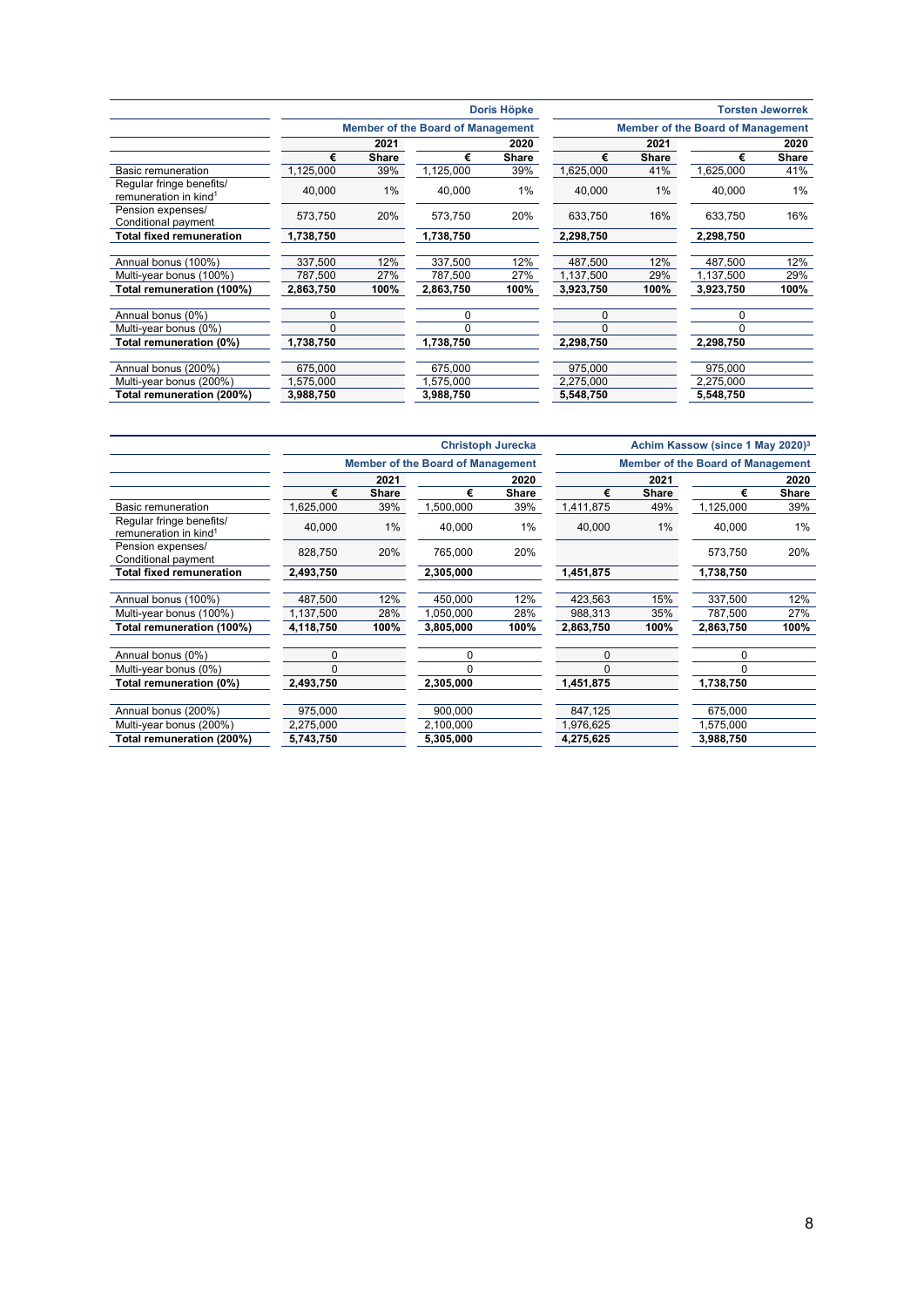#### **Markus Rieß4**

|  |  | <b>Member of the Board of Management</b> |
|--|--|------------------------------------------|
|  |  |                                          |

|                                                              |           |       |                           |                |           |       | <b>Member of the board of Management</b> |              |
|--------------------------------------------------------------|-----------|-------|---------------------------|----------------|-----------|-------|------------------------------------------|--------------|
|                                                              |           |       |                           | 2021           |           |       |                                          | 2020         |
|                                                              |           |       |                           | <b>Thereof</b> |           |       | Thereof                                  |              |
|                                                              |           | 2021  | <b>Munich Reinsurance</b> |                |           | 2020  | <b>Munich Reinsurance</b>                |              |
|                                                              |           | Total |                           | Company        |           | Total |                                          | Company      |
|                                                              | €         | Share | €                         | <b>Share</b>   | €         | Share | €                                        | <b>Share</b> |
| Basic remuneration                                           | 2,787,500 | 68%   | 462,500                   | 39%            | 2,750,000 | 67%   | 500,000                                  | 39%          |
| Regular fringe<br>benefits/remuneration in kind <sup>1</sup> | 40,000    | 1%    | 40,000                    | 3%             | 40,000    | 1%    | 40,000                                   | 3%           |
| Pension expenses/<br>Conditional payment                     | 817,125   | 20%   | 235,875                   | 20%            | 817,500   | 20%   | 255,000                                  | 20%          |
| <b>Total fixed remuneration</b>                              | 3,644,625 |       | 738,375                   |                | 3,607,500 |       | 795,000                                  |              |
|                                                              |           |       |                           |                |           |       |                                          |              |
| Annual bonus (100%)                                          | 138,750   | 3%    | 138,750                   | 12%            | 150,000   | 4%    | 150,000                                  | 12%          |
| Multi-year bonus (100%)                                      | 323,750   | 8%    | 323,750                   | 27%            | 350,000   | 9%    | 350,000                                  | 27%          |
| Total remuneration (100%)                                    | 4,107,125 | 100%  | 1,200,875                 | 100%           | 4,107,500 | 100%  | 1,295,000                                | 100%         |
| Annual bonus (0%)                                            | $\Omega$  |       | 0                         |                | $\Omega$  |       | $\Omega$                                 |              |
| Multi-year bonus (0%)                                        | $\Omega$  |       | $\Omega$                  |                | $\Omega$  |       | $\Omega$                                 |              |
| Total remuneration (0%)                                      | 3,644,625 |       | 738,375                   |                | 3,607,500 |       | 795,000                                  |              |
|                                                              |           |       |                           |                |           |       |                                          |              |
| Annual bonus (200%)                                          | 277,500   |       | 277,500                   |                | 300,000   |       | 300,000                                  |              |
| Multi-year bonus (200%)                                      | 647,500   |       | 647,500                   |                | 700,000   |       | 700,000                                  |              |
| Total remuneration (200%)                                    | 4,569,625 |       | 1,663,375                 |                | 4,607,500 |       | 1,795,000                                |              |

1 Benchmark defined by the Supervisory Board.<br>2 Instead of the employer-financed company per

Instead of the employer-financed company pension scheme, Nicholas Gartside will receive a conditional one-off-payment at the end of his initial appointment.

From 2021, the annual value of said payment was allocated to the remuneration components.<br>3 Instead of the employer-financed company pension scheme, Achim Kassow received a conditional monthly payment in 2020. From 2021,

to the remuneration components.

4 Markus Rieß' remuneration also includes remuneration components and pension expenses for work at ERGO Group AG. The ERGO Group AG remuneration system does not provide for variable components.<br>The remuneration development has been arranged so that Markus Rieß receives his target overall direct remuneration from both companies, with approximately two

thirds coming from ERGO Group AG and one third from Munich Reinsurance Company. Since the remuneration adjustments at Munich Reinsurance Company and<br>ERGO Group AG were not implemented simultaneously, the remuneration from remuneration from ERGO Group AG. From 2022, any remuneration adjustments will consistently be implemented simultaneously.

The relation between fixed and variable remuneration components is balanced. This means that the fixed component represents a sufficiently high proportion of the total overall remuneration and enables the Group to apply a flexible bonus policy, including the possibility of paying no variable remuneration at all. There is consequently no incentive for members of the Board of Management to incur inappropriately high risks in order to achieve higher bonuses.

In defining the proportion of the target total remuneration represented by the variable remuneration components, the Supervisory Board ensures that the share of the long-term variable remuneration exceeds that of the short-term variable remuneration.

#### Pay ratios

In the reporting year, the target overall remuneration of the Chair of the Board of Management was 39 (2020: 39) times the average target overall remuneration of all Company employees (excluding the Board of Management). The average target overall remuneration of all members of the Board of Management was 24 (2020: 24) times the average target overall remuneration of all employees (excluding the Board of Management).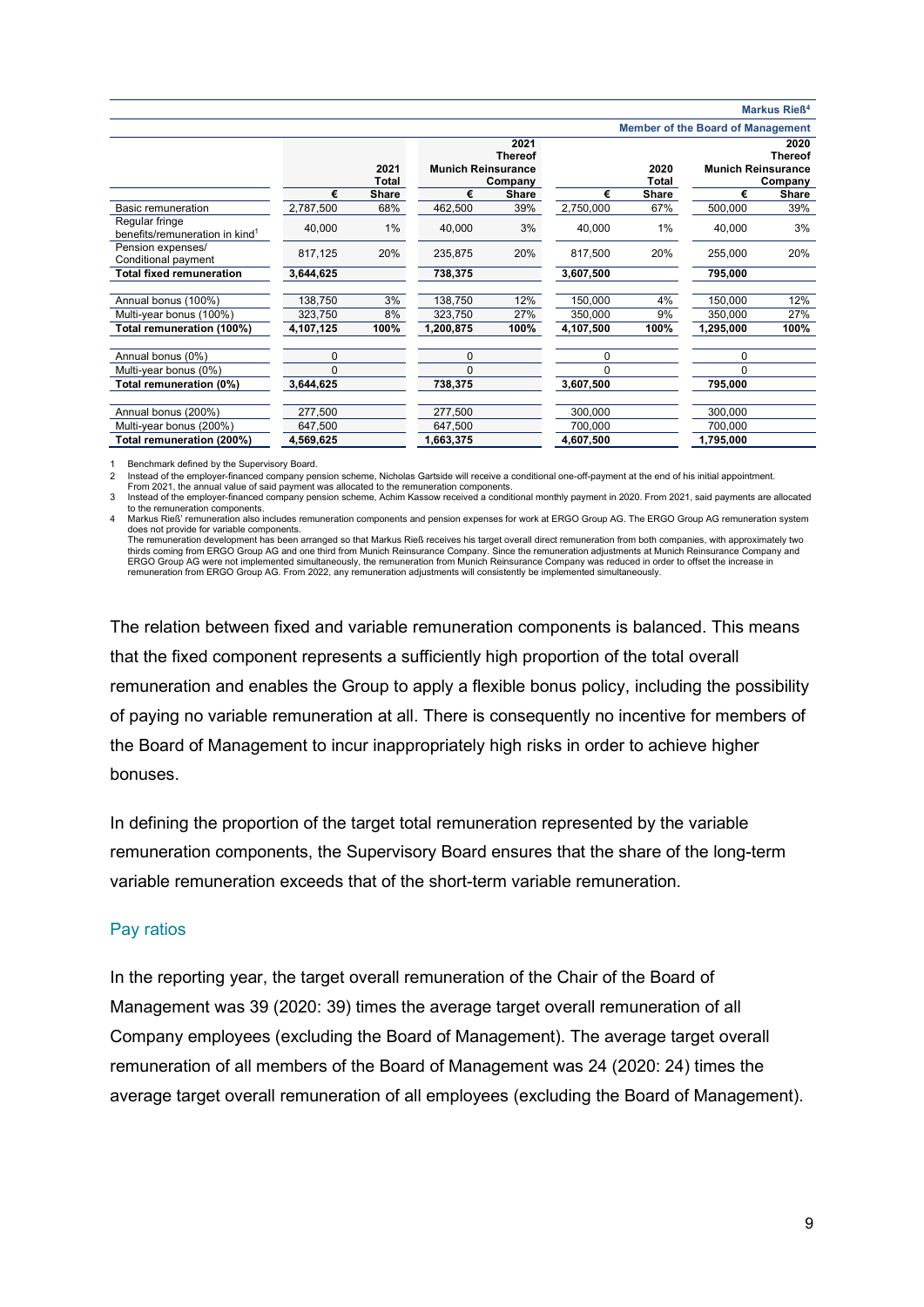#### **Assessment bases for variable remuneration**

#### Annual bonus

Munich Re's business strategy is geared to profitable growth and successful positioning among our competitors. As an established measure of results and a key figure for the capital markets, the IFRS consolidated result takes account of the significance of high and stable earnings power in the annual variable remuneration component. The IFRS consolidated result objective is based on the annual planning, which reflects the strategic ambition.

#### Multi-year bonus

Based on its long-term strategic orientation and economic management of the Group, Munich Re aims to sustainably create value for its shareholders in the form of TSR. TSR takes into account dividend payments as well as share price performance. A multi-year component based on an increase in TSR in comparison with our peer group makes up the largest portion of variable remuneration for the Board of Management. From Munich Re's point of view, the relative TSR is well suited for aligning the interests of shareholders with those of the members of the Board of Management. The development of TSR over a period of several years reflects Munich Re's long-term performance in relative terms. Achieving above-average TSR development in comparison with the peer group is hardly feasible in the long term without consistently generating good results and creating value for our shareholders in the process. Outperforming our competitors is in the interest of shareholders – even in a weak market environment.

Since 1 January 2022, the multi-year bonus has been based on the relative TSR development (80%) and one or more sustainability objectives (20%).

#### Overall performance evaluation

As soon as the information on achievement of objectives is available, as part of the overall performance evaluation (as of 2022 for the multi-year bonus on the basis of overall target achievement of both target categories) the Supervisory Board can take into consideration, for both the annual and the multi-year bonus, the performance of the individual members of the Board of Management and the Board of Management as a whole, along with Munich Re's financial situation, performance and future prospects. This is done by increasing or reducing by up to 20 percentage points on the basis of bonus/malus factors defined by the Supervisory Board, which can relate to periods prior to the assessment period under consideration.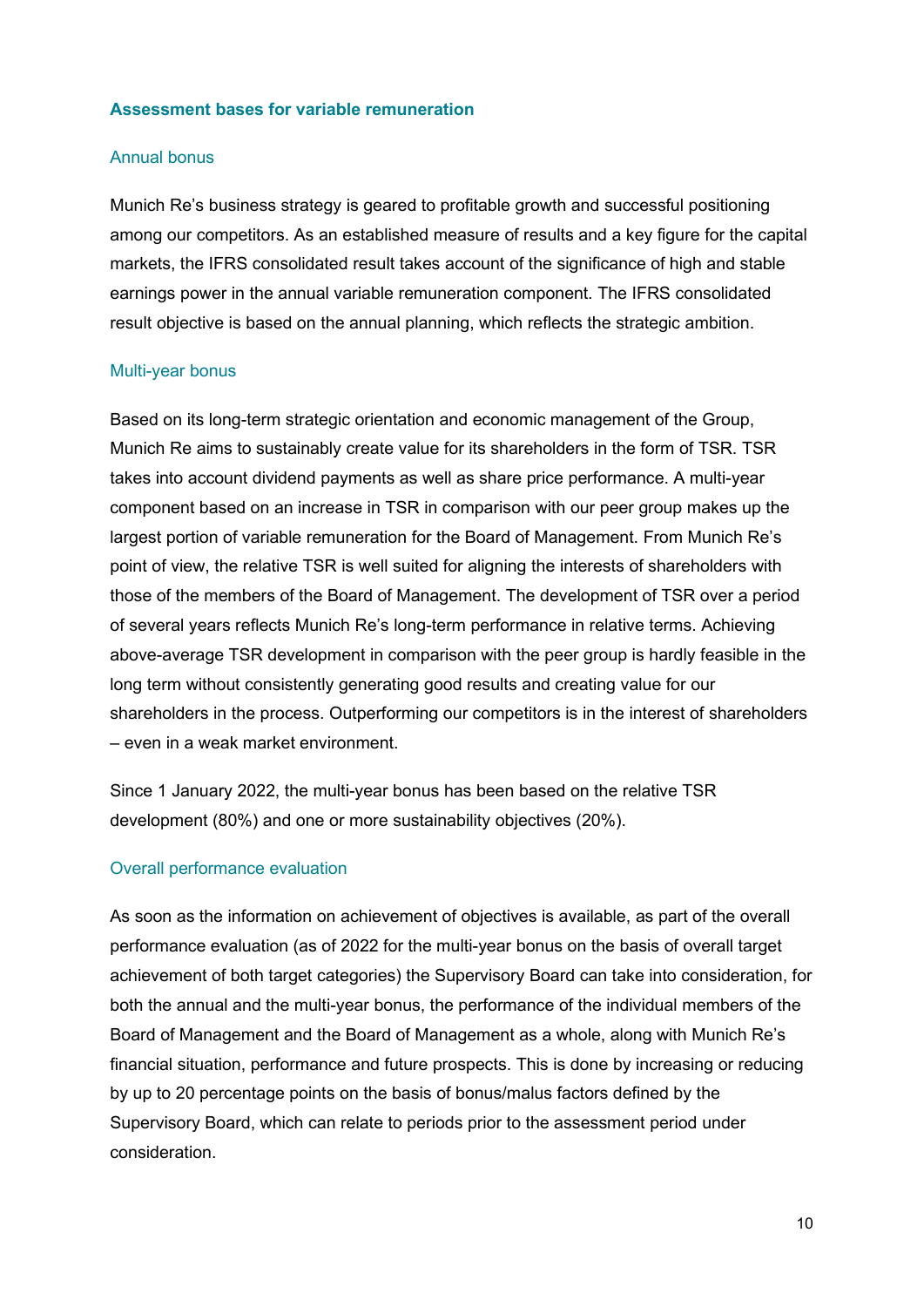For bonus plans launched up to and including 2020, the following assessment criteria will be used for the 20 percentage points increase/decrease as part of the assessment of overall performance:

| Individual management performance                            | - Result of division/divisional unit, contribution to overall performance<br>- Personal performance (qualitative and/or quantitative)<br>- ESG (environmental, social and governance) criteria<br>- Employee satisfaction<br>- Consideration of special market circumstances or unexpected developments<br>- Implementation of strategy, improvements in organisation and processes, innovation<br>- Conduct (leadership, role model function, adherence to quidelines/compliance |
|--------------------------------------------------------------|-----------------------------------------------------------------------------------------------------------------------------------------------------------------------------------------------------------------------------------------------------------------------------------------------------------------------------------------------------------------------------------------------------------------------------------------------------------------------------------|
|                                                              | requirements, cooperation with colleagues and Supervisory Board)                                                                                                                                                                                                                                                                                                                                                                                                                  |
| Collective management performance                            | - Performance of the field of business (reinsurance and/or primary insurance)                                                                                                                                                                                                                                                                                                                                                                                                     |
|                                                              | - ESG (environmental, social and governance) criteria                                                                                                                                                                                                                                                                                                                                                                                                                             |
|                                                              | $-$ Employee satisfaction                                                                                                                                                                                                                                                                                                                                                                                                                                                         |
|                                                              | - Reaction to special market circumstances and unforeseeable developments                                                                                                                                                                                                                                                                                                                                                                                                         |
| Financial situation, performance and future prospects of the | - Financial situation of the Company                                                                                                                                                                                                                                                                                                                                                                                                                                              |
| Company                                                      | - Short-term and long-term profit prospects                                                                                                                                                                                                                                                                                                                                                                                                                                       |
|                                                              | - Market environment (interest rates, situation in the industry, etc.)                                                                                                                                                                                                                                                                                                                                                                                                            |

Bonus plans concluded from 2021 are based on the following criteria for assessing overall performance:

Loading/reduction of up to 10 percentage points on the basis of ESG criteria



#### Governance aspects

- Leadership skills
- · Diversity
- Adherence to guidelines/compliance requirements
- Governance functions properly established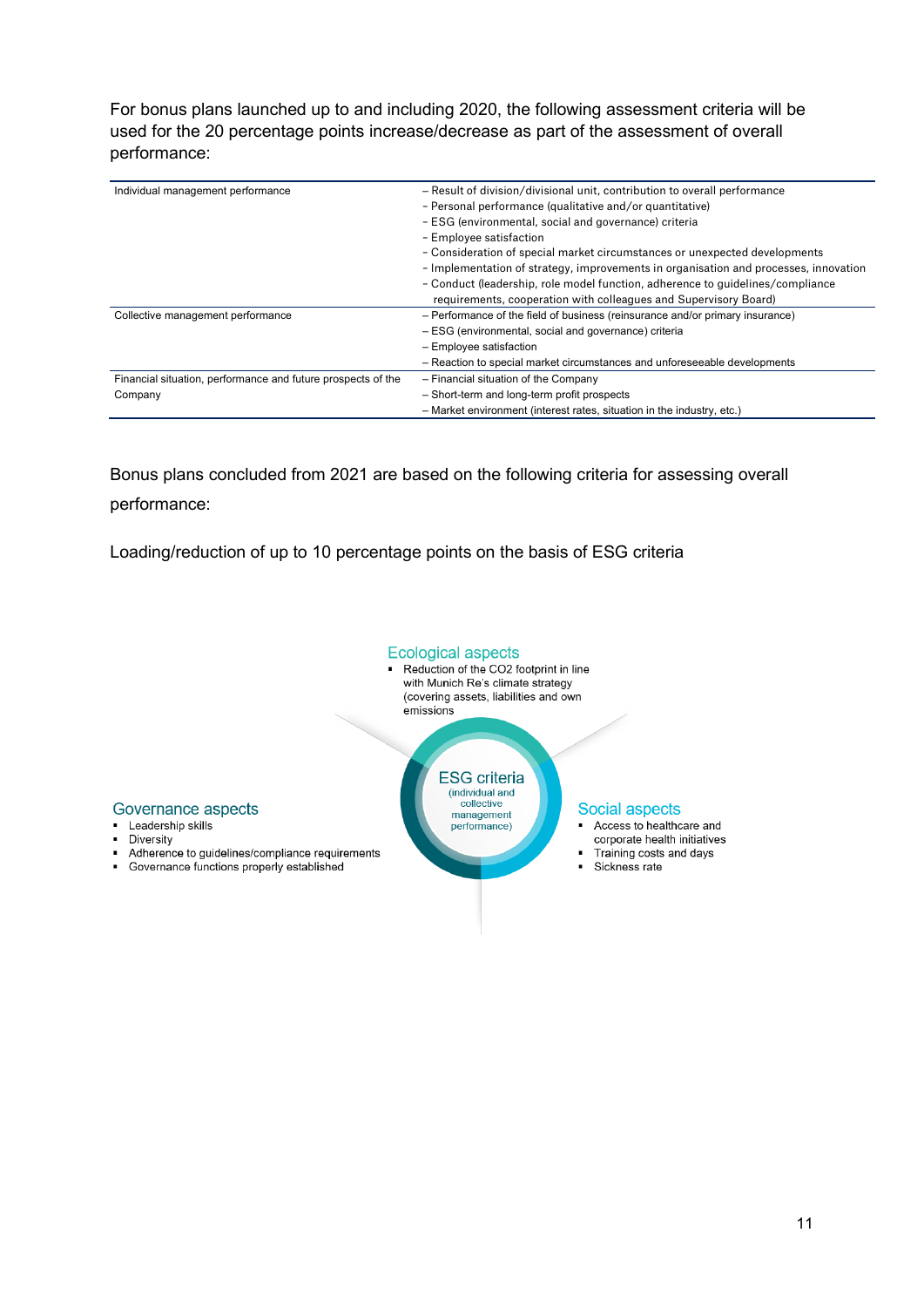### Loading/reduction of up to 10 percentage points on the basis of success and performance criteria



Factors that influence business development but are not reflected in the IFRS consolidated result and TSR can also be taken into account.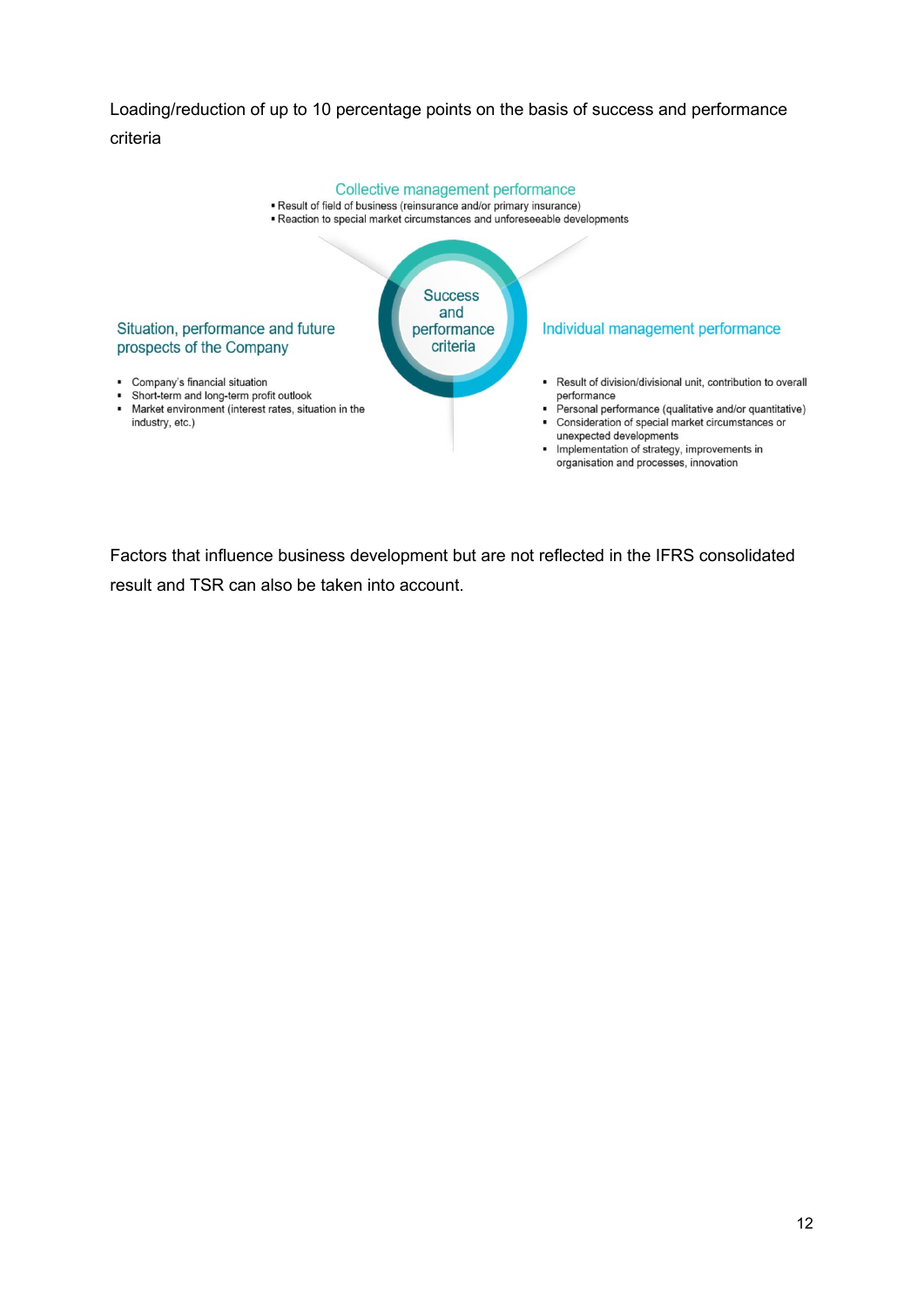### Targets/achievement of objectives for the annual and multi-year bonus

The following table shows the specific targets in the annual bonus plans for 2020, 2021 and 2022 and – to the extent the information is available – the achievement of objectives and final evaluations:

|                                   | Annual bonus for Financial Year 2020 - to be paid in 2021                                                                                                                                          |
|-----------------------------------|----------------------------------------------------------------------------------------------------------------------------------------------------------------------------------------------------|
| Assessment basis                  | <b>IFRS consolidated result</b>                                                                                                                                                                    |
| Target values/scaling             | €2,100m = $0\%$<br>€2,800m = 100%                                                                                                                                                                  |
|                                   | €3,500m = 200%                                                                                                                                                                                     |
| Achievement of objective          | IFRS consolidated result: $€1,211m = 0%$                                                                                                                                                           |
| Overall performance<br>evaluation | Having carefully weighed all relevant aspects on the basis of the criteria defined above, the<br>Supervisory Board chose not to apply any loading or reduction to the achievement of<br>objective. |
| Overall evaluation                | 0%                                                                                                                                                                                                 |
| basis)                            | Annual bonus for Financial Year 2021 - to be paid in 2022 (information provided on a voluntary                                                                                                     |
| Assessment basis                  | <b>IFRS consolidated result</b>                                                                                                                                                                    |
| Target values/scaling             | €1,800m = $0\%$                                                                                                                                                                                    |
|                                   | €2,800m = $100\%$                                                                                                                                                                                  |
|                                   | €3,300m = 200%                                                                                                                                                                                     |
| Achievement of objective          | IFRS consolidated result: €2,932m = 126%                                                                                                                                                           |
| Overall performance<br>evaluation | Having carefully weighed all relevant aspects on the basis of the criteria defined above, the<br>Supervisory Board chose not to apply any loading or reduction to the achievement of<br>objective. |
| Overall evaluation                | 126%                                                                                                                                                                                               |
| basis)                            | Annual bonus for Financial Year 2022 – to be paid in 2023 (information provided on a voluntary                                                                                                     |
| Assessment basis                  | <b>IFRS consolidated result</b>                                                                                                                                                                    |
| Target values/scaling             | €2,100m = $0\%$                                                                                                                                                                                    |
|                                   | €3,300m = $100%$                                                                                                                                                                                   |
|                                   | €3,900m = 200%                                                                                                                                                                                     |
| Achievement of objective          | Evaluation in 2023                                                                                                                                                                                 |
| Overall performance<br>evaluation | Evaluation in 2023                                                                                                                                                                                 |
| Overall evaluation                | Evaluation in 2023                                                                                                                                                                                 |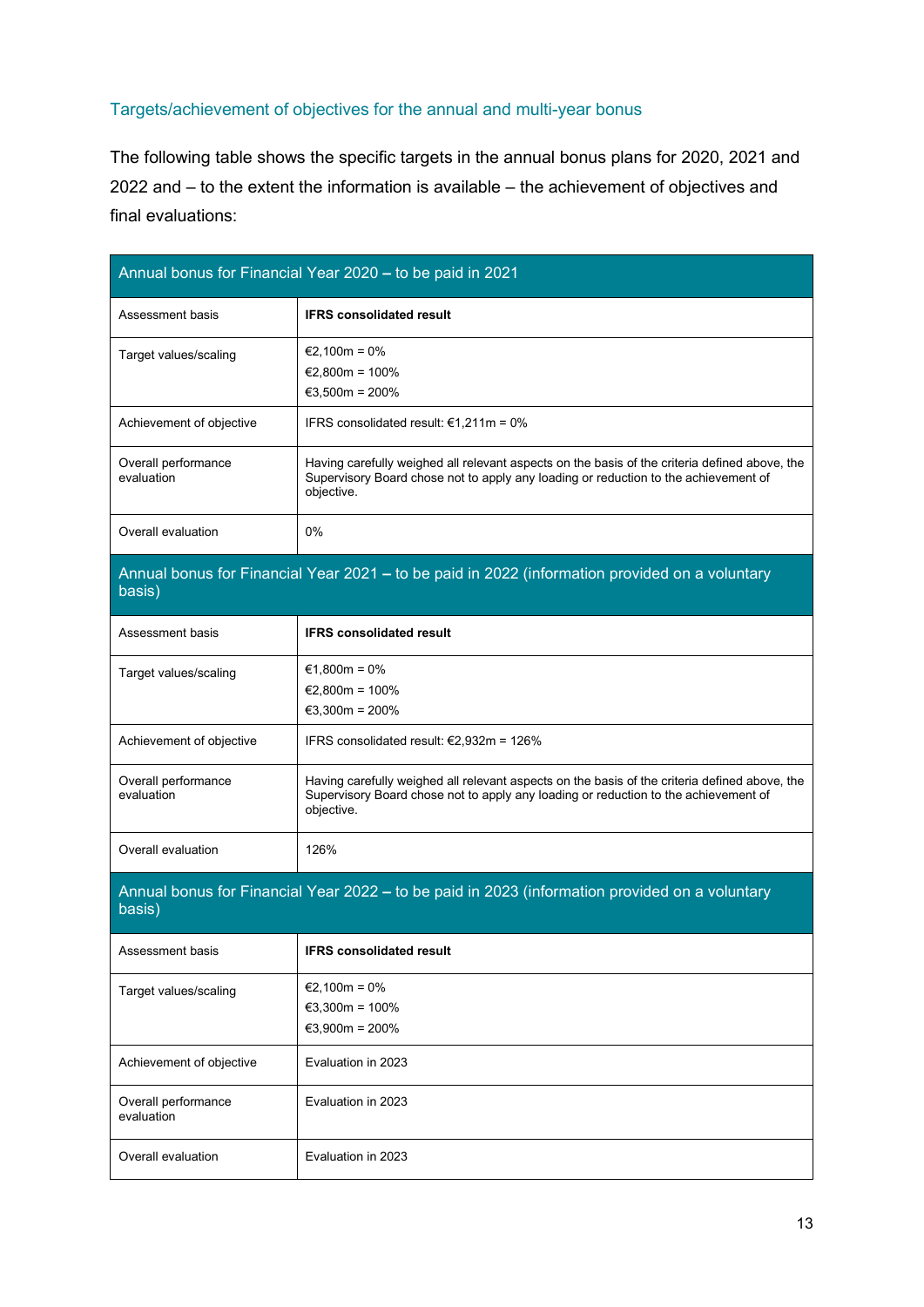The following tables show the specific targets in the multi-year bonus plans that were established from 2018 to 2022 and – to the extent the information is available – the achievement of objectives and final evaluations:

| voluntary basis)                  | Multi-year bonus 2018-2021, 2019-2022, 2020-2023, 2021-2024 (information provided on a                                                                                                                                                                                                                                                                                                                                                                                                                                                                                                                                                                                                                                                                               |  |  |  |  |  |
|-----------------------------------|----------------------------------------------------------------------------------------------------------------------------------------------------------------------------------------------------------------------------------------------------------------------------------------------------------------------------------------------------------------------------------------------------------------------------------------------------------------------------------------------------------------------------------------------------------------------------------------------------------------------------------------------------------------------------------------------------------------------------------------------------------------------|--|--|--|--|--|
| Assessment basis                  | TSR of Munich Re shares in comparison to peer group<br>(Allianz, AXA, Generali, Hannover Rück, SCOR, Swiss Re, Zurich Insurance Group)                                                                                                                                                                                                                                                                                                                                                                                                                                                                                                                                                                                                                               |  |  |  |  |  |
| Target values/scaling             | Linear scaling 0-200%<br>Lowest TSR in peer group = 0%<br>Highest TSR in peer group = 200%<br>Because the specific figures for assessing the achievement of TSR objectives for the multi-<br>year bonus will not be available until the end of the plan term, they will be published<br>together with the target assessment.<br>Reporting-date values were used to assess the development of TSR over time<br>(Start: last day of trading in the year before the plan term, end: last day of trading in the plan<br>term).                                                                                                                                                                                                                                           |  |  |  |  |  |
| Multi-year bonus 2018-2021        |                                                                                                                                                                                                                                                                                                                                                                                                                                                                                                                                                                                                                                                                                                                                                                      |  |  |  |  |  |
| Achievement of objective          | TSR of Munich Re shares: 14.5% (geometric mean/yield p.a.)<br>Start value 29 December 2017: 442.6 / End value 30 December 2021: 759.7<br>Lowest TSR in peer group = -0.9%<br>Highest TSR in peer group = 16.7%<br>target achievement <sub>MR</sub> = $\frac{TSR_{MR} - TSR_{low\,performer}}{TSR_{high\,performer} - TSR_{low\,performer}} * 2 = \frac{14.5\% - (-0.9\%)}{16.7\% - (-0.9\%)} * 2 = 174.8\%$<br>Achievement of objectives Munich Re: 175%<br>Scaling multi-year bonus<br>Peer 1<br>200%<br>Peer 2<br>175%<br><b>Munich Re</b><br>Peer 3<br>150%<br>125%<br>target achievement<br>Peer 5<br>100%<br>Peer 6<br>Peer 4<br>75%<br>50%<br>Peer 7<br>25%<br>0%<br>4%<br>10%<br>12%<br>$-2%$<br>0%<br>2%<br>6%<br>8%<br>14%<br>16%<br>18%<br>TSR-development |  |  |  |  |  |
| Overall performance<br>evaluation | Having carefully weighed all relevant aspects on the basis of the criteria defined above, the<br>Supervisory Board chose not to apply any loading or reduction to the achievement of<br>objective.                                                                                                                                                                                                                                                                                                                                                                                                                                                                                                                                                                   |  |  |  |  |  |
| Overall evaluation                | 175%                                                                                                                                                                                                                                                                                                                                                                                                                                                                                                                                                                                                                                                                                                                                                                 |  |  |  |  |  |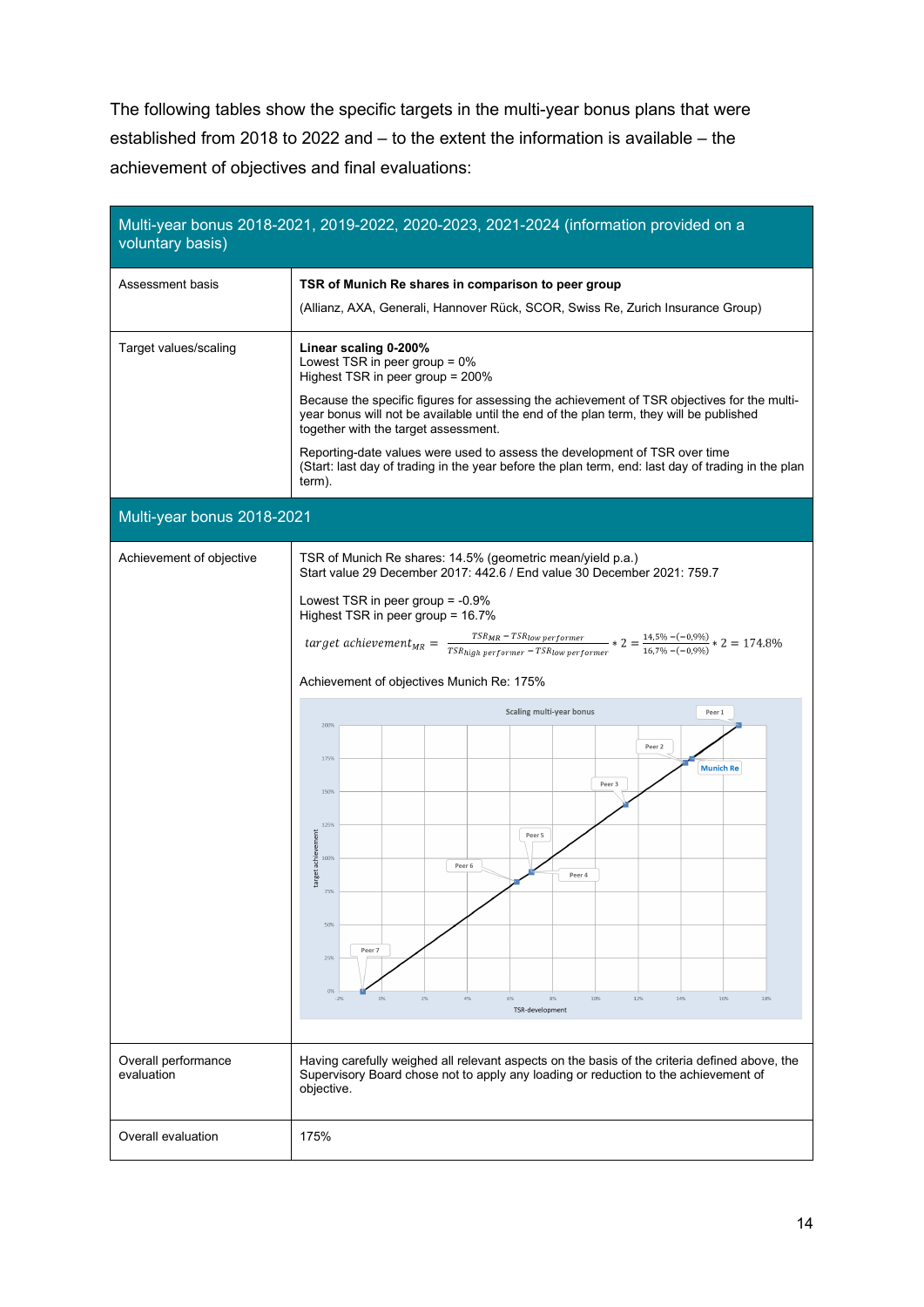# *Multi-year bonus 2018-2021, 2019-2022, 2020-2023, 2021-2024 (information provided on a voluntary basis) (continued)* MYB 2019-2022 To be paid in 2023 MYB 2020-2023 To be paid in 2024 MYB 2021-2024 To be paid in 2025

|                  |     | Multi-year bonus 2022-2025 - to be paid in 2026 (information provided on a voluntary basis)                                                                                                                                   |
|------------------|-----|-------------------------------------------------------------------------------------------------------------------------------------------------------------------------------------------------------------------------------|
| Assessment bases | 80% | TSR of Munich Re shares in comparison to peer group<br>(Allianz, AXA, Generali, Hannover Rück, SCOR, Swiss Re, Zurich<br>Insurance Group)                                                                                     |
|                  | 20% | <b>ESG targets</b>                                                                                                                                                                                                            |
|                  |     | <b>Environment</b> (15% weighting)                                                                                                                                                                                            |
|                  |     | Achieving the climate protection goals laid out in the Munich Re<br>Group's climate strategy                                                                                                                                  |
|                  |     | Reducing the $CO2$ footprint in <b>investment</b> by 2025<br>٠                                                                                                                                                                |
|                  |     | -29% emissions from FY 2019 to FY 2025                                                                                                                                                                                        |
|                  |     | Reducing the $CO2$ footprint in <b>insurance</b> by 2025<br>٠                                                                                                                                                                 |
|                  |     | Thermal coal<br>-35% emissions from FY 2019 to FY 2025                                                                                                                                                                        |
|                  |     | Oil and gas – exploration and production<br>-5% emissions from FY 2019 to FY 2025                                                                                                                                             |
|                  |     | Reducing the $CO2$ footprint in own emissions from operations<br>by 2025                                                                                                                                                      |
|                  |     | -12% $CO2$ emissions per Group employee from FY 2019 to<br>FY 2025                                                                                                                                                            |
|                  |     | <b>Social</b> aspects (2.5% weighting)                                                                                                                                                                                        |
|                  |     | 40% share of women in management positions at all levels<br>across the Group by FY 2025                                                                                                                                       |
|                  |     | <b>Governance</b> (2.5% weighting)                                                                                                                                                                                            |
|                  |     | The average share of audit findings not implemented in a<br>timely manner in relation to the total number of open audit<br>findings is to be no higher than 5% Group-wide at the end of<br>quarters in the assessment period. |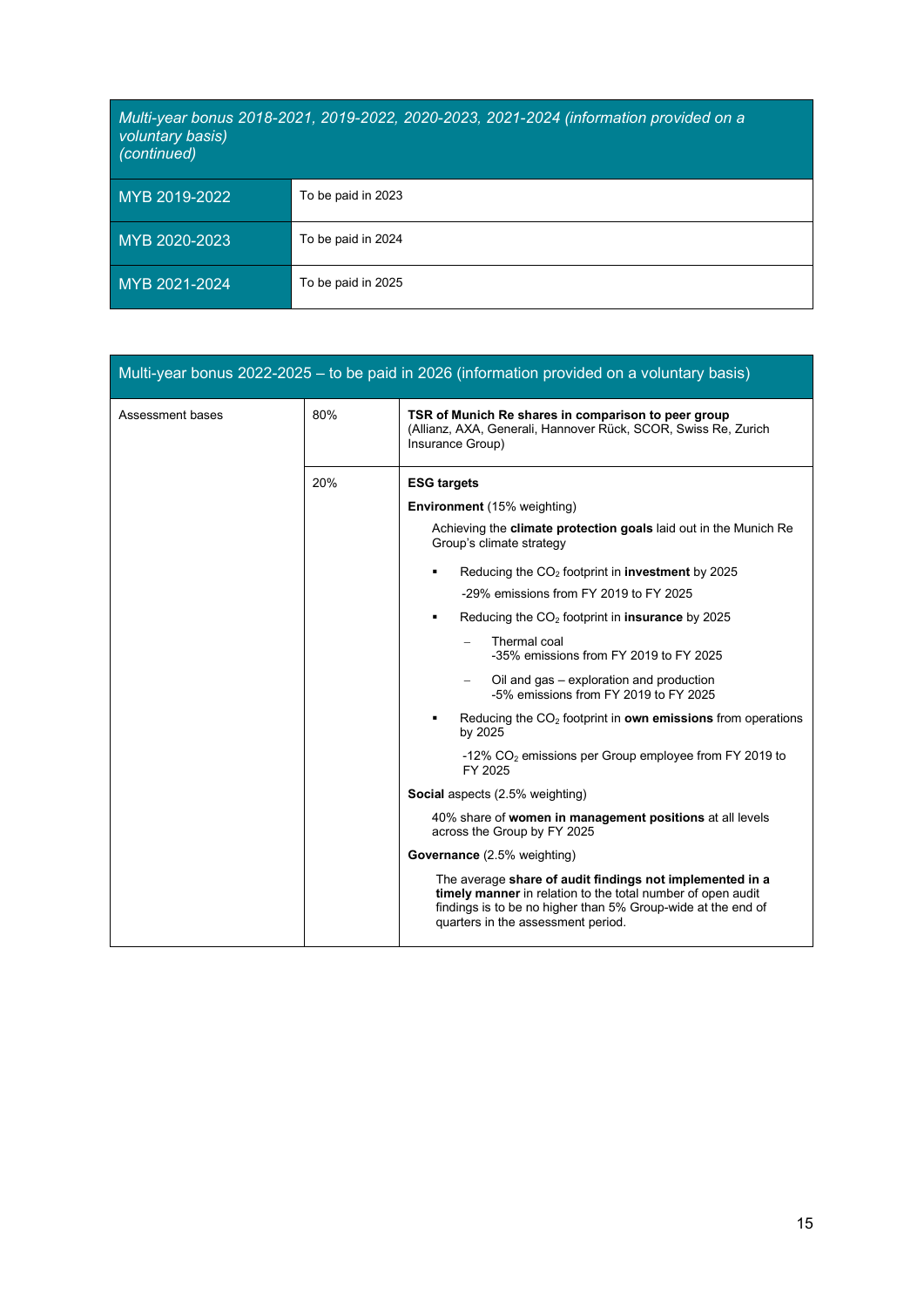| (continued)                          |                    | Multi-year bonus 2022-2025 - to be paid in 2026 (information provided on a voluntary basis)                                                                                                                                      |
|--------------------------------------|--------------------|----------------------------------------------------------------------------------------------------------------------------------------------------------------------------------------------------------------------------------|
| Target values/scaling<br>(continued) | <b>TSR</b>         | Linear scaling 0-200%<br>Lowest TSR in peer group $= 0\%$<br>Highest TSR in peer group = 200%                                                                                                                                    |
|                                      |                    | Because the specific figures for assessing the achievement of TSR<br>objectives for the multi-year bonus will not be available until the end of<br>the plan term, they will be published together with the target<br>assessment. |
|                                      |                    | Reporting-date values were used to assess the development of TSR<br>over time (start: last day of trading in the year before the plan term, end:<br>last day of trading in the plan term).                                       |
|                                      | <b>ESG</b>         | Linear scaling 0-200%                                                                                                                                                                                                            |
|                                      |                    | Environment - achieving the climate protection goals                                                                                                                                                                             |
|                                      |                    | Reducing the $CO2$ footprint in <b>investments</b><br>٠                                                                                                                                                                          |
|                                      |                    | $-19\% = 0\%$<br>$-29\% = 100\%$<br>$-39\% = 200\%$                                                                                                                                                                              |
|                                      |                    | Reducing the $CO2$ footprint in <b>insurance</b> by 2025<br>٠                                                                                                                                                                    |
|                                      |                    | Thermal coal<br>$-25\% = 0\%$<br>$-35\% = 100\%$<br>$-45\% = 200\%$                                                                                                                                                              |
|                                      |                    | Oil and gas - exploration and production<br>$0\% = 0\%$<br>$-5\% = 100\%$<br>$-10\% = 200\%$                                                                                                                                     |
|                                      |                    | Reducing the CO <sub>2</sub> footprint in own emissions from<br>operations by 2025                                                                                                                                               |
|                                      |                    | $-0\% = 0\%$<br>$-12\% = 100\%$<br>$-24\% = 200\%$                                                                                                                                                                               |
|                                      |                    | Social aspects - share of women in management positions                                                                                                                                                                          |
|                                      |                    | $37.5% = 0%$<br>$40.0\% = 100\%$<br>$42.5\% = 200\%$                                                                                                                                                                             |
|                                      |                    | Governance - share of audit findings not implemented in a timely<br>manner                                                                                                                                                       |
|                                      |                    | $10\% = 0\%$<br>$5\% = 100\%$<br>$0\% = 200\%$                                                                                                                                                                                   |
| Achievement of objective             | <b>TSR</b>         | Evaluation in 2026                                                                                                                                                                                                               |
|                                      | <b>ESG</b>         | Evaluation in 2026                                                                                                                                                                                                               |
| Overall performance evaluation       | Evaluation in 2026 |                                                                                                                                                                                                                                  |
| Overall evaluation                   | Evaluation in 2026 |                                                                                                                                                                                                                                  |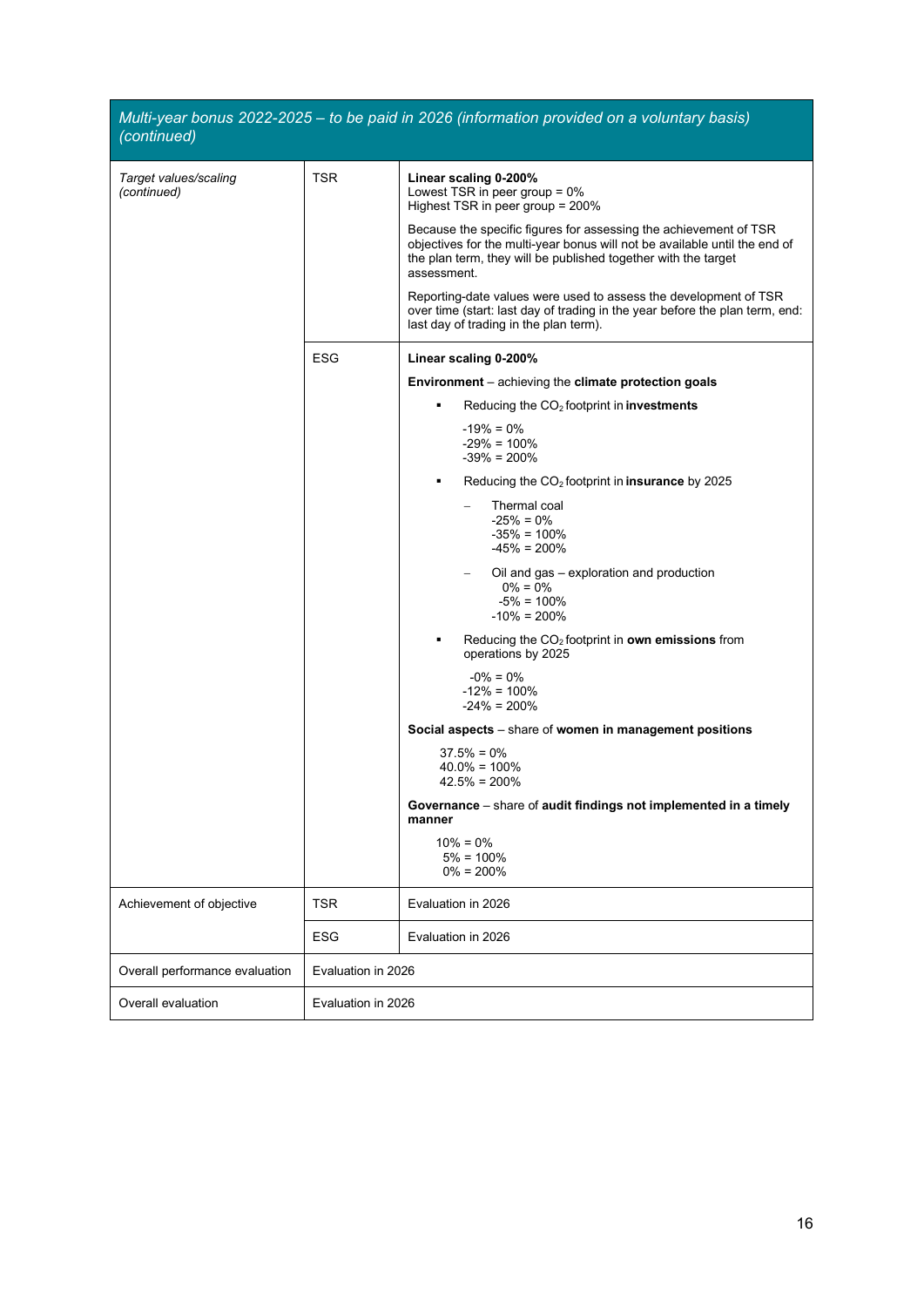## **Remuneration paid and owed in 2021 in accordance with Section 162 of the Stock Corporation Act (AktG)**

The remuneration paid is recognised in the financial year in which the member of the Board of Management actually receives the funds.

Since no resolution had been reached by 31 December 2021 concerning the assessment for the bonus plan ending in the reporting year, there is no remuneration owed (that is, remuneration due but not yet paid out) to be recognised. Further, there is no remuneration owed as defined in Section 162(1) AktG to be recognised.

The following tables (amounts and percentages rounded in certain cases) show the remuneration for the serving members of the Board of Management in the reporting year:

|                                                               |           | <b>Joachim Wenning</b>                  |           |              |           | <b>Thomas Blunck</b>                     |           |              |  |
|---------------------------------------------------------------|-----------|-----------------------------------------|-----------|--------------|-----------|------------------------------------------|-----------|--------------|--|
|                                                               |           | <b>Chair of the Board of Management</b> |           |              |           | <b>Member of the Board of Management</b> |           |              |  |
|                                                               |           | 2021<br>2020                            |           |              |           | 2021                                     |           | 2020         |  |
|                                                               | €         | Share                                   |           | <b>Share</b> |           | <b>Share</b>                             |           | <b>Share</b> |  |
| Basic remuneration                                            | 2,325,000 | 98%                                     | 2,325,000 | 48%          | 1,125,000 | 97%                                      | 1,125,000 | 46%          |  |
| Regular fringe benefits/<br>remuneration in kind <sup>1</sup> | 38.176    | 2%                                      | 37.149    | 1%           | 35.646    | 3%                                       | 32.093    | 1%           |  |
| Annual bonus <sup>2</sup>                                     | 0         | 0%                                      | 867.750   | 18%          |           | 0%                                       | 419.250   | 17%          |  |
| Multi-year bonus <sup>3</sup>                                 |           |                                         | .604.423  | 33%          |           |                                          | 863.870   | 35%          |  |
| Other                                                         |           |                                         |           |              | -         |                                          |           |              |  |
| Total remuneration                                            | 2,363,176 | 100%                                    | 4,834,322 | 100%         | 1,160,646 | 100%                                     | 2,440,213 | 100%         |  |
|                                                               |           |                                         |           |              |           |                                          |           |              |  |

See the end of the tables for footnotes.

|                                                               |                          |                                          |           | <b>Nicholas Gartside</b> |                          |                                          | <b>Stefan Golling (since 1 January 2021)</b> |              |  |
|---------------------------------------------------------------|--------------------------|------------------------------------------|-----------|--------------------------|--------------------------|------------------------------------------|----------------------------------------------|--------------|--|
|                                                               |                          | <b>Member of the Board of Management</b> |           |                          |                          | <b>Member of the Board of Management</b> |                                              |              |  |
|                                                               |                          | 2021<br>2020                             |           |                          | 2021                     |                                          | 2020                                         |              |  |
|                                                               |                          | <b>Share</b>                             |           | <b>Share</b>             |                          | <b>Share</b>                             |                                              | <b>Share</b> |  |
| Basic remuneration                                            | 1,411,875                | 98%                                      | 1,125,000 | 76%                      | 1,411,875                | 98%                                      |                                              |              |  |
| Regular fringe benefits/<br>remuneration in kind <sup>1</sup> | 23.543                   | 2%                                       | 22.625    | 2%                       | 27.810                   | 2%                                       |                                              |              |  |
| Annual bonus <sup>2</sup>                                     |                          | 0%                                       | 331.075   | 22%                      |                          |                                          |                                              |              |  |
| Multi-vear bonus <sup>3</sup>                                 |                          |                                          |           |                          |                          |                                          |                                              |              |  |
| Other                                                         | $\overline{\phantom{a}}$ |                                          | -         |                          | $\overline{\phantom{a}}$ |                                          |                                              |              |  |
| <b>Total remuneration</b>                                     | 1,435,418                | 100%                                     | 1,478,700 | 100%                     | 1,439,685                | 100%                                     |                                              |              |  |

|                                                               |           |                                          |           | Doris Höpke  | <b>Torsten Jeworrek</b> |                                          |           |              |  |
|---------------------------------------------------------------|-----------|------------------------------------------|-----------|--------------|-------------------------|------------------------------------------|-----------|--------------|--|
|                                                               |           | <b>Member of the Board of Management</b> |           |              |                         | <b>Member of the Board of Management</b> |           |              |  |
|                                                               |           | 2021<br>2020                             |           |              | 2021                    |                                          | 2020      |              |  |
|                                                               |           | <b>Share</b>                             |           | <b>Share</b> |                         | <b>Share</b>                             |           | <b>Share</b> |  |
| Basic remuneration                                            | 1,125,000 | 97%                                      | 1,125,000 | 47%          | 1,625,000               | 98%                                      | 1,625,000 | 47%          |  |
| Regular fringe benefits/<br>remuneration in kind <sup>1</sup> | 31.141    | 3%                                       | 26.919    | 1%           | 40.862                  | 2%                                       | 39.029    | 1%           |  |
| Annual bonus <sup>2</sup>                                     |           | 0%                                       | 419.250   | 18%          |                         | $0\%$                                    | 604.500   | 18%          |  |
| Multi-year bonus <sup>3</sup>                                 |           |                                          | 823.690   | 34%          |                         |                                          | 1,185,310 | 34%          |  |
| Other                                                         |           |                                          |           |              |                         |                                          |           |              |  |
| <b>Total remuneration</b>                                     | 1,156,141 | 100%                                     | 2,394,859 | 100%         | 1,665,862               | 100%                                     | 3,453,839 | 100%         |  |
|                                                               |           |                                          |           |              |                         |                                          |           |              |  |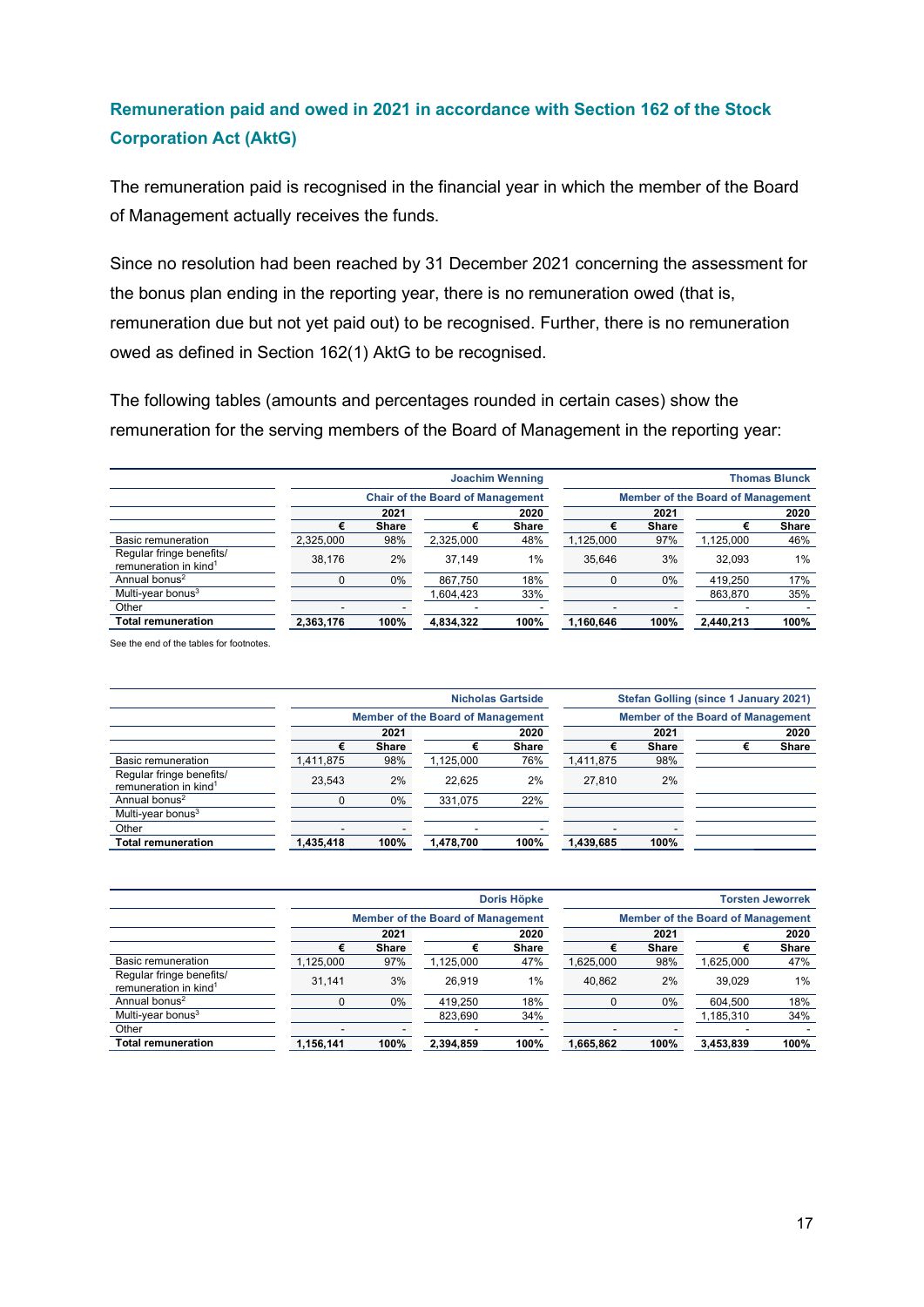|                                                               |           |                                          |           | <b>Christoph Jurecka</b> | Achim Kassow (since 1 May 2020) <sup>4</sup> |                                          |           |              |  |
|---------------------------------------------------------------|-----------|------------------------------------------|-----------|--------------------------|----------------------------------------------|------------------------------------------|-----------|--------------|--|
|                                                               |           | <b>Member of the Board of Management</b> |           |                          |                                              | <b>Member of the Board of Management</b> |           |              |  |
|                                                               |           | 2021                                     |           | 2020                     |                                              | 2021                                     |           | 2020         |  |
|                                                               | €         | <b>Share</b>                             |           | <b>Share</b>             |                                              | <b>Share</b>                             |           | <b>Share</b> |  |
| Basic remuneration                                            | 1,625,000 | 98%                                      | .500.000  | 74%                      | 1,411,875                                    | 97%                                      | 750.000   | 64%          |  |
| Regular fringe benefits/<br>remuneration in kind <sup>1</sup> | 25.774    | 2%                                       | 24.240    | 1%                       | 37.307                                       | 3%                                       | 46.036    | 4%           |  |
| Annual bonus <sup>2</sup>                                     | 0         | 0%                                       | 507.000   | 25%                      |                                              | $0\%$                                    |           |              |  |
| Multi-year bonus $3$                                          |           |                                          |           |                          |                                              |                                          |           |              |  |
| Other                                                         | -         |                                          |           |                          | -                                            |                                          | 382.500   | 32%          |  |
| <b>Total remuneration</b>                                     | 1,650,774 | 100%                                     | 2,031,240 | 100%                     | 1,449,182                                    | 100%                                     | 1,178,536 | 100%         |  |
|                                                               |           |                                          |           |                          |                                              |                                          |           |              |  |

|                                                               |           |                      |                                                                |              | <b>Markus Rieß<sup>5</sup></b> |              |                                          |               |                           |                                   |
|---------------------------------------------------------------|-----------|----------------------|----------------------------------------------------------------|--------------|--------------------------------|--------------|------------------------------------------|---------------|---------------------------|-----------------------------------|
|                                                               |           |                      |                                                                |              |                                |              | <b>Member of the Board of Management</b> |               |                           |                                   |
|                                                               |           | 2021<br><b>Total</b> | 2021<br><b>Thereof</b><br><b>Munich Reinsurance</b><br>Company |              |                                |              |                                          | 2020<br>Total | <b>Munich Reinsurance</b> | 2020<br><b>Thereof</b><br>Company |
|                                                               | €         | <b>Share</b>         |                                                                | <b>Share</b> | €                              | <b>Share</b> | €                                        | <b>Share</b>  |                           |                                   |
| <b>Basic remuneration</b>                                     | 2.787.500 | 97%                  | 462.500                                                        | 94%          | 2.750.000                      | 57%          | 500.000                                  | 36%           |                           |                                   |
| Regular fringe benefits/<br>remuneration in kind <sup>1</sup> | 90.412    | 3%                   | 28.937                                                         | 6%           | 116.944                        | 2%           | 36.654                                   | 3%            |                           |                                   |
| Annual bonus <sup>2</sup>                                     |           | 0%                   |                                                                | $0\%$        | 165.750                        | 3%           | 165.750                                  | 12%           |                           |                                   |
| Multi-year bonus $3$                                          |           |                      |                                                                |              | 1,801,166                      | 37%          | 700.088                                  | 50%           |                           |                                   |
| Other                                                         | ۰         |                      | -                                                              |              |                                |              |                                          |               |                           |                                   |
| Total remuneration                                            | 2,877,912 | 100%                 | 491.437                                                        | 100%         | 4,833,860                      | 100%         | 1.402.492                                | 100%          |                           |                                   |

1 The fringe benefits/remuneration in kind cover – where applicable – the following costs: insurance (group accident insurance, voluntary accident insurance, luggage<br>insurance), costs for a company car (leasing fees, damag

2 The figures for the 2021 financial year concern the annual bonus for 2020; those for the 2020 financial year concern the annual bonus for 2019.

3 Due to the switch from a three-year to a four-year plan in 2018, no multi-year bonus was due for payment in 2021. The figures for the 2020 financial year concern the multi-year bonus for 2017-2019.

4 Instead of the employer-financed company pension scheme, Achim Kassow received a conditional monthly payment in 2020. From 2021, said payments are allocated to the remuneration components.

5 Markus Rieß' remuneration also includes compensation components and pension expenses for work at ERGO Group AG. Since 2018, the ERGO Group AG remuneration system has not provided for variable components; a multi-year component was most recently paid out in 2020.

### The following tables (amounts and percentages rounded in certain cases) show the remuneration for former members of the Board of Management:

|                                                               |                                 |                      | Ludger Arnoldussen <sup>2</sup>         |              |         |              | <b>Nikolaus von Bomhard</b>                   |                      |
|---------------------------------------------------------------|---------------------------------|----------------------|-----------------------------------------|--------------|---------|--------------|-----------------------------------------------|----------------------|
|                                                               |                                 |                      | Member of the Board of Management until |              |         |              | <b>Chair of the Board of Management until</b> |                      |
|                                                               |                                 | <b>30 April 2017</b> |                                         |              |         |              |                                               | <b>30 April 2017</b> |
|                                                               | <b>Retired since 1 May 2019</b> |                      |                                         |              |         |              | <b>Retired since 1 May 2017</b>               |                      |
|                                                               |                                 | 2021                 | 2020                                    |              |         | 2021         |                                               | 2020                 |
|                                                               | €                               | <b>Share</b>         | €                                       | <b>Share</b> | €       | <b>Share</b> | €                                             | <b>Share</b>         |
| Pension or basic remuneration                                 | 229.600                         | 100%                 | 229.600                                 | 46%          | 681.833 | 95%          | 681.833                                       | 53%                  |
| Regular fringe benefits/<br>remuneration in kind <sup>1</sup> |                                 |                      |                                         |              | 38.156  | 5%           | 32.896                                        | 3%                   |
| Annual bonus                                                  |                                 |                      |                                         |              |         |              |                                               |                      |
| Multi-year bonus $3$                                          |                                 |                      | 271.215                                 | 54%          |         |              | 576.240                                       | 45%                  |
| Other                                                         |                                 |                      |                                         |              |         |              |                                               |                      |
| <b>Total remuneration</b>                                     | 229.600                         | 100%                 | 500.815                                 | 100%         | 719.989 | 100%         | 1.290.969                                     | 100%                 |

See the end of the tables for footnotes.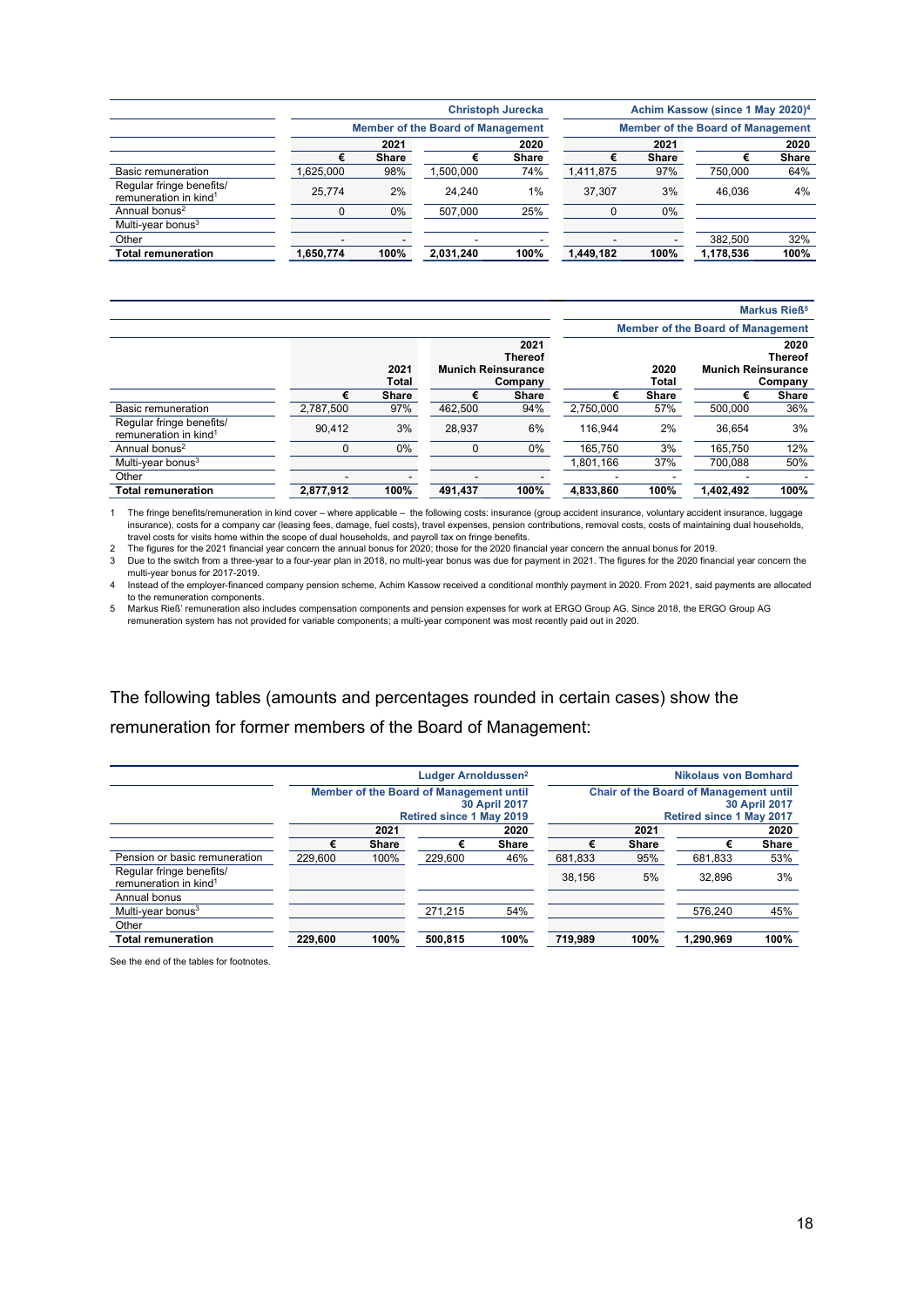|                                                               |                                                                                                    |       |         | <b>Georg Daschner</b>                                           |     | <b>Hermann Pohlchristoph</b> |           |              |  |  |
|---------------------------------------------------------------|----------------------------------------------------------------------------------------------------|-------|---------|-----------------------------------------------------------------|-----|------------------------------|-----------|--------------|--|--|
|                                                               | Member of the Board of Management until<br>31 December 2014<br><b>Retired since 1 January 2015</b> |       |         | Member of the Board of Management until<br><b>30 April 2020</b> |     |                              |           |              |  |  |
|                                                               |                                                                                                    | 2021  |         | 2020                                                            |     | 2021                         |           | 2020         |  |  |
|                                                               |                                                                                                    | Share |         | <b>Share</b>                                                    |     | <b>Share</b>                 |           | <b>Share</b> |  |  |
| Pension or basic remuneration                                 | 250,722                                                                                            | 99%   | 242.834 | 99%                                                             |     |                              | 358,333   | 28%          |  |  |
| Regular fringe benefits/<br>remuneration in kind <sup>1</sup> | 1.735                                                                                              | 1%    | 1.792   | 1%                                                              | 134 | 100%                         | 15.185    | 1%           |  |  |
| Annual bonus                                                  |                                                                                                    |       |         |                                                                 |     | 0%                           | 419.250   | 32%          |  |  |
| Multi-year bonus <sup>3</sup>                                 |                                                                                                    |       |         |                                                                 |     |                              | 507.640   | 39%          |  |  |
| Other                                                         |                                                                                                    |       |         |                                                                 |     |                              |           |              |  |  |
| <b>Total remuneration</b>                                     | 252.458                                                                                            | 100%  | 244.626 | 100%                                                            | 134 | 100%                         | 1.300.408 | 100%         |  |  |

|                                                               |                                     |                  |                                         | Peter Röder  |         | Jörg Schneider                      |                                         |       |  |  |
|---------------------------------------------------------------|-------------------------------------|------------------|-----------------------------------------|--------------|---------|-------------------------------------|-----------------------------------------|-------|--|--|
|                                                               |                                     |                  | Member of the Board of Management until |              |         |                                     | Member of the Board of Management until |       |  |  |
|                                                               |                                     | 31 December 2020 |                                         |              |         |                                     | 31 December 2018                        |       |  |  |
|                                                               | <b>Retired since 1 January 2021</b> |                  |                                         |              |         | <b>Retired since 1 January 2019</b> |                                         |       |  |  |
|                                                               |                                     | 2021             |                                         | 2020         |         | 2021                                |                                         | 2020  |  |  |
|                                                               |                                     | <b>Share</b>     |                                         | <b>Share</b> |         | <b>Share</b>                        |                                         | Share |  |  |
| Pension or basic remuneration                                 | 302,765                             | 100%             | 1.125.000                               | 47%          | 482.464 | 100%                                | 482.464                                 | 27%   |  |  |
| Regular fringe benefits/<br>remuneration in kind <sup>1</sup> | 1.031                               | 0%               | 35.060                                  | 1%           | 769     | $0\%$                               | 829                                     | $0\%$ |  |  |
| Annual bonus                                                  | $\Omega$                            | 0%               | 419.250                                 | 17%          |         |                                     |                                         |       |  |  |
| Multi-year bonus <sup>3</sup>                                 |                                     |                  | 823.690                                 | 34%          |         |                                     | 1,329,860                               | 73%   |  |  |
| Other                                                         |                                     |                  |                                         |              |         |                                     |                                         |       |  |  |
| <b>Total remuneration</b>                                     | 303,796                             | 100%             | 2,403,000                               | 100%         | 483,233 | 100%                                | 1,813,152                               | 100%  |  |  |

|                                   |         |                  |                                         | <b>Wolfgang Strassl</b> |  |  |
|-----------------------------------|---------|------------------|-----------------------------------------|-------------------------|--|--|
|                                   |         |                  | Member of the Board of Management until |                         |  |  |
|                                   |         | 31 December 2013 |                                         |                         |  |  |
|                                   |         |                  | <b>Retired since 1 January 2014</b>     |                         |  |  |
|                                   |         | 2021             |                                         | 2020                    |  |  |
|                                   | €       | <b>Share</b>     | €                                       | Share                   |  |  |
| Pension or basic remuneration     | 187,033 | 100%             | 187,033                                 | 100%                    |  |  |
| Regular fringe benefits/          | 832     | $0\%$            | 95                                      | $0\%$                   |  |  |
| remuneration in kind <sup>1</sup> |         |                  |                                         |                         |  |  |
| Annual bonus                      |         |                  |                                         |                         |  |  |
| Multi-year bonus <sup>3</sup>     |         |                  |                                         |                         |  |  |
| Other                             |         |                  |                                         |                         |  |  |
| <b>Total remuneration</b>         | 187,865 | 100%             | 187,128                                 | 100%                    |  |  |

1 The fringe benefits/remuneration in kind include – where applicable – the following costs: insurance (group accident insurance, voluntary accident insurance, luggage insurance), costs for a company car (leasing fees, damage, fuel costs), Christmas payment and payroll tax on fringe benefits.<br>2 From 1 May 2017 to 30 April 2019, Ludger Arnoldussen received compensation as part of a post-c

receiving regular pension payments.<br>3 Due to the switch from a three-year to a four-year plan in 2018, no multi-year bonus was due for payment in 2021. The figures for the 2020 financial year concern the<br>multi-year bonu

At the end of the reporting year, there were 15 former members of the Board of Management who had ended their duties more than ten years earlier. The total amount of remuneration paid to them in 2021 was €4,273,807.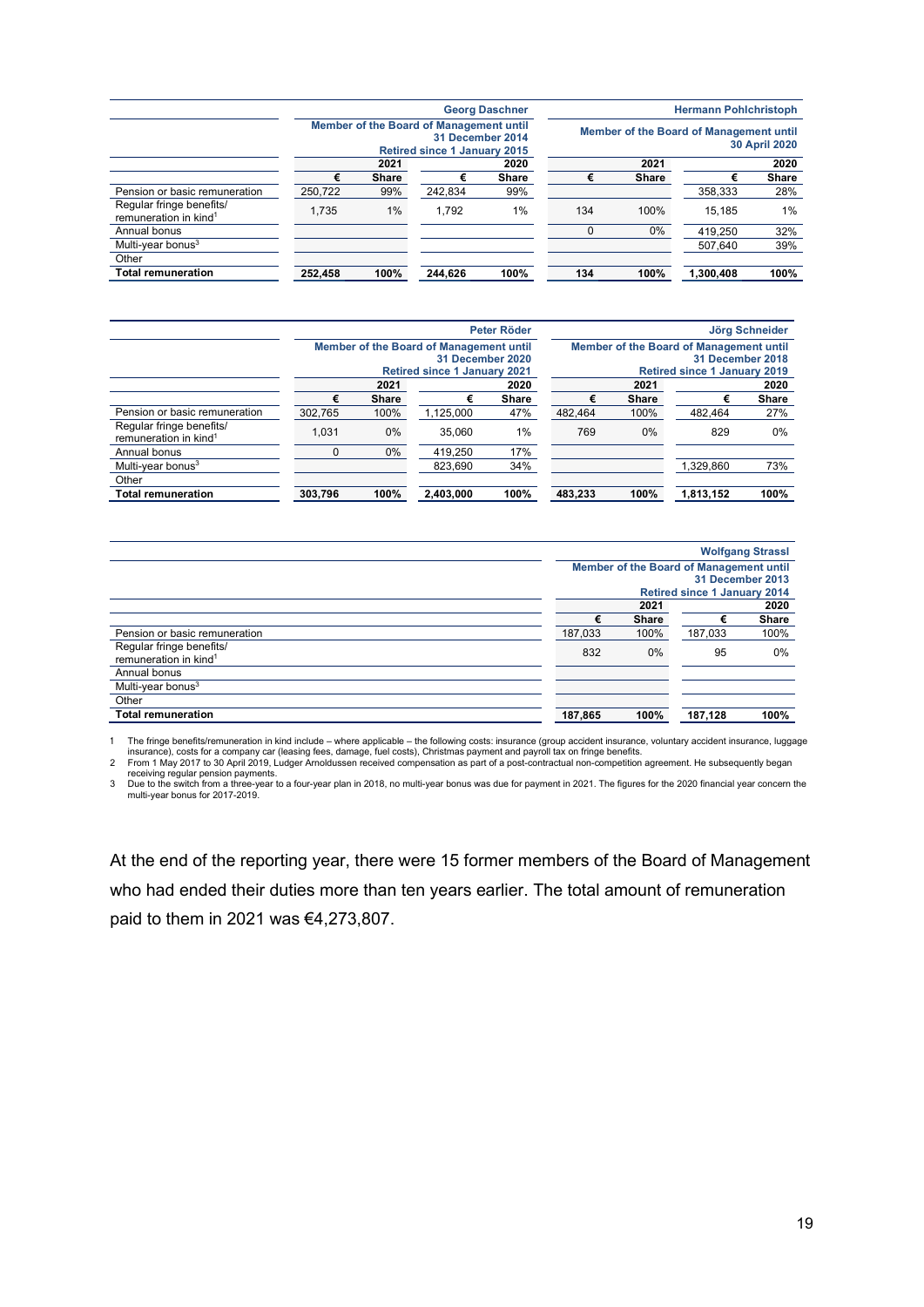### **Projected bonus payments in 2022 (information provided on a voluntary basis)**

In 2022, the annual bonus for 2021 and the multi-year bonus for 2018-2021 will be paid out.

The following table shows the projected bonus payments for these plans. The information is presented in the interest of providing transparency for shareholders and shows the variable remuneration earned in the reporting year:

|                                                             |                              | <b>Annual bonus 2021</b> | Multi-year bonus 2018-2021   |                          |
|-------------------------------------------------------------|------------------------------|--------------------------|------------------------------|--------------------------|
|                                                             | <b>Target</b><br>achievement | <b>Bonus amount</b>      | <b>Target</b><br>achievement | <b>Bonus amount</b><br>€ |
| <b>Current Members of the Board of</b><br><b>Management</b> |                              |                          |                              |                          |
| Joachim Wenning                                             | 126%                         | 878,850                  | 175%                         | 2,725,625                |
| <b>Thomas Blunck</b>                                        | 126%                         | 425.250                  | 175%                         | 1.316.875                |
| Nicholas Gartside (since 18 March 2019)                     | 126%                         | 533.689                  |                              |                          |
| Stefan Golling (since 1 January 2021)                       | 126%                         | 533,689                  |                              |                          |
| Doris Höpke (until 30 April 2022)                           | 126%                         | 425,250                  | 175%                         | 1,316,875                |
| Torsten Jeworrek                                            | 126%                         | 614,250                  | 175%                         | 1,898,750                |
| Christoph Jurecka                                           | 126%                         | 614.250                  |                              |                          |
| Achim Kassow (since 1 May 2020)                             | 126%                         | 533.689                  |                              |                          |
| Markus Rieß                                                 | 126%                         | 174.825                  | 175%                         | 780.938                  |
| Former Members of the Board of<br>Management                |                              |                          |                              |                          |
| Hermann Pohlchristoph (until 30 April 2020)                 |                              |                          | 175%                         | 1,240,313                |
| Peter Röder (until 31 December 2020)                        |                              |                          | 175%                         | 1,316,875                |
| Jörg Schneider (until 31 December 2018)                     |                              |                          | 175%                         | 1.898.750                |

The benefits actually paid out in connection with the remuneration due will be provided in the remuneration report for the 2022 financial year.

#### **Shareholding obligation (Share Ownership Guidelines)**

All members of the Board of Management are required to hold shares in the Company to the value of their current annual gross basic remuneration for the duration of their membership of the Board of Management. Board members who have joined the Board of Management since 2019 and future Board members have a five-year build-up phase in which to reach the required shareholding. Board members who joined the Board of Management before 2019 must submit proof that they hold the required number of shares within two years. Once the build-up phase ends, appropriate documentation of compliance with the shareholder obligation must be provided annually.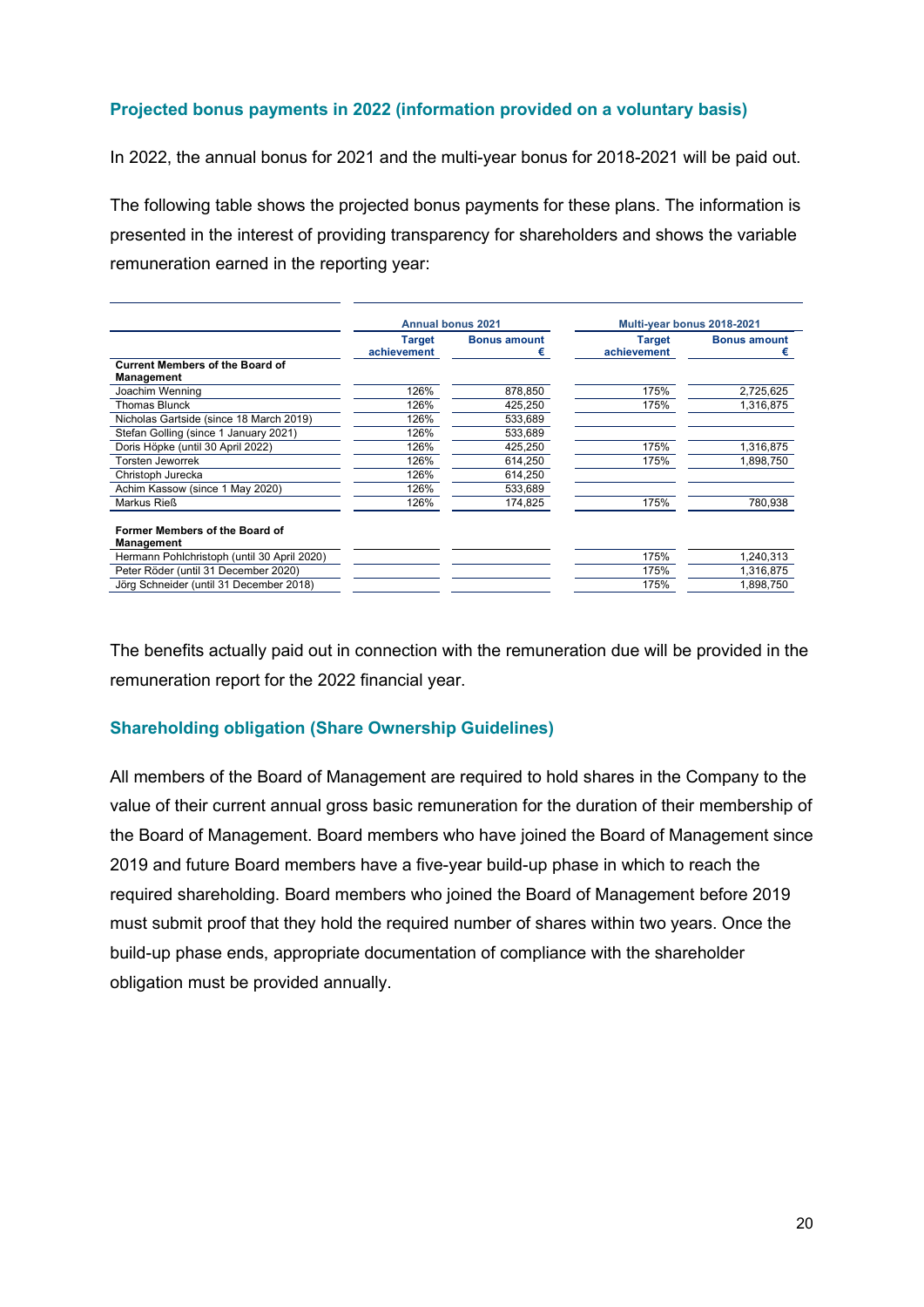The following table (amounts and percentages rounded in certain cases) shows the share ownership for the members of the Board of Management as at 30 December 2021 (last day of trading in the reporting year):

|                                   |                       |            |                     | Number of       | <b>XETRA</b><br>closing |              | <b>Total value of</b><br>shares in |
|-----------------------------------|-----------------------|------------|---------------------|-----------------|-------------------------|--------------|------------------------------------|
|                                   |                       |            | <b>Annual gross</b> | shares on       | price on 30             | <b>Total</b> | relation to                        |
|                                   | End of build-up phase |            | basic               | 30              | <b>December</b>         | value of     | annual gross                       |
|                                   |                       |            | remuneration        | <b>December</b> | 2021                    | shares       | basic                              |
| <b>Name</b>                       | 2 years               | 5 years    | €                   | 2021            |                         | €            | remuneration                       |
| Joachim Wenning                   | 31.12.2022            |            | 2,325,000           | 17,213          | 260.50                  | 4,483,987    | 193%                               |
| <b>Thomas Blunck</b>              | 31.12.2022            |            | 1.125.000           | 5,052           | 260.50                  | 1,316,046    | 117%                               |
| Nicholas Gartside                 |                       | 31.12.2025 | 1,411,875           | 3,500           | 260.50                  | 911,750      | 65%                                |
| Stefan Golling                    |                       | 31.12.2025 | 1.411.875           | 1,650           | 260.50                  | 429,825      | 30%                                |
| Doris Höpke (until 30 April 2022) | 31.12.2022            |            | 1.125.000           | 4,318           | 260.50                  | 1,124,839    | 100%                               |
| Torsten Jeworrek                  | 31.12.2022            |            | 1.625.000           | 4.654           | 260.50                  | 1.212.367    | 75%                                |
| Christoph Jurecka                 |                       | 31.12.2025 | 1.625.000           | 7,011           | 260.50                  | 1,826,366    | 112%                               |
| Achim Kassow                      |                       | 31.12.2025 | 1.411.875           | 2.575           | 260.50                  | 670.788      | 48%                                |
| Markus Rieß <sup>1</sup>          | 31.12.2022            |            | 1.625.000           | 7,500           | 260.50                  | 1.953.750    | 120%                               |

1 With regard to the shareholder obligation, instead of his current annual gross basic remuneration, for Markus Rieß the relevant value is 50% of his current target overall direct remuneration (= basic remuneration + variable remuneration on the basis of 100% overall evaluation) from Munich Reinsurance Company and ERGO Group AG [gross]).

The respective shares currently held by the members of the Board of Management can be found on the Munich Re website:

## [Shares held by the members of the Board of Management](https://www.munichre.com/en/company/about-munich-re/board-of-management/shares-held.html) [\(www.munichre.com/board-of](https://www.munichre.com/en/company/about-munich-re/board-of-management.html)[management\)](https://www.munichre.com/en/company/about-munich-re/board-of-management.html)

### **Retention (malus) and compensation (clawback) of variable remuneration**

In the reporting year, the Supervisory Board did not exercise its option to retain or demand repayment of variable remuneration components.

#### **Benefits from third parties**

In 2021, no members were promised or paid out benefits by third parties for their service on the Board of Management.

#### **Policy for agreed-upon benefits in the event of premature or regular termination**

Premature termination refers to the contract of a member of the Board of Management being terminated before the end of the agreed-upon term. Regular termination refers to the contract of a member of the Board of Management being terminated at the end of the agreed-upon term (regardless of whether or not said member has reached retirement age).

On termination of a Board member's contract, the variable remuneration components still outstanding are evaluated and paid out on the basis of the objectives originally agreed on the normal date.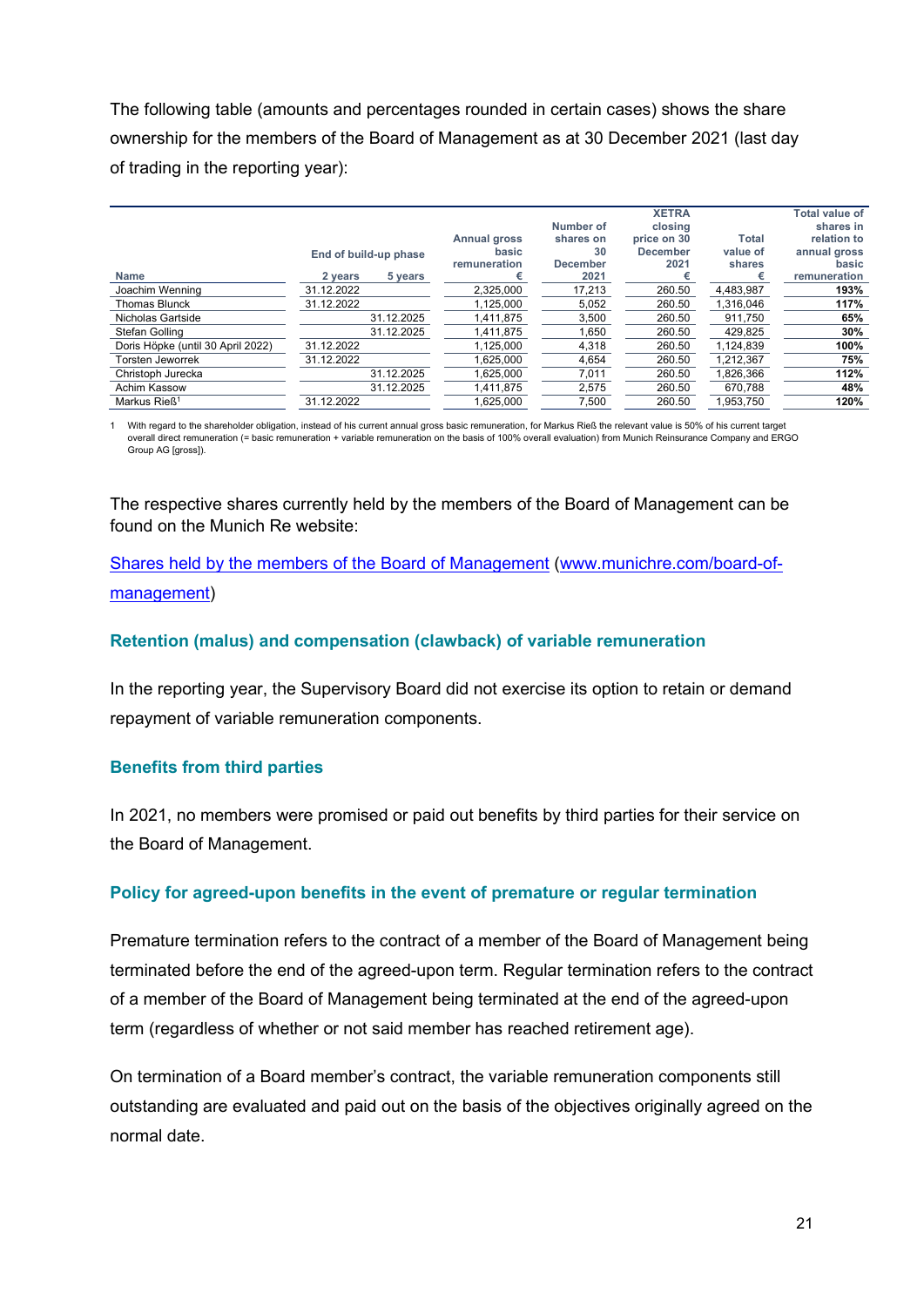If the employment contract ends as a result of extraordinary termination by the Company for good cause, no payments are made to the Board member. Contractually agreed payments due following a change of control will not be made.

Members of the Board of Management who joined the Board before 2017 have no contractual entitlement to severance payments. In the event of premature termination of the employment contract by the Company without good cause, any payments to be made may not in total exceed the equivalent of two years' overall remuneration and may not represent remuneration for more than the residual term of the employment contract, if the residual term is shorter. The calculation is based on the total remuneration for the past financial year and, if necessary, on the expected total remuneration for the current financial year.

Board members who have joined the Board of Management since 2017 and future Board members whose contracts are terminated prematurely by the Company without good cause have a contractual right to severance payments. Such payments may not exceed the equivalent of two years' remuneration, and are in all cases limited to the residual term of the Board member's contract, if the residual term is shorter. The annual remuneration is calculated on the basis of the fixed annual remuneration and variable remuneration actually paid out for the last full financial year before termination of the contract; irregular, eventrelated fringe benefits and remuneration in kind are not taken into account. Payments received by a Board member during the period of notice after termination of their appointment are offset against any severance payment. Any income from self-employment or employment earned by the Board member during the period in respect of which they have received a severance payment is also offset against the severance payment.

As a matter of principle, the Company ensures that severance payments are related to performance over the Board member's whole period of service.

The Supervisory Board may conclude a post-contractual non-competition agreement with the Board members, with compensation for the period of restriction, in which case any severance payment is offset against the compensation.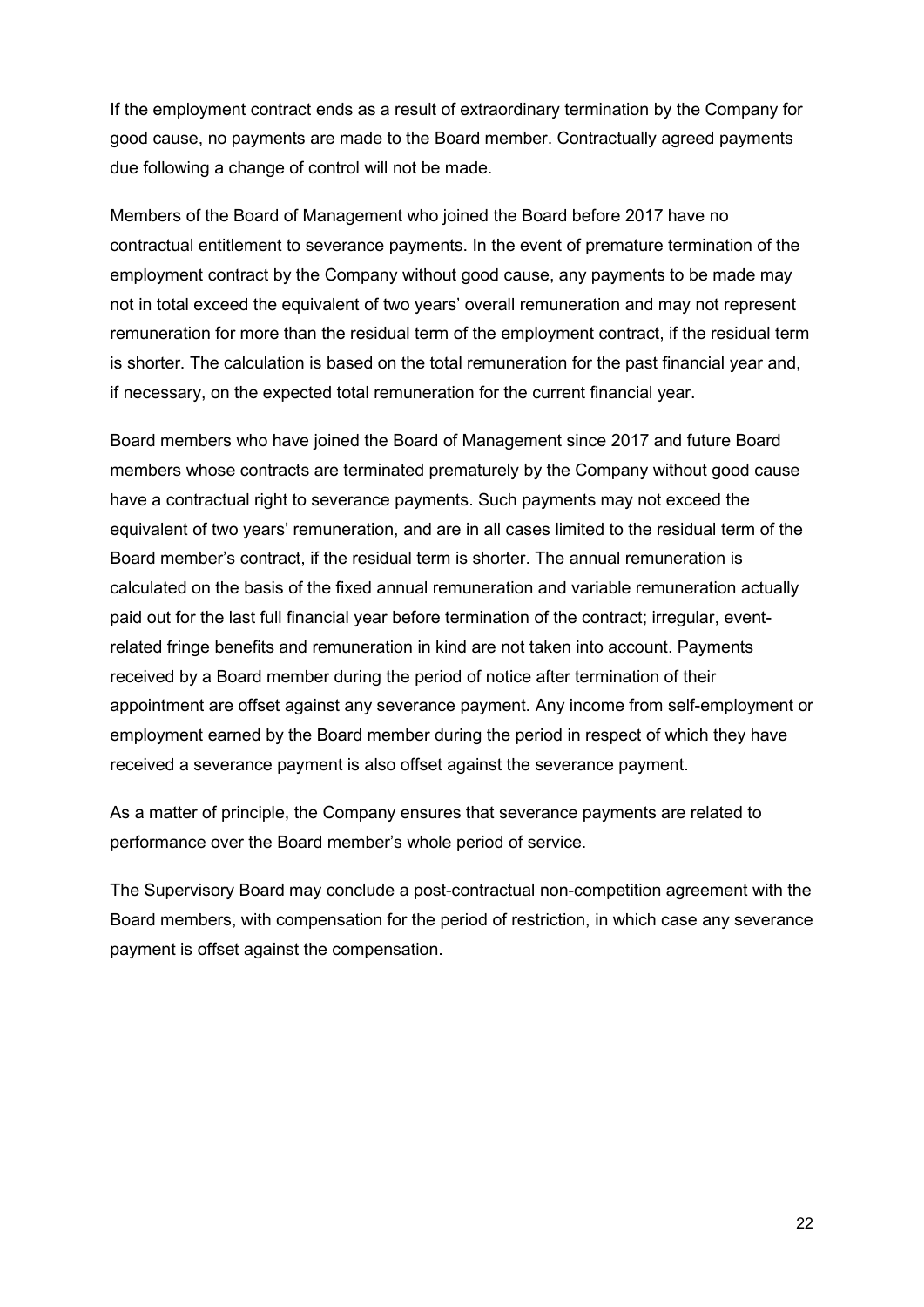The following table shows the agreed-upon benefits in the event of premature termination as at 31 December 2021:

| <b>Disability</b> | <b>Reduced</b><br>occupational<br>pension on<br>early | <b>Vested occupational</b><br>pension, disability<br>pension and surviving<br>dependants' pension<br>benefits under the<br><b>German Company</b> | <b>Severance</b><br>payments<br>for<br>termination<br>without | <b>Occupational</b> |
|-------------------|-------------------------------------------------------|--------------------------------------------------------------------------------------------------------------------------------------------------|---------------------------------------------------------------|---------------------|
| pension           | retirement                                            | <b>Pension Act</b>                                                                                                                               | good cause                                                    | pension             |
|                   |                                                       |                                                                                                                                                  |                                                               |                     |
|                   |                                                       |                                                                                                                                                  |                                                               |                     |
|                   |                                                       |                                                                                                                                                  |                                                               |                     |
|                   |                                                       |                                                                                                                                                  | ✓                                                             |                     |
|                   |                                                       |                                                                                                                                                  |                                                               |                     |
|                   |                                                       |                                                                                                                                                  |                                                               |                     |
|                   |                                                       |                                                                                                                                                  |                                                               |                     |
|                   |                                                       |                                                                                                                                                  |                                                               |                     |
|                   |                                                       |                                                                                                                                                  |                                                               |                     |
|                   |                                                       |                                                                                                                                                  |                                                               |                     |

The following table shows the benefits due, assuming regular termination:

|                                                    |                  |                | <b>Vested</b>                  |                 |                 |                    |
|----------------------------------------------------|------------------|----------------|--------------------------------|-----------------|-----------------|--------------------|
|                                                    |                  |                | occupational                   |                 |                 |                    |
|                                                    |                  |                | pension,<br>disability pension |                 |                 |                    |
|                                                    |                  |                | and surviving                  |                 |                 |                    |
|                                                    |                  |                | dependants'                    |                 | <b>Present</b>  |                    |
|                                                    |                  | <b>Reduced</b> | pension benefits               |                 | value of        |                    |
|                                                    |                  | occupational   | in acc. with the               |                 | entitlement     |                    |
|                                                    |                  | pension on     | <b>German</b>                  |                 | at 31           |                    |
|                                                    | <b>Financial</b> | early          | Company                        | <b>Pension</b>  | <b>December</b> | <b>Expenditure</b> |
| <b>Name</b>                                        | year             | retirement     | <b>Pension Act</b>             | <b>benefits</b> | (GCC)           | (GCC)              |
|                                                    |                  | €/year         | E/year                         | €/year          | €               | €                  |
| Joachim Wenning <sup>1</sup>                       | 2021             | 317,904        | 317,904                        | 317,904         | 9,722,115       | 1,672,848          |
|                                                    | 2020             | 317,904        | 317,904                        | 317,904         | 8,049,266       | 1,248,682          |
| <b>Thomas Blunck</b>                               | 2021             | 280,575        | 322,407                        | 328,407         | 10,554,952      | 1,690,434          |
|                                                    | 2020             | 280,575        | 322,407                        | 328,407         | 8,864,518       | 1,531,106          |
| Nicholas Gartside <sup>2</sup>                     | 2021             |                |                                |                 |                 |                    |
|                                                    | 2020             |                |                                |                 |                 |                    |
| Stefan Golling <sup>2</sup> (since 1 January 2021) | 2021             |                |                                |                 |                 |                    |
|                                                    | 2020             |                |                                |                 |                 |                    |
| Doris Höpke (until 30 April 2022)                  | 2021             | 139,672        | 139,672                        | 139,672         | 3,831,254       | 580,360            |
|                                                    | 2020             | 138,383        | 138,383                        | 138,383         | 3,250,894       | 576,067            |
| Torsten Jeworrek <sup>1, 3</sup>                   | 2021             |                |                                | 471,849         | 17,413,320      | 2,122,140          |
|                                                    | 2020             |                |                                | 471,849         | 15,291,179      | 2,344,724          |
| Christoph Jurecka <sup>1</sup>                     | 2021             | 56,733         | 56,733                         | 56,733          | 2,083,648       | 773,913            |
|                                                    | 2020             | 55,134         | 55,134                         | 55,134          | 1,309,735       | 706,527            |
| Achim Kassow <sup>2</sup> (since 1 May 2020)       | 2021             |                |                                |                 |                 |                    |
|                                                    | 2020             |                |                                |                 |                 |                    |
| Markus Rieß                                        | 2021             | 223,780        | 223,780                        | 223,780         | 4,685,959       | 817,389            |
| Thereof Munich Reinsurance Company                 |                  | 71,174         | 71,174                         | 71,174          | 1,692,330       | 249,912            |
|                                                    | 2020             | 222,399        | 222,399                        | 222,399         | 3,868,570       | 804,668            |
| Thereof Munich Reinsurance Company                 |                  | 73,127         | 73,127                         | 73,127          | 1,442,419       | 265,336            |
|                                                    |                  |                |                                |                 |                 |                    |

1 The contracts of Joachim Wenning, Torsten Jeworrek and Christoph Jurecka were renewed in 2021. At the time of the remuneration report's publication, no

information regarding the end of the extended contractual term had been provided by the external pension insurer.

2 Nicholas Gartside, Stefan Golling and Achim Kassow do not participate in the employer-financed company pension scheme.<br>3 Torsten Jeworrek has reached the age limit and is therefore entitled to an occupational pension.

In addition, members of the Board of Management appointed before 2019 benefit from the Munich Re pension scheme, which is also a defined contribution plan.

In the course of the reporting year, no changes in the event of premature or regular termination were agreed upon.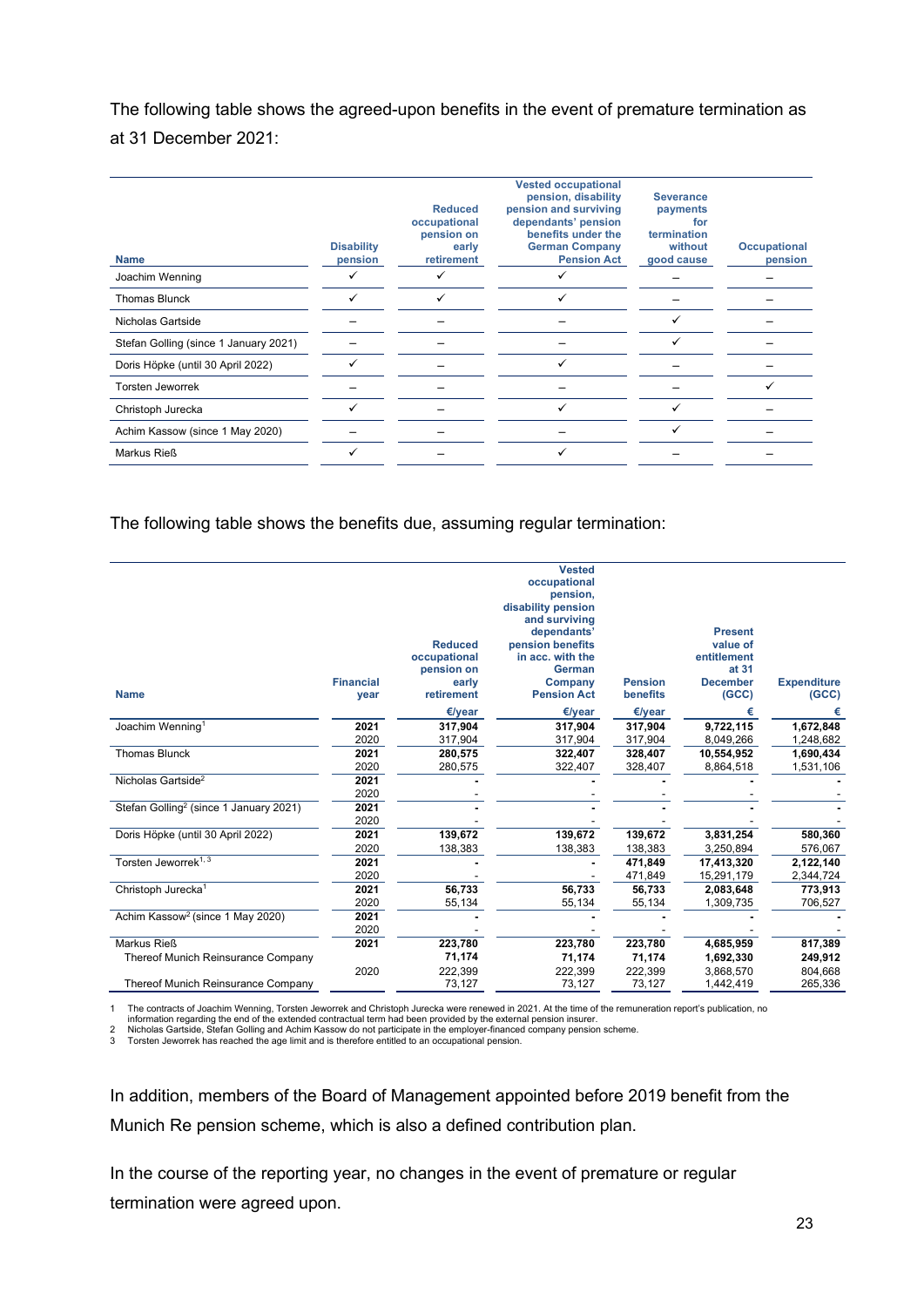There were no benefits paid out to former members of the Board of Management whose term of service ended during the reporting year and who were therefore entitled to said benefits.

#### **Maximum remuneration**

The respective 0-200% target corridor defines the upper limit for variable remuneration paid to members of the Board of Management. Any higher achievement of objectives is capped at 200%, so that there can also be no loading as a result of the overall performance evaluation. Similarly, there can be no reduction if achievement of objectives is 0%.

The maximum remuneration refers to the total remuneration for the financial year to which the total remuneration is attributable, irrespective of the financial year in which individual items of remuneration are actually paid to the Board member.

The maximum remuneration for the Chair of the Board of Management is €9.5m, that for an ordinary member of the Board of Management €7m.

Definitive information on the extent to which the maximum remuneration limits for the 2021 reporting year were adhered to will only be available after the multi-year bonus 2021-2024 has been paid out in full (in 2025). Consequently, the following tables (amounts and percentages rounded in certain cases) only show the remuneration attributable to the 2021 reporting year to date and will be successively updated:

|                                                     | Joachim             | <b>Thomas</b>       | <b>Nicholas</b>     | <b>Stefan</b>       |
|-----------------------------------------------------|---------------------|---------------------|---------------------|---------------------|
|                                                     |                     |                     |                     |                     |
|                                                     | Wenning             | <b>Blunck</b>       | <b>Gartside</b>     | <b>Golling</b>      |
|                                                     | <b>Chair of the</b> | Member of the       | Member of the       | Member of the       |
|                                                     | <b>Board of</b>     | <b>Board of</b>     | <b>Board of</b>     | <b>Board of</b>     |
|                                                     | <b>Management</b>   | <b>Management</b>   | <b>Management</b>   | <b>Management</b>   |
| Attribution for financial year                      | 2021                | 2021                | 2021                | 2021                |
|                                                     | €                   | €                   | €                   | €                   |
| Basic remuneration                                  | 2,325,000           | 1,125,000           | 1,411,875           | 1,411,875           |
| Regular fringe benefits/<br>remuneration in kind    | 38.176              | 35.646              | 23.543              | 27,810              |
| Pension contribution<br>Company                     | 1.185.750           | 365.625             |                     |                     |
| pension<br>Service costs<br>scheme                  | 1,331               | 236,619             |                     |                     |
| Irregular/event-related fringe benefits             |                     |                     |                     |                     |
| Annual bonus                                        | (provision in 2022) | (provision in 2022) | (provision in 2022) | (provision in 2022) |
| Multi-vear bonus                                    | (provision in 2025) | (provision in 2025) | (provision in 2025) | (provision in 2025) |
| <b>Total remuneration</b><br>as of 31 December 2021 | 3,550,257           | 1,762,890           | 1,435,418           | 1,439,685           |
| Defined maximum remuneration                        | 9,500,000           | 7,000,000           | 7,000,000           | 7,000,000           |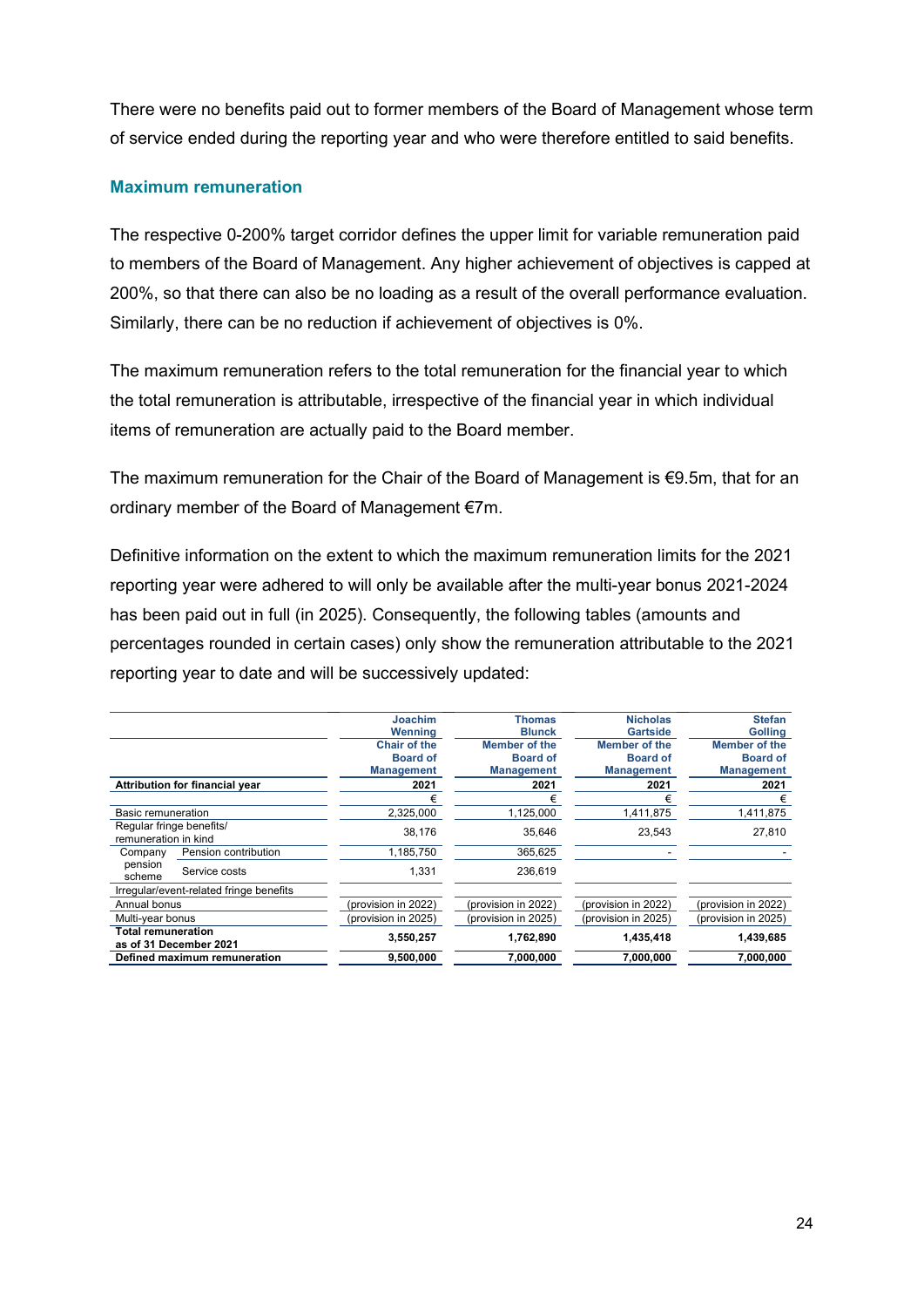|                                                     | <b>Doris</b>         | <b>Torsten</b>       | <b>Christoph</b>     | <b>Achim</b>        |
|-----------------------------------------------------|----------------------|----------------------|----------------------|---------------------|
|                                                     | Höpke                | <b>Jeworrek</b>      | Jurecka              | <b>Kassow</b>       |
|                                                     | <b>Member of the</b> | <b>Member of the</b> | <b>Member of the</b> | Member of the       |
|                                                     | <b>Board of</b>      | <b>Board of</b>      | <b>Board of</b>      | <b>Board of</b>     |
|                                                     | <b>Management</b>    | <b>Management</b>    | <b>Management</b>    | <b>Management</b>   |
| Attribution for financial year                      | 2021                 | 2021                 | 2021                 | 2021                |
|                                                     |                      | €                    |                      | €                   |
| Basic remuneration                                  | 1,125,000            | 1,625,000            | 1,625,000            | 1,411,875           |
| Regular fringe benefits/<br>remuneration in kind    | 31,141               | 40,862               | 25,774               | 37,307              |
| Pension contribution<br>Company                     | 573.750              | 633.750              | 828.750              |                     |
| pension<br>Service costs<br>scheme                  | 547                  | 270.608              |                      |                     |
| Irregular/event-related fringe benefits             |                      |                      |                      |                     |
| Annual bonus                                        | (provision in 2022)  | (provision in 2022)  | (provision in 2022)  | (provision in 2022) |
| Multi-year bonus                                    | (provision in 2025)  | (provision in 2025)  | (provision in 2025)  | (provision in 2025) |
| <b>Total remuneration</b><br>as of 31 December 2021 | 1,730,438            | 2,570,220            | 2,479,524            | 1,449,182           |
| Defined maximum remuneration                        | 7,000,000            | 7.000.000            | 7,000,000            | 7.000.000           |

| Markus Rieß <sup>1</sup>                            |                                          |                                                            |  |  |  |  |
|-----------------------------------------------------|------------------------------------------|------------------------------------------------------------|--|--|--|--|
|                                                     | <b>Member of the Board of Management</b> |                                                            |  |  |  |  |
| Attribution for financial year                      | 2021<br>Total                            | 2021<br><b>Thereof</b><br>Munich<br>Reinsurance<br>Company |  |  |  |  |
|                                                     | €                                        | €                                                          |  |  |  |  |
| Basic remuneration                                  | 2,787,500                                | 462,500                                                    |  |  |  |  |
| Regular fringe benefits/remuneration in kind        | 90,412                                   | 28,937                                                     |  |  |  |  |
| Pension contribution<br>Company                     | 817,125                                  | 235,875                                                    |  |  |  |  |
| pension<br>Service costs<br>scheme                  | 13,086                                   | 13,086                                                     |  |  |  |  |
| Irregular/event-related fringe benefits             |                                          |                                                            |  |  |  |  |
| Annual bonus                                        | (provision in 2022)                      | (provision in 2022)                                        |  |  |  |  |
| Multi-year bonus                                    | (provision in 2025)                      | (provision in 2025)                                        |  |  |  |  |
| <b>Total remuneration</b><br>as of 31 December 2021 | 3,708,123                                | 740,398                                                    |  |  |  |  |
| Defined maximum remuneration                        | 7,000,000                                |                                                            |  |  |  |  |

1 The maximum remuneration reflects the total remuneration that Markus Rieß receives from Munich Reinsurance Company and ERGO Group AG. The ERGO Group AG remuneration system does not provide for variable components.

### **REMUNERATION: SUPERVISORY BOARD**

#### **REMUNERATION SYSTEM FOR THE SUPERVISORY BOARD**

The remuneration for members of the Supervisory Board is laid down in Article 15 of the Articles of Association. The remuneration system for the Supervisory Board takes into account all relevant company and supervisory law requirements, in particular those laid out in ARUG II and the German Corporate Governance Code. The system is – as in previous years – based on fixed remuneration and was approved by a majority of 98.48% at the Annual General Meeting on 28 April 2021.

#### **Remuneration principles**

The remuneration for the members of the Supervisory Board is well-balanced overall, and commensurate with both the tasks and responsibilities borne by the members of the Supervisory Board and with the Company's financial situation; the remuneration rules of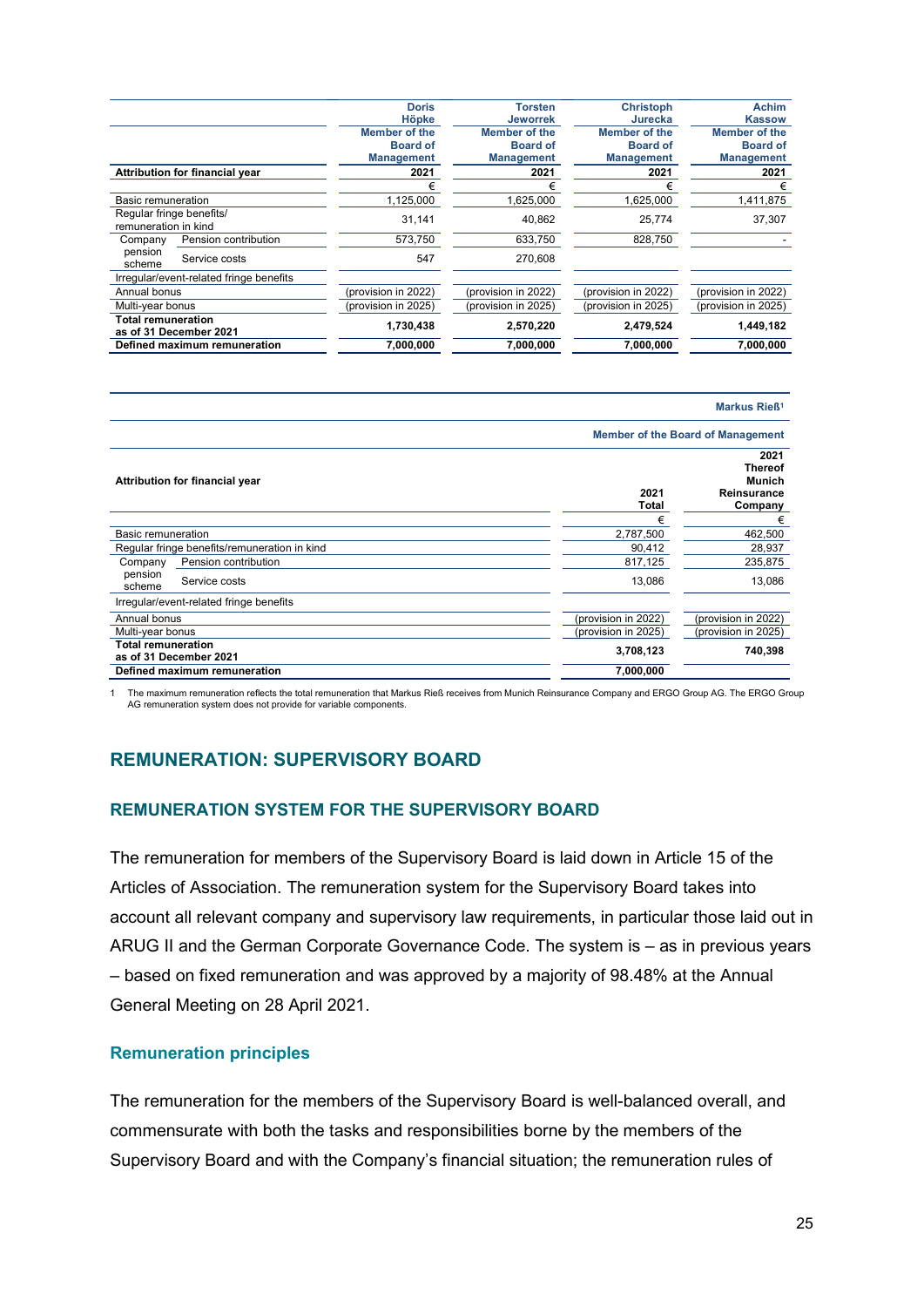comparable DAX companies (until 2021: DAX30, from 2022: DAX40) are also taken into account.

In accordance with a recommendation from the German Corporate Governance Code, the greater time commitment for the Chair and Deputy Chair of the Supervisory Board, as well as for the chairs and deputy chairs of the committees, is to be duly taken into account.

#### **Remuneration components**

The members of the Supervisory Board receive fixed remuneration. Their remuneration comprises fixed annual remuneration, additional remuneration for committee memberships, and an attendance fee. The system contains neither variable remuneration components nor a pension scheme.

The remuneration paid out in the reporting year is based on the Articles of Association approved at the Annual General Meeting on 25 April 2018:

| <b>ANNUAL FIXED REMUNERATION</b> |                     |          |  |  |  |  |  |
|----------------------------------|---------------------|----------|--|--|--|--|--|
| Chair                            | <b>Deputy Chair</b> | Member   |  |  |  |  |  |
| €220.000                         | €150.000            | €100.000 |  |  |  |  |  |

| <b>REMUNERATION FOR COMMITTEE MEMBERSHIPS</b> |                    |                                     |                        |                           |                                |                                       |  |  |  |  |
|-----------------------------------------------|--------------------|-------------------------------------|------------------------|---------------------------|--------------------------------|---------------------------------------|--|--|--|--|
|                                               | Audit<br>Committee | <b>Standing</b><br><b>Committee</b> | Personnel<br>Committee | Remuneration<br>Committee | <b>Nomination</b><br>Committee | <b>Conference</b><br><b>Committee</b> |  |  |  |  |
| Chair                                         | €110.000           | €30.000                             | €60.000                | €60.000                   | none                           | none                                  |  |  |  |  |
| <b>Member</b>                                 | €55.000            | €15.000                             | €30.000                | €30,000                   | none                           | none                                  |  |  |  |  |

For members of the Supervisory Board who are on both the Personnel Committee and the Remuneration Committee, their work on the Remuneration Committee is covered by their fee for the Personnel Committee.

#### **ATTENDANCE FEE**

Daily attendance fee of €1,000 for meetings of the Supervisory Board or its committees, with the exception of the Conference **Committee** 

The increased fixed remuneration, approved at the Annual General Meeting on 28 April 2021, took effect on 1 January 2022.

In case of changes in the Supervisory Board and/or its committees, the remuneration is paid on a pro-rata basis, rounded up to the next full month.

In the reporting year, there were no deviations from the remuneration system for the Supervisory Board. The remuneration for members of the Supervisory Board is intended to promote the Company's long-term development. As the members receive fixed remuneration, in the performance of their duties (personnel matters and supervision of the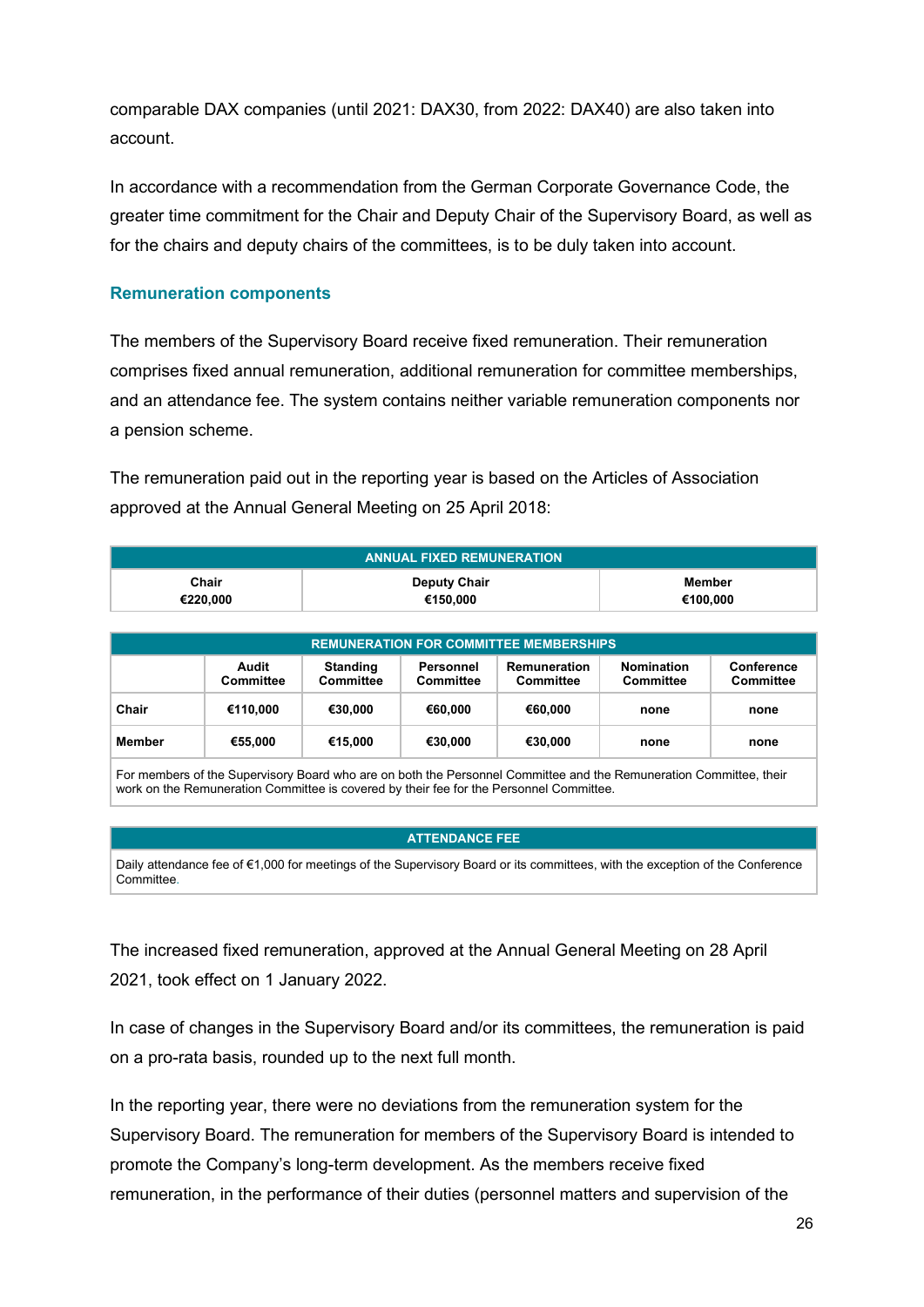Board of Management) they have no incentive to orient their actions on achieving short-term goals.

### **2021 FINANCIAL YEAR**

### **Remuneration paid and owed in 2021 in accordance with Section 162 of the Stock Corporation Act (AktG)**

The remuneration paid is recognised in the financial year in which the Supervisory Board member actually receives the funds.

In the reporting year, the remuneration for the Supervisory Board members' duties in 2020 was paid out. The remuneration owed for the members' duties in 2021 was determined as at 31 December 2021 and is disclosed as expected remuneration to be paid out in 2022 below on a voluntary basis in the interest of transparency.

The following tables (amounts and percentages rounded in certain cases) show the overall remuneration paid by Munich Reinsurance Company and its subsidiaries to members of the Supervisory Board serving in the reporting year:

|                        |                                       |                    |              |                               |              |                                |              | <b>Munich Reinsurance Company</b> |
|------------------------|---------------------------------------|--------------------|--------------|-------------------------------|--------------|--------------------------------|--------------|-----------------------------------|
| <b>Name</b>            | <b>Financial</b><br>year <sup>1</sup> | <b>Annual</b><br>€ | <b>Share</b> | <b>Committee</b><br>work<br>€ | <b>Share</b> | <b>Attendance</b><br>fees<br>€ | <b>Share</b> | <b>Total</b><br>€                 |
| Nikolaus von Bomhard   | 2022                                  | 220,000            | 58%          | 145,000                       | 38%          | 13,000                         | 3%           | 378,000                           |
| Chair                  | 2021                                  | 220,000            | 57%          | 145,000                       | 38%          | 18,000                         | 5%           | 383,000                           |
| Anne Horstmann         | 2022                                  | 150,000            | 88%          | 15,000                        | 9%           | 6.000                          | 4%           | 171,000                           |
| Deputy Chair           | 2021                                  | 150,000            | 87%          | 15,000                        | 9%           | 8,000                          | 5%           | 173,000                           |
| Ann-Kristin Achleitner | 2022                                  | 100,000            | 44%          | 115,000                       | 50%          | 13.000                         | 6%           | 228,000                           |
|                        | 2021                                  | 100,000            | 43%          | 115,000                       | 50%          | 17,000                         | 7%           | 232,000                           |
| Clement B. Booth       | 2022                                  | 100,000            | 94%          |                               |              | 6.000                          | 6%           | 106,000                           |
|                        | 2021                                  | 100,000            | 93%          |                               |              | 8,000                          | 7%           | 108,000                           |
| <b>Ruth Brown</b>      | 2022                                  | 100,000            | 94%          |                               |              | 6,000                          | 6%           | 106,000                           |
|                        | 2021                                  | 100,000            | 93%          |                               |              | 8,000                          | 7%           | 108,000                           |
| Stephan Eberl          | 2022                                  | 100,000            | 66%          | 45,000                        | 30%          | 7,000                          | 5%           | 152,000                           |
|                        | 2021                                  | 100,000            | 64%          | 45,000                        | 29%          | 12,000                         | 8%           | 157,000                           |
| Frank Fassin           | 2022                                  | 100,000            | 94%          |                               |              | 6,000                          | 6%           | 106,000                           |
|                        | 2021                                  | 100,000            | 93%          |                               |              | 8,000                          | 7%           | 108,000                           |
| Benita Ferrero-Waldner | 2022                                  | 33,333             | 92%          |                               |              | 3,000                          | 8%           | 36,333                            |
| (until 28 April 2021)  | 2021                                  | 100,000            | 93%          |                               |              | 7,000                          | 7%           | 107,000                           |
| Ursula Gather          | 2022                                  | 100,000            | 94%          |                               |              | 6,000                          | 6%           | 106,000                           |
|                        | 2021                                  | 100,000            | 93%          |                               |              | 8,000                          | 7%           | 108,000                           |
| Gerd Häusler           | 2022                                  | 100.000            | 83%          | 15,000                        | 12%          | 6,000                          | 5%           | 121,000                           |
|                        | 2021                                  | 100,000            | 81%          | 15,000                        | 12%          | 8,000                          | 7%           | 123,000                           |
| Eva-Maria Haiduk       | 2022                                  | 50,000             | 94%          |                               |              | 3,000                          | 6%           | 53,000                            |
| (until 30 June 2021)   | 2021                                  | 100,000            | 93%          |                               |              | 8,000                          | 7%           | 108,000                           |

See the end of the tables for footnotes.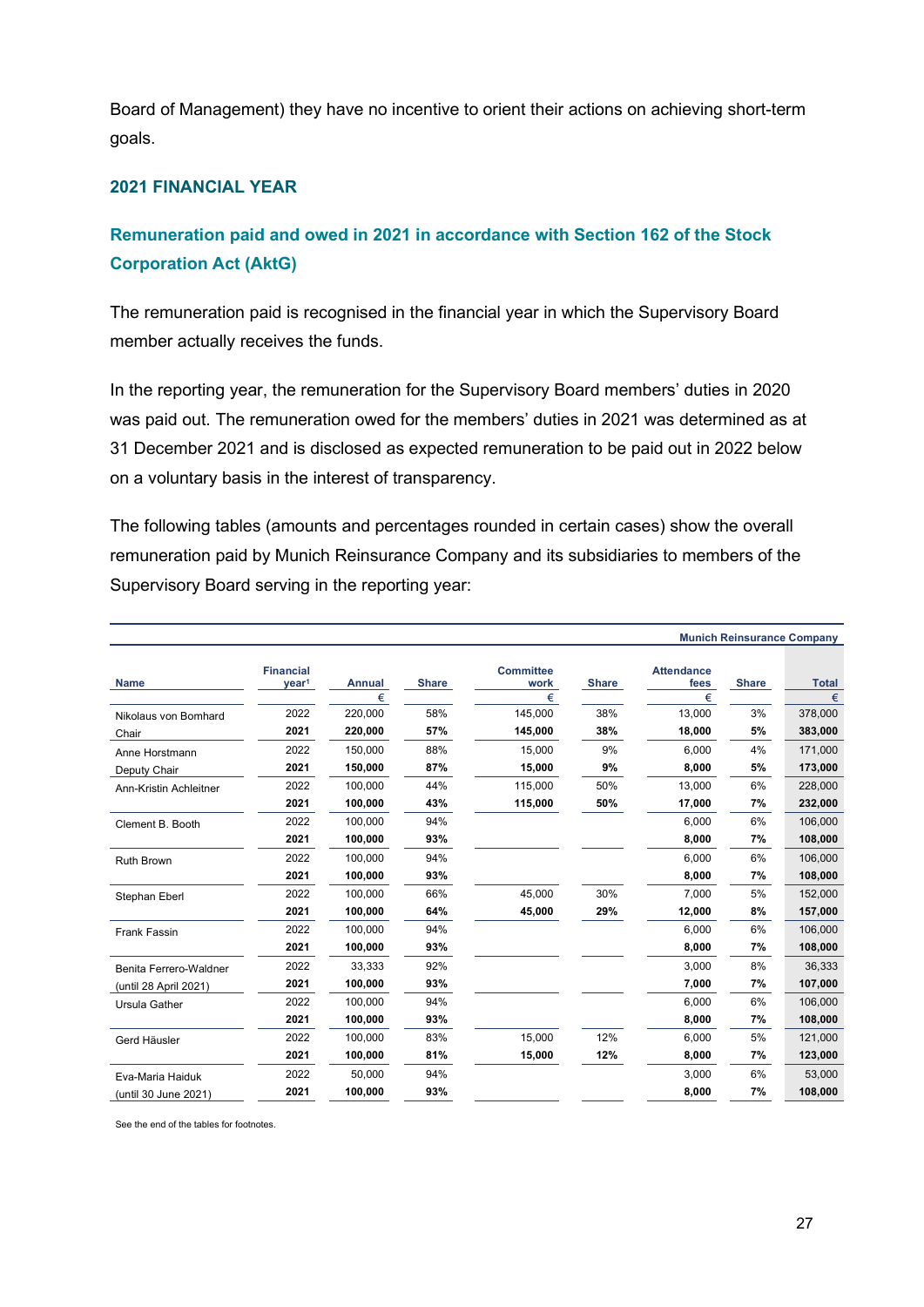|                                                   |                                       |                    |              |                               |              |                                |              | <b>Munich Reinsurance Company</b> |
|---------------------------------------------------|---------------------------------------|--------------------|--------------|-------------------------------|--------------|--------------------------------|--------------|-----------------------------------|
| <b>Name</b>                                       | <b>Financial</b><br>year <sup>1</sup> | <b>Annual</b><br>€ | <b>Share</b> | <b>Committee</b><br>work<br>€ | <b>Share</b> | <b>Attendance</b><br>fees<br>€ | <b>Share</b> | <b>Total</b><br>€                 |
| Angelika Judith Herzog                            | 2022                                  | 50,000             | 94%          |                               |              | 3,000                          | 6%           | 53,000                            |
| (since 1 July 2021)                               | 2021                                  |                    |              |                               |              |                                |              |                                   |
| Renata Jungo Brüngger                             | 2022                                  | 100.000            | 73%          | 30,000                        | 22%          | 7.000                          | 5%           | 137,000                           |
|                                                   | 2021                                  | 100,000            | 71%          | 30,000                        | 21%          | 11,000                         | 8%           | 141,000                           |
| Stefan Kaindl                                     | 2022                                  | 100,000            | 60%          | 55,000                        | 33%          | 12,000                         | 7%           | 167,000                           |
|                                                   | 2021                                  | 100,000            | 59%          | 55,000                        | 33%          | 14,000                         | 8%           | 169,000                           |
| Carinne Knoche-Brouillon<br>(since 28 April 2021) | 2022                                  | 75,000             | 96%          |                               |              | 3,000                          | 4%           | 78,000                            |
| Gabriele Mücke                                    | 2022                                  | 100,000            | 94%          |                               |              | 6.000                          | 6%           | 106,000                           |
|                                                   | 2021                                  | 100,000            | 93%          |                               |              | 8,000                          | 7%           | 108,000                           |
| <b>Ulrich Plottke</b>                             | 2022                                  | 100,000            | 61%          | 55,000                        | 33%          | 10,000                         | 6%           | 165,000                           |
|                                                   | 2021                                  | 100.000            | 59%          | 55,000                        | 33%          | 14,000                         | 8%           | 169,000                           |
| Manfred Rassy                                     | 2022                                  | 100.000            | 94%          |                               |              | 6.000                          | 6%           | 106,000                           |
|                                                   | 2021                                  | 100,000            | 93%          |                               |              | 8,000                          | 7%           | 108,000                           |
| Gabriele Sinz-Toporzysek                          | 2022                                  | 100.000            | 96%          |                               |              | 4,000                          | 4%           | 104,000                           |
|                                                   | 2021                                  | 100,000            | 93%          |                               |              | 8,000                          | 7%           | 108,000                           |
| Carsten Spohr                                     | 2022                                  | 100,000            | 94%          |                               |              | 6.000                          | 6%           | 106,000                           |
| (since 29 April 2020)                             | 2021                                  | 75,000             | 94%          |                               |              | 5,000                          | 6%           | 80,000                            |
| Karl-Heinz Streibich                              | 2022                                  | 100,000            | 94%          |                               |              | 6,000                          | 6%           | 106,000                           |
|                                                   | 2021                                  | 100,000            | 93%          |                               |              | 8,000                          | 7%           | 108,000                           |
| <b>Maximilian Zimmerer</b>                        | 2022                                  | 100,000            | 42%          | 125,000                       | 53%          | 12,000                         | 5%           | 237,000                           |
|                                                   | 2021                                  | 100,000            | 43%          | 120,000                       | 51%          | 14,000                         | 6%           | 234,000                           |

|                              |                                       |        |              |                          |                        |                           |              | <b>Subsidiaries</b> |
|------------------------------|---------------------------------------|--------|--------------|--------------------------|------------------------|---------------------------|--------------|---------------------|
| <b>Name</b>                  | <b>Financial</b><br>year <sup>1</sup> | Annual | <b>Share</b> | <b>Committee</b><br>work | Rela-<br>tive<br>share | <b>Attendance</b><br>fees | <b>Share</b> | <b>Total</b>        |
| Anne Horstmann               | 2022                                  | €      |              | €                        |                        | €                         |              | €                   |
|                              | 2021                                  | 9,276  | 67%          | 4,638                    | 33%                    |                           |              | 13,914              |
| Frank Fassin                 | 2022                                  | 35,000 |              |                          |                        |                           |              | 35,000              |
|                              | 2021                                  | 31,749 |              |                          |                        |                           |              | 31,749              |
| <b>Ulrich Plottke</b>        | 2022                                  | 35,000 | 67%          | 17,500                   | 33%                    |                           |              | 52,500              |
|                              | 2021                                  | 36,387 | 73%          | 13,224                   | 27%                    |                           |              | 49,611              |
| Gabriele Sinz-<br>Toporzysek | 2022                                  |        |              |                          |                        |                           |              |                     |
|                              | 2021                                  | 5,697  | 100%         |                          |                        |                           |              | 5,697               |

The figures for the 2021 financial year reflect the remuneration paid out in 2021. The information provided on a voluntary basis on the 2022 financial year reflects<br>the remuneration to be paid out in 2022, based on the ava

The remuneration for the member who left the Supervisory Board in 2020 is shown in the following table (amounts and percentages rounded in certain cases). Otherwise, no remuneration was paid out to former members of the Supervisory Board in the reporting year.

|                       |                   |               |              |                  |              |                   |              | <b>Munich Reinsurance Company</b> |
|-----------------------|-------------------|---------------|--------------|------------------|--------------|-------------------|--------------|-----------------------------------|
|                       | <b>Financial</b>  |               |              | <b>Committee</b> |              | <b>Attendance</b> |              |                                   |
| <b>Name</b>           | year <sup>1</sup> | <b>Annual</b> | <b>Share</b> | work             | <b>Share</b> | fees              | <b>Share</b> | <b>Total</b>                      |
|                       |                   |               |              | €                |              |                   |              | €                                 |
| Kurt Wilhelm Bock     | 2021              | 33,333        | 81%          | 5,000            | 12%          | 3,000             | 7%           | 41,333                            |
| (until 29 April 2020) |                   |               |              |                  |              |                   |              |                                   |

1 The figures for the 2021 financial year reflect the remuneration paid out in 2021.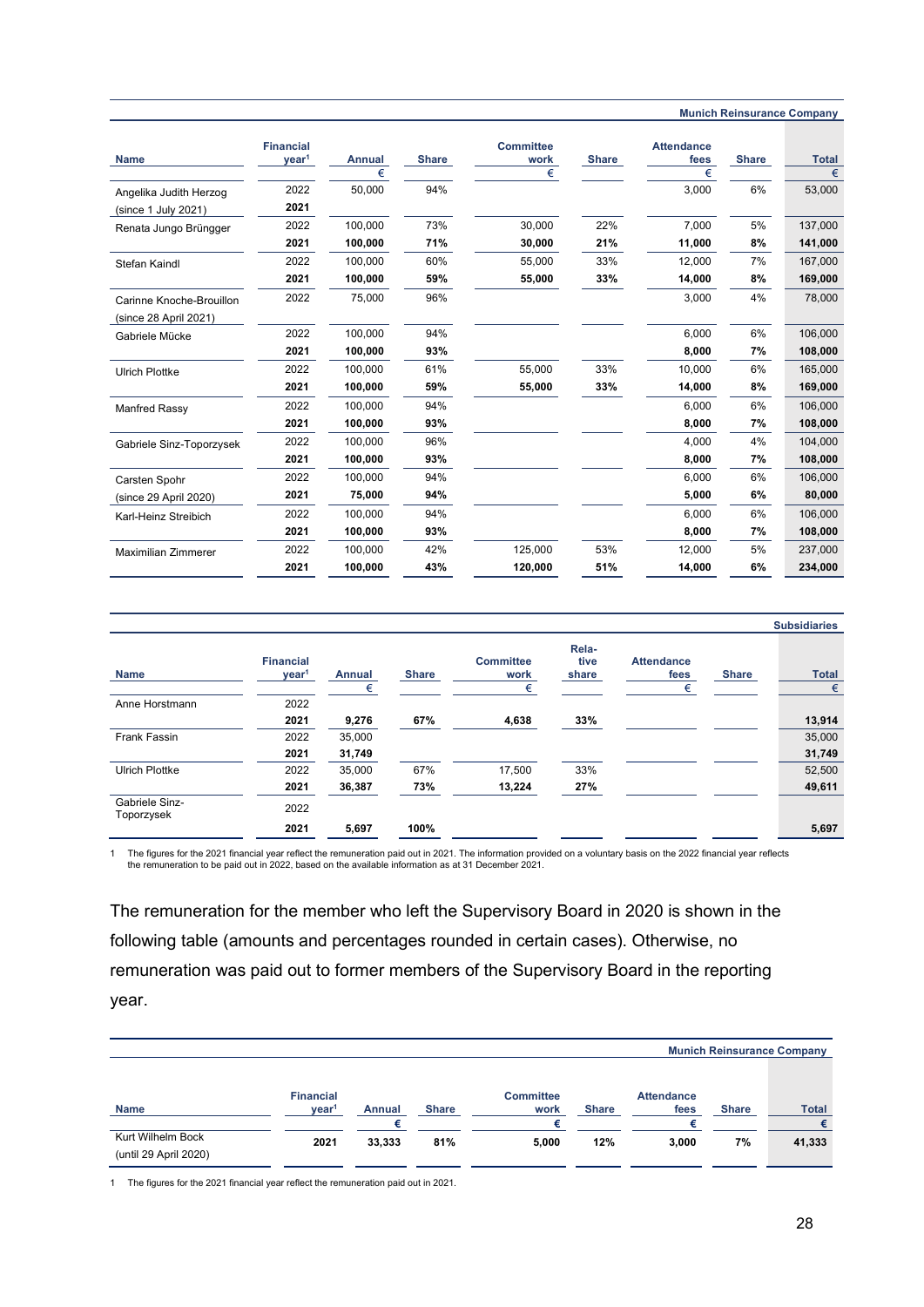### **COMPARISON**

The year-on-year change in paid/owed remuneration for current and former members of the Board of Management and Supervisory Board, the development of the Company's earnings, and the average remuneration for employees on a full-time equivalent basis are shown in comparison.

To determine the development of the Company's earnings, the basis used consisted of the profit according to its financial statements prepared in keeping with German GAAP accounting principles – as required by law – as well as two voluntary parameters – the IFRS consolidated result and TSR, which are used for calculating variable remuneration.

To determine the development of employee remuneration, the average remuneration for all active employees on a full-time equivalent basis at Munich Reinsurance Company Germany was used.

The Company interprets the letter of the law to mean that, with regard to the average employee remuneration, only the year-on-year changes for the past five financial years are to be reported, while with regard to the remuneration for members of the Board of Management and Supervisory Board, as well as the development of the Company's earnings, only the year-on-year change between the reporting year and previous year is to be reported. In accordance with the transitional arrangement, the average employee remuneration for the five-year period can be successively updated.

However, from the Company's perspective, examining all three parameters using a uniform time frame can be the only purpose of such comparisons. Accordingly, information on the changes in remuneration for members of the Board of Management and Supervisory Board, and on the development of the Company's earnings, is provided on a voluntary basis for a five-year period, while the overview will be successively updated to reflect the average employee remuneration.

In the following comparisons, the development of earnings refers to the respective financial years. In contrast, changes in the remuneration paid to/owed to members of the Board of Management, members of the Supervisory Board, and employees are presented on the basis of the remuneration actually received in the respective financial years – and not on the basis of the remuneration allocated to said financial years. With regard to the reporting year 2021, this means the IFRS consolidated result for 2020 is reflected in the remuneration for 2021, while the IFRS consolidated result for 2021 will not be reflected until the remuneration for 2022.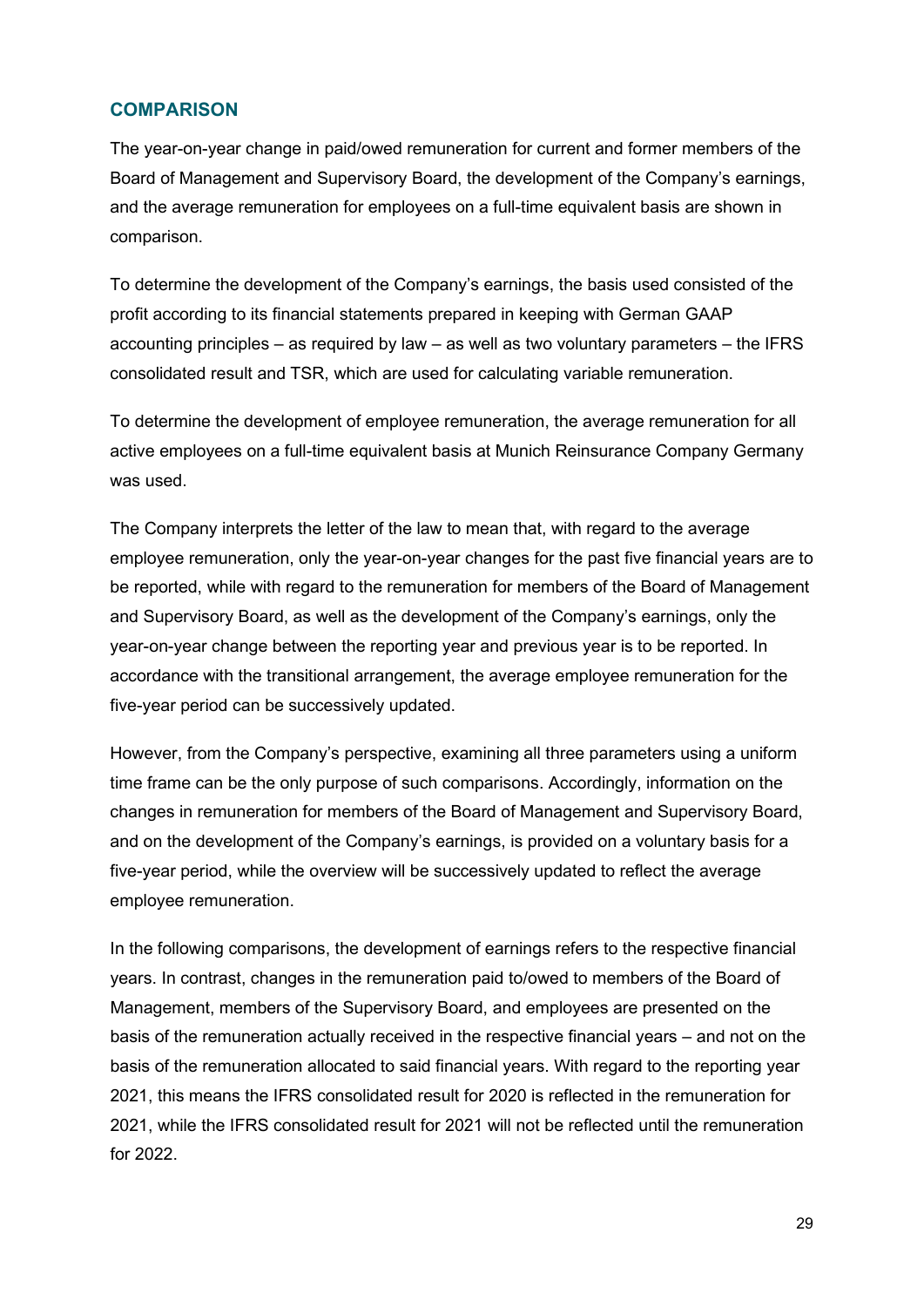### The following tables show the comparisons:

|                                                                                                                              | Change from<br>2019<br>to 2020 | <b>Change from</b><br>2020<br>to 2021 |
|------------------------------------------------------------------------------------------------------------------------------|--------------------------------|---------------------------------------|
| Development of the Company's earnings                                                                                        |                                |                                       |
| Profit according to its financial statements prepared on the basis of<br>German GAAP accounting (Munich Reinsurance Company) | 113.1%                         | 27.4%                                 |
| <b>IFRS</b> consolidated result                                                                                              | $-55.3%$                       | 142.1%                                |
| TSR development (Munich Re share)                                                                                            | $-3.2%$                        | 11.7%                                 |
| Average employee remuneration                                                                                                |                                |                                       |
| Employees on a full-time equivalent basis Munich Reinsurance<br>Company in Germany                                           | 17.2%                          | $-14.7%$                              |
| <b>Remuneration of the Board of Management</b>                                                                               |                                |                                       |
| <b>Current members of the Board of Management</b>                                                                            |                                |                                       |
| Joachim Wenning                                                                                                              | 31.4%                          | $-51.1%$                              |
| <b>Thomas Blunck</b>                                                                                                         | 10.3%                          | $-52.4%$                              |
| Nicholas Gartside (since 18 March 2019)                                                                                      | 70.3%                          | $-2.9%$                               |
| Stefan Golling (since 1 January 2021)                                                                                        |                                |                                       |
| Doris Höpke (until 30 April 2022)                                                                                            | 4.3%                           | $-51.7%$                              |
| <b>Torsten Jeworrek</b>                                                                                                      | 10.2%                          | $-51.8%$                              |
| Christoph Jurecka                                                                                                            | 10.6%                          | $-18.7%$                              |
| Achim Kassow (since 1 May 2020)                                                                                              |                                | 23.0%                                 |
| Markus Rieß                                                                                                                  | 4.1%                           | $-40.5%$                              |
| Thereof Munich Reinsurance Company                                                                                           | 7.9%                           | $-65.0%$                              |
| Former members of the Board of Management                                                                                    |                                |                                       |
| Ludger Arnoldussen (until 26 April 2017)                                                                                     | $-44.1%$                       | $-54.2%$                              |
| Nikolaus von Bomhard (until 26 April 2017)                                                                                   | $-48.7%$                       | $-44.2%$                              |
| Georg Daschner (until 31 December 2014)                                                                                      | $-0.6%$                        | 3.2%                                  |
| Hermann Pohlchristoph (until 30 April 2020)                                                                                  | $-8.1%$                        | $-100.0\%$                            |
| Peter Röder (until 31 December 2020)                                                                                         | 10.3%                          | $-87.4%$                              |
| Jörg Schneider (until 31 December 2018)                                                                                      | $-33.9%$                       | $-73.3%$                              |
| Wolfgang Strassl (until 31 December 2013)                                                                                    | 4.9%                           | 0.4%                                  |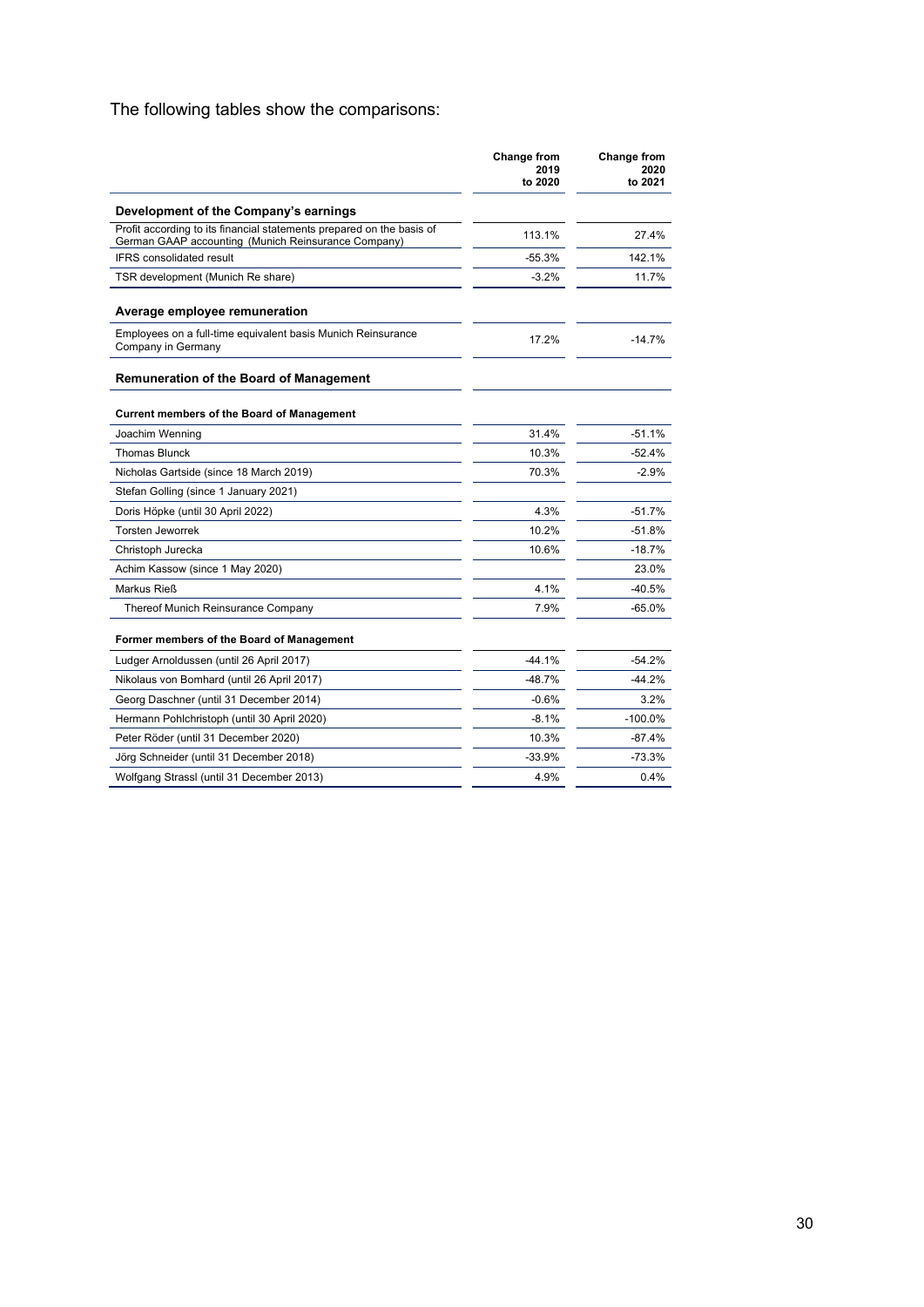|                                                     | Change from<br>2019<br>to 2020 | Change from<br>2020<br>to 2021 |
|-----------------------------------------------------|--------------------------------|--------------------------------|
| <b>Remuneration of the Supervisory Board</b>        |                                |                                |
| <b>Current members of the Supervisory Board</b>     |                                |                                |
| Nikolaus von Bomhard (since 30 April 2019)          |                                | 35.5%                          |
| Anne Horstmann                                      | 16.7%                          | $-1.2%$                        |
| Ann-Kristin Achleitner                              | 22.3%                          | 4.3%                           |
| Clement B. Booth                                    | 10.4%                          | 1.9%                           |
| Ruth Brown (since 30 April 2019)                    |                                | 36.7%                          |
| Stephan Eberl (since 30 April 2019)                 |                                | 38.0%                          |
| Frank Fassin                                        | 10.4%                          | 1.9%                           |
| Benita Ferrero-Waldner (until 28 April 2021)        | 10.4%                          | 0.9%                           |
| Ursula Gather                                       | 10.4%                          | 1.9%                           |
| Gerd Häusler                                        | 9.5%                           | 1.7%                           |
| Eva-Maria Haiduk (30 April 2019 until 30 June 2021) |                                | 36.7%                          |
| Angelika Judith Herzog (since 1 July 2021)          |                                |                                |
| Renata Jungo Brüngger                               | 34.9%                          | 8.9%                           |
| Stefan Kaindl (since 30 April 2019)                 |                                | 36.0%                          |
| Carinne Knoche-Brouillon (since 28 April 2021)      |                                |                                |
| Gabriele Mücke (since 30 April 2019)                |                                | 36.7%                          |
| <b>Ulrich Plottke</b>                               | 57.6%                          | 11.7%                          |
| Manfred Rassy (since 30 April 2019)                 |                                | 36.7%                          |
| Gabriele Sinz-Toporzysek                            | 11.6%                          | 1.9%                           |
| Carsten Spohr (since 29 April 2020)                 |                                |                                |
| Karl-Heinz Streibich (since 30 April 2019)          |                                | 36.7%                          |
| <b>Maximilian Zimmerer</b>                          | 100.5%                         | 21.6%                          |

| Kurt Wilhelm Bock (25 April 2018 until 29 April 2020) | 66.3% | $-64.7%$ |
|-------------------------------------------------------|-------|----------|
|                                                       |       |          |

Note: Significant changes in Supervisory Board remuneration mainly result from members joining and leaving the Supervisory Board<br>during the year as well as from the appointment of new members to the committees, in particul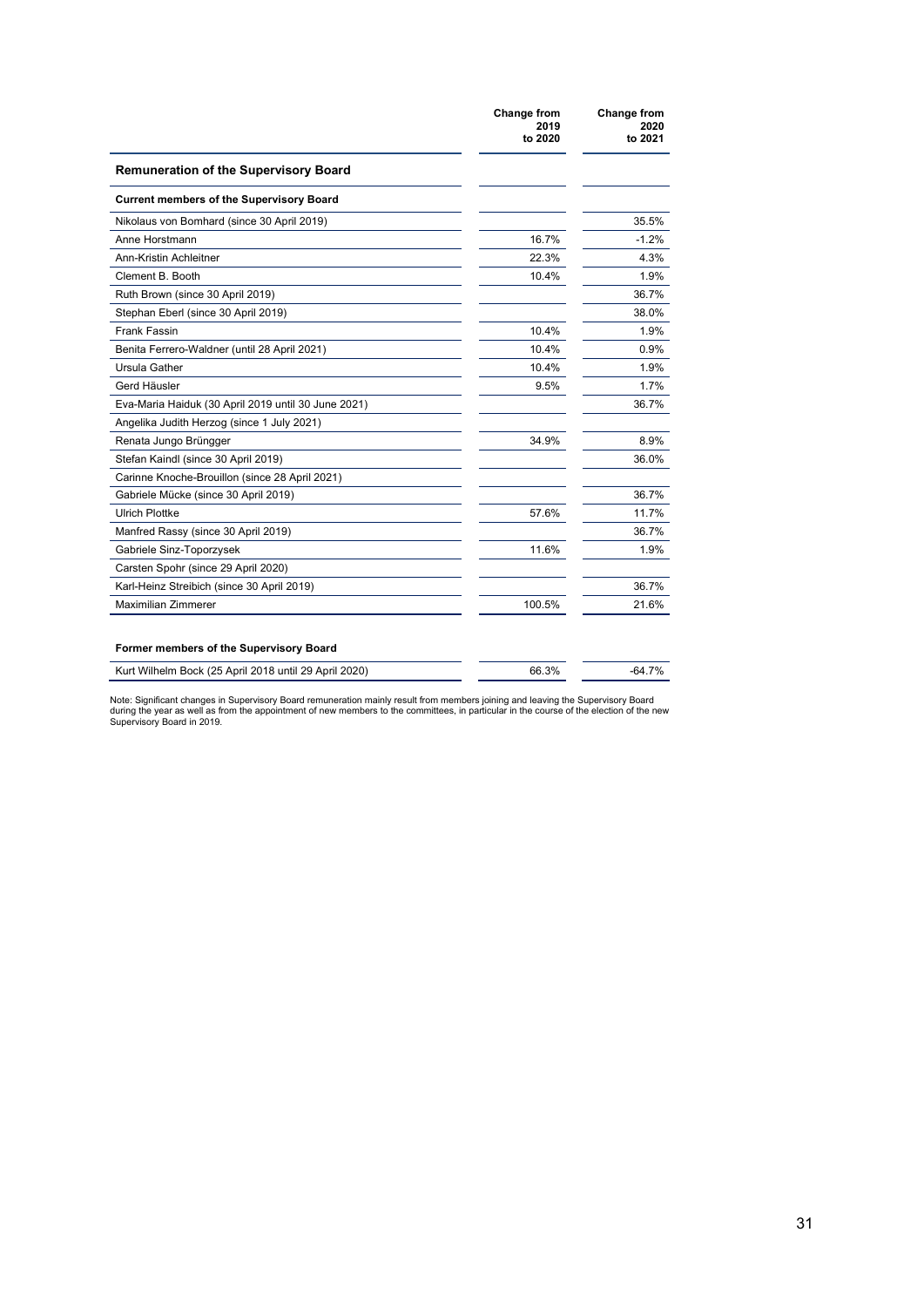## **RESOLUTION IN ACCORDANCE WITH SECTION 120a(4) OF THE GERMAN STOCK CORPORATION ACT (AktG)**

In the reporting year 2021, there was no resolution in accordance with Section 120a(4) of the German Stock Corporation Act (AktG) at the Annual General Meeting. Accordingly, there is no need to disclose how this aspect was taken into consideration.

## **SCOPE OF AUDITING FOR THIS REMUNERATION REPORT BY AN EXTERNAL AUDITOR**

This remuneration report was subjected to a formal audit by an external auditor. A report on the audit of this remuneration report is attached.

For the Board of Management

Dr. Joachim Wenning **Dr. Christoph Jurecka** Chair of the Board of Management Chief Financial Officer

For the Supervisory Board

Dr. Nikolaus von Bomhard Chair of the Supervisory Board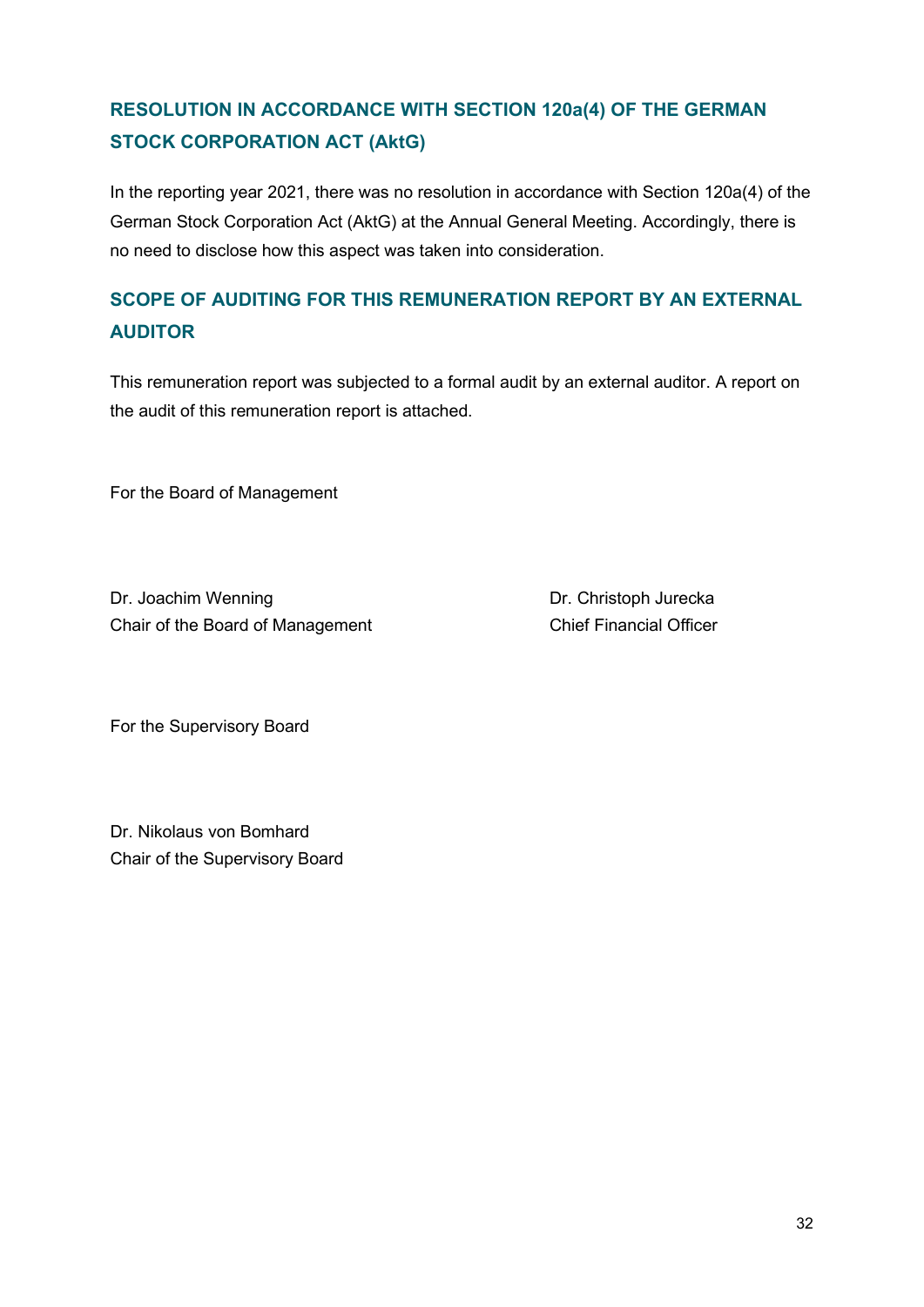

### **Report of the independent auditor on the audit of the remuneration report pursuant to Sec. 162 (3) AktG**

To Münchener Rückversicherungs-Gesellschaft Aktiengesellschaft in München

#### **Opinion**

We have audited the formal aspects of the remuneration report of Münchener Rückversicherungs-Gesellschaft Aktiengesellschaft in München, München, for the fiscal year from 1 January 2021 to 31 January 2021 to determine whether the disclosures required by Sec. 162 (1) and (2) AktG ["Aktiengesetz": German Stock Corporation Act] have been made therein. In accordance with Sec. 162 (3) AktG, we have not audited the content of the remuneration report.

In our opinion, the disclosures required by Sec. 162 (1) and (2) AktG have been made in the accompanying remuneration report in all material respects. Our opinion does not cover the content of the remuneration report.

#### **Basis for the opinion**

We conducted our audit of the remuneration report in accordance with Sec. 162 (3) AktG and in compliance with the IDW Auditing Standard: Audit of the Remuneration Report in Accordance with Sec. 162 (3) AktG (IDW AuS 870). Our responsibilities under this provision and standard are further described in the "Responsibilities of the auditor" section of our report. As an audit firm, we applied the IDW Standard on Quality Management: Requirements for Quality Management in the Audit Firm (IDW QS 1). We complied with the professional obligations pursuant to the WPO ["Wirtschaftsprüferordnung": German Law Regulating the Profession of Wirtschaftsprüfer (German Public Auditor)] and the BS WP/vBP ["Berufssatzung für Wirtschaftsprüfer/vereidigte Buchprüfer": Professional Charter for German Public Accountants/German Sworn Auditors] including the requirements regarding independence.

#### **Responsibilities of the management board and supervisory board**

The management board and supervisory board are responsible for the preparation of the remuneration report and the related disclosures in compliance with the requirements of Sec. 162 AktG. In addition, they are responsible for such internal control as they determine is necessary to enable the preparation of a remuneration report and the related disclosures that are free from material misstatement, whether due to fraud or error.